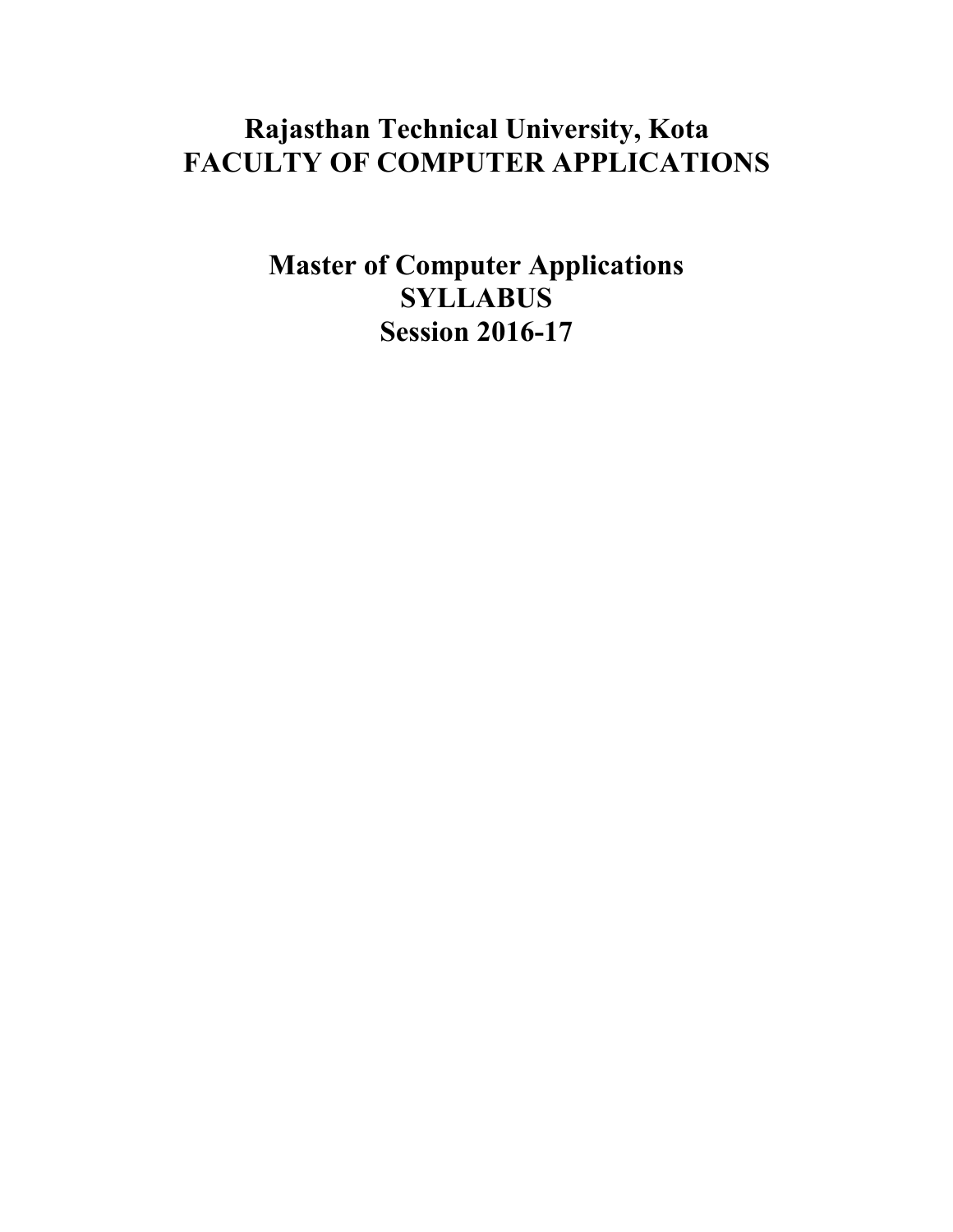|                   | <b>MCA Year 1 Semester I</b> |                                        |                |                |                |                  |            |                |
|-------------------|------------------------------|----------------------------------------|----------------|----------------|----------------|------------------|------------|----------------|
|                   |                              |                                        |                |                |                |                  |            |                |
| S.No.             | <b>COURSE</b>                | <b>SUBJECT</b>                         |                | <b>PERIODS</b> |                | <b>INTERNAL</b>  | <b>ESE</b> | <b>Subject</b> |
|                   | <b>CODE</b>                  |                                        | L              | T              | $\mathbf{P}$   | <b>ASSESMENT</b> |            | <b>TOTAL</b>   |
| $\mathbf{1}$      | <b>MCA-101</b>               | <b>Discrete Mathematics</b>            | 3              | $\mathbf{1}$   |                | 20               | 80         | 100            |
| $\overline{2}$    | <b>MCA-102</b>               | Programming in C & C++                 | $\overline{3}$ | $\mathbf{1}$   |                | 20               | 80         | 100            |
| $\overline{3}$    | $MCA-103$                    | <b>Operating System</b>                | 3              | $\mathbf{1}$   |                | 20               | 80         | 100            |
| $\overline{4}$    | <b>MCA-104</b>               | <b>Computer Architecture</b>           | 3              | $\mathbf{1}$   |                | 20               | 80         | 100            |
| 5                 | <b>MCA-105</b>               | Accounting and Financial<br>Management | 3              | $\mathbf{1}$   |                | 20               | 80         | 100            |
| <b>Practicals</b> |                              |                                        |                |                |                |                  |            |                |
| $\mathbf{1}$      | <b>MCA-151</b>               | Office management Lab                  |                |                | $\overline{4}$ | 20               | 80         | 100            |
| $\overline{2}$    | <b>MCA-152</b>               | $C & C++$ Lab                          |                |                | $\overline{4}$ | 20               | 80         | 100            |
| $\overline{3}$    | <b>MCA-153</b>               | <b>Communication Skills</b>            |                |                | $\overline{4}$ | 20               | 80         | 100            |
| $\overline{4}$    | $MCA-154$                    | Microprocessor Lab                     |                |                | $\overline{4}$ | 20               | 80         | 100            |
|                   |                              | <b>Total</b>                           |                |                |                | 180              | 720        | 900            |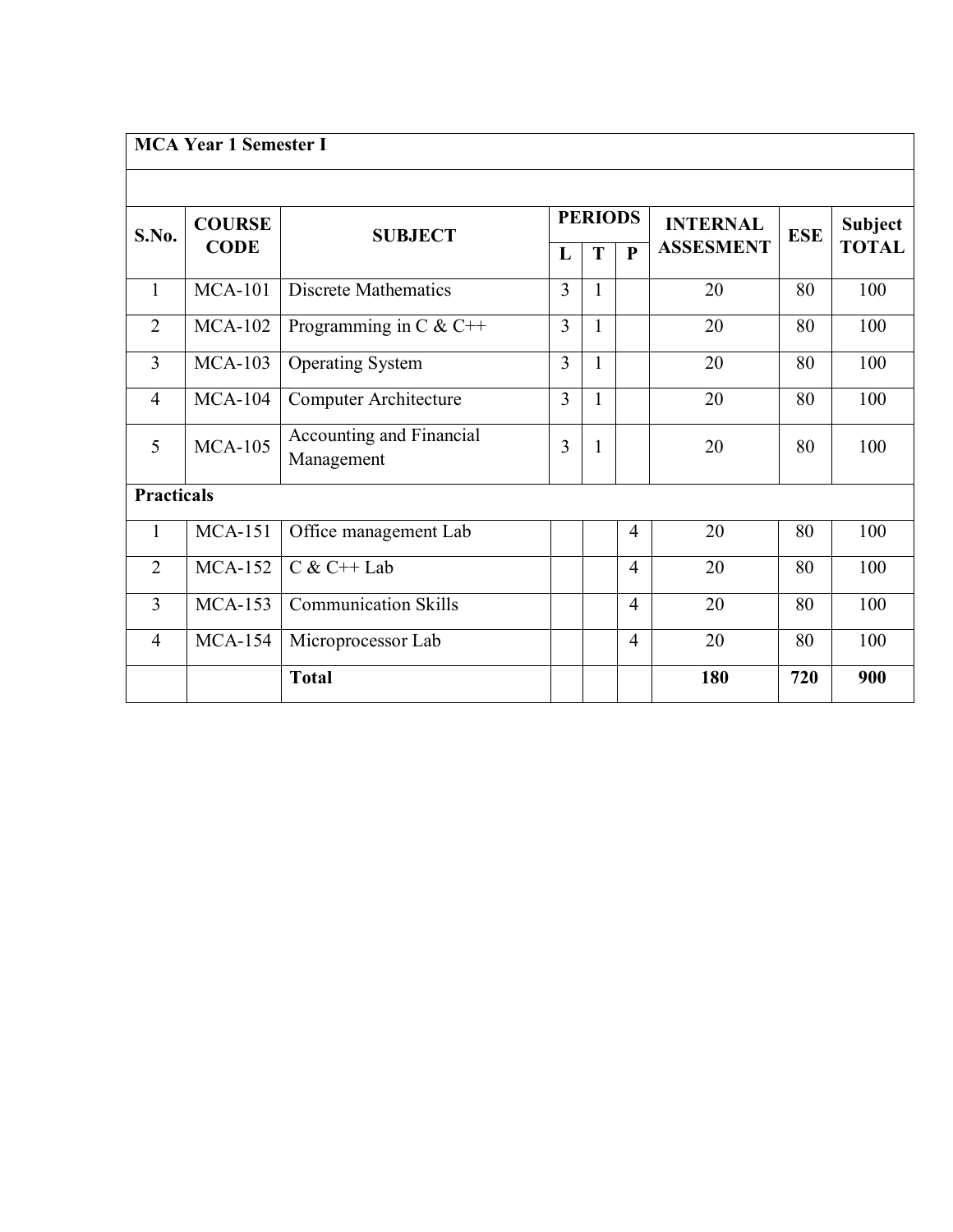#### **Discrete Mathematics**

**Class: I Sem. MCA Evaluation Branch: MCA Schedule Per Week Lectures: 3 Examination Time: Three Hours Maximum Marks: 100 [Mid-term (20) & End-term (80)]**

### **Content of the Subject**

**Introduction to Discrete Mathematical Structures :** Sets, Relations and functions- Sets, Types of Sets, Multisets, Operations on Sets, Relations and Properties of Relations, Representation of Relations, Equivalence Equivalence Equivalence Equivalence Equivalence Equivalence Relation, Closures of Relations, Functions ,injection, Surjection and Bijective mapping, Composition of functions, Introduction tocharacteristic functions.

**Methods of Proof**: Direct Proofs, Indirect Proofs, Mathematical Induction, Method of Contradiction.

Permutations and Combinations, Pigeon Hole Principle, Principle of Inclusion and Exclusion, Sequence and Series, Generating Functions.

Mathematical Logic Proposition and Propositional CalculusPosets and Lattices: Partial Order Set, Bounding Elements, Well Ordered Set, Topological Sorting, Lattices, Principle of Duality, Bounded, Distributed, and Complemented Lattices

**Graph Theory:** Types of Graphs, Path and Circuits, Eulerian Path and Circuits, Hamiltonian Path and Circuits, Shortest Path Algorithms

**Group**: Definitions and Properties, Coset & Subgroup, Normal subgroup, Homomorphism of groups, Cyclic Group, Permutation Group. Matrix Algebra: Matrices, Rank of Matrix, Solving System of Equations-Eigen Values and Eigenvectors-Inverse of a Matrix - Cayley Hamilton Theorem

### **Text Book:**

1. Keneth H. Rosen, "Discrete Mathematics and Its Applications", TMH, 2012

- 1. C L Liu, "Elements of Discrete Mathematics", TMH, 2012.
- 2. Kolman, Busby & Ross, "Discrete Mathematical Structures", PHI, 2015.
- 3. Narsingh Deo, "Graph Theory With Application to Engineering and Computer Science', PHI, 1979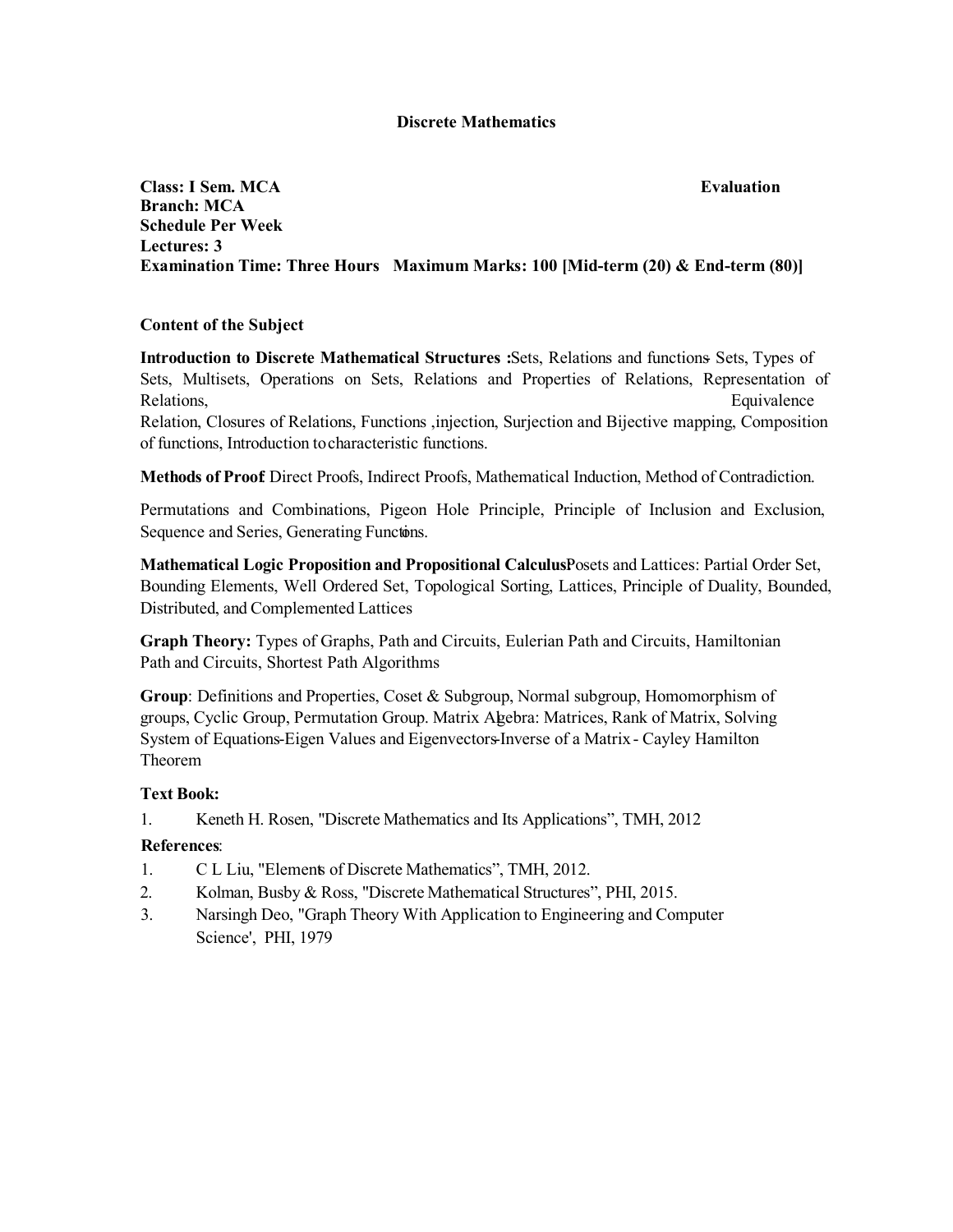### **Programming in C and C++**

**Class: I Sem. MCA Evaluation Branch: MCA Schedule Per Week Lectures: 3 Examination Time: Three Hours Maximum Marks: 100 [Mid-term (20) & End-term (80)]**

#### **Content of the Subject**

**Programming fundamentals through C:** Algorithms and Flowcharts, Data types, constants, variables, operators, data input and output, assignment statements, conditional statements, expressions, string and character handling, data validation examples. Iteration, arrays, strings processing. Defining function, function prototype, passing parameters, recursion.

**Pointers:** Definition and uses of pointers, pointer arithmetic, pointers and array, pointers and functions, pointer to pointer. Structures, union, pointers to structures, user-defined data types, enumeration.

Introduction to Dynamic Memory Allocation, command line arguments, systems calls. File Handling in C

**OOP Paradigm**: Characteristics of OOP, Comparison between functional programming and OOP approach, characteristics of object oriented language - objects, classes, inheritance, reusability, user defined data types, polymorphism, overloading.

Introduction to C++, Identifier and keywords, constants, C++ operators, type conversion, Variable declaration, statements, expressions, input and output, conditional expression loop statements, break control statements.. Classes, member functions, objects, arrays of class objects, pointers and classes, nested classes, constructors, destructors

Inline member functions, static class member, friend functions, and dynamic memory allocation.

**Polymorphism and Inheritance**: Function overloading, operator overloading, polymorphism, early binding, polymorphism with pointers, virtual functions, late binding, pure virtual functions.

Single inheritance, types of inheritance, types of base classes, types of derivations, multiple inheritances, container classes, member access control.

**Exceptions and Templates:**Exception syntax, Multiple Exceptions, Function templates, function templates with multiple argument templates. File Handling in C++

### **Text Book:**

- 1. E Balagurusamy, "Object oriented Programming with C++", Tata McGraw Hill, 2006
- 2. Kamthane, A.N., "Programming with ANSI and Turbo C", Pearson Education, Delhi, 2006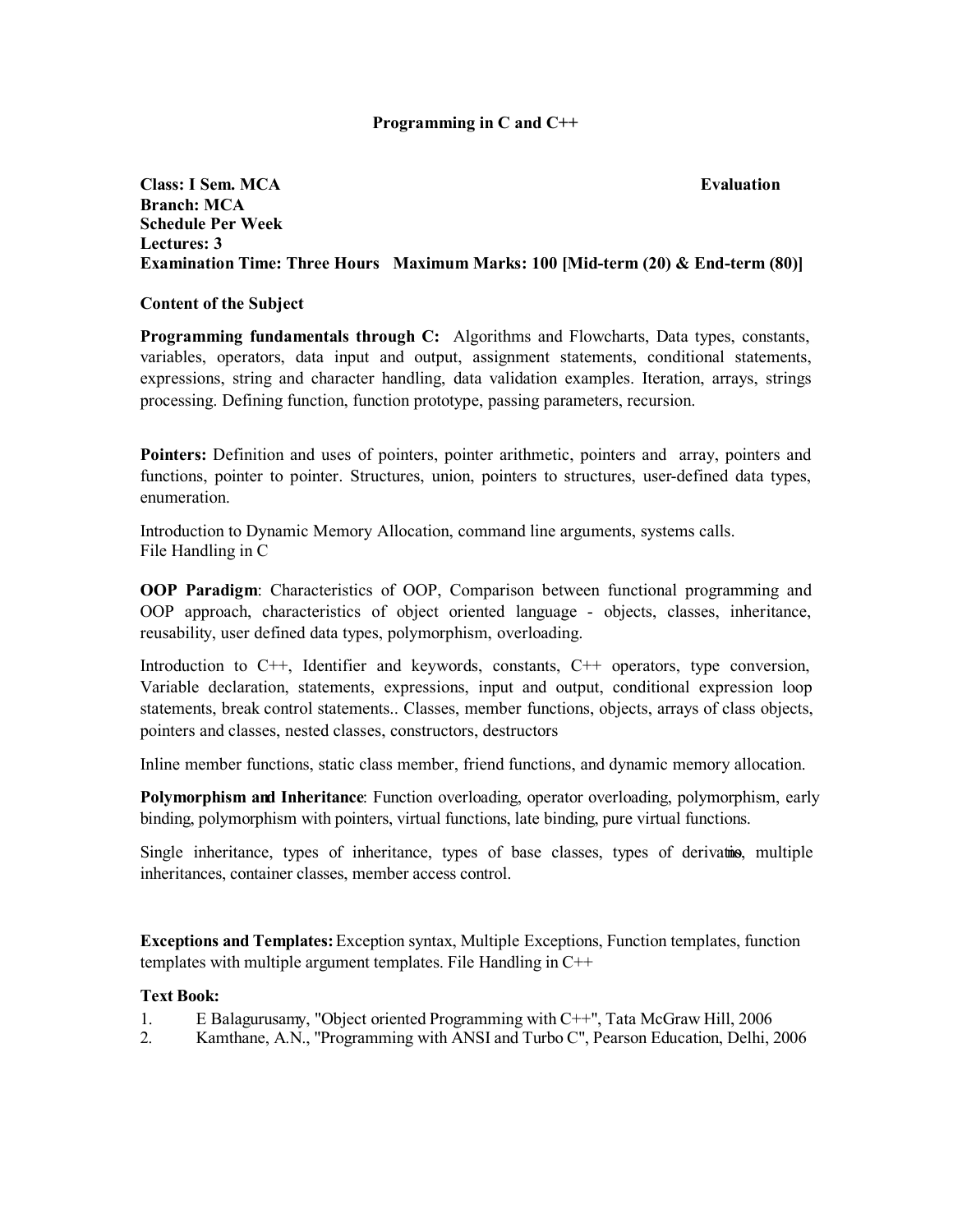- 1. Deitel and Deitel "C How to Program", Pearson Education. 2010
- 2. Yashavant Kanetkar "Understanding Pointers in C", BPB Publications, 2008
- 3. Reams Thareja, "Programming in C" Oxford University Press, 2011
- 4. HM Deitel and PJ Deitel "C++ How to Program", Prentice Hall, 2010
- 5. Kamthane," Object Oriented Programming with ANSI and Turlo C++", Pearson Education, 2003.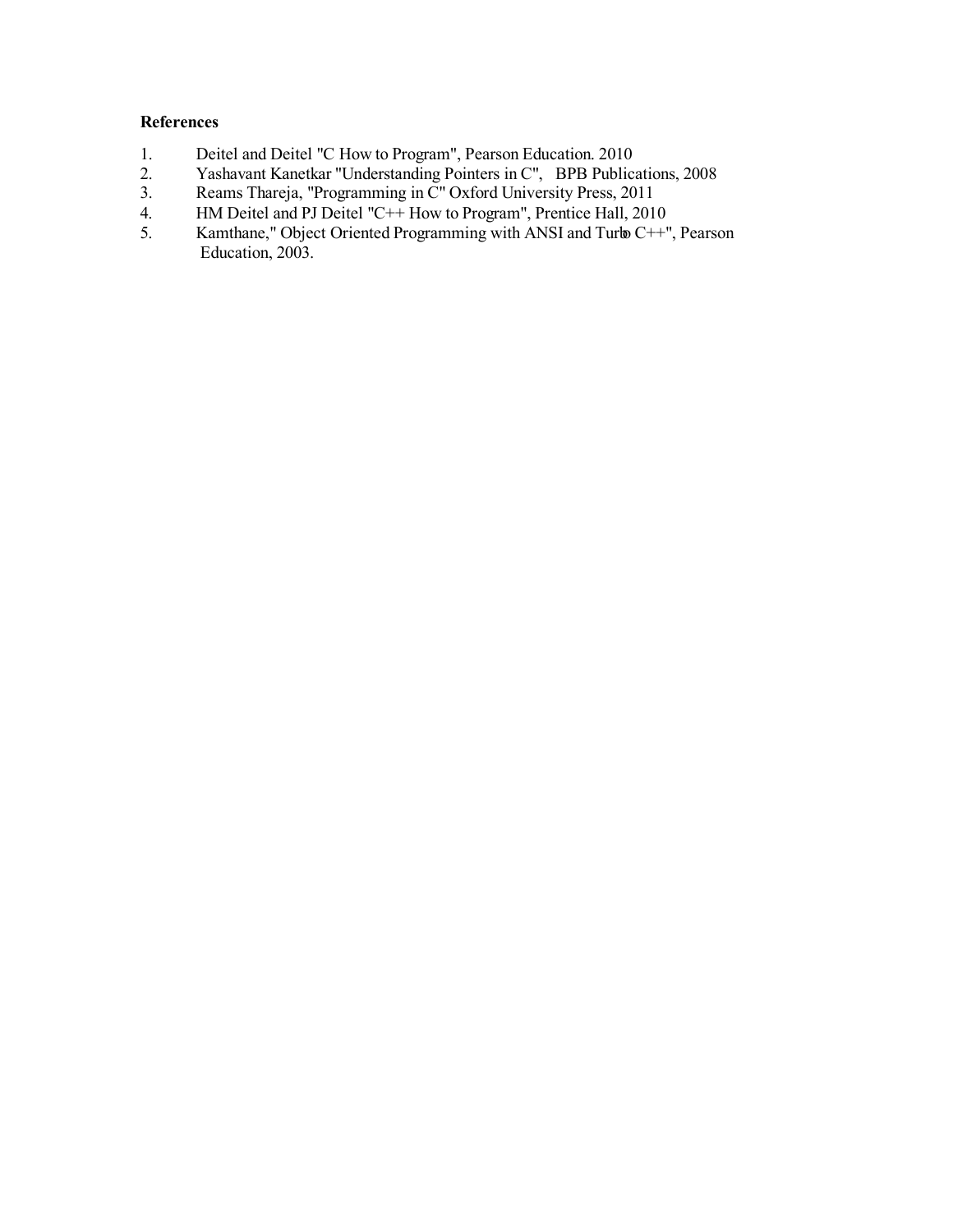#### **Operating system**

**Class: I Sem. MCA Evaluation Branch: MCA Schedule Per Week Lectures: 3 Examination Time: Three Hours Maximum Marks: 100 [Mid-term (20) & End-term (80)]**

### **Content of the Subject**

**Introduction** : Definition and types of operating systems, Batch Systems, multi programming, timesharing, parallel, distributed and realtime systems, Operating system structure, Operating system components and services, System calls, system programs, system boot.

Process Management : Process concept, Process scheduling, Cooperating process, Threads, Interprocess communication, CPU scheduling criteria, Scheduling algorithms, Multiplerocessor scheduling and Algorithm evaluation.

**Process synchronization and Deadlocks :**the Critical-Section problem, synchronization hardware, Semaphores, Classical problem of synchronization, Critical regions, Monitors, Deadlockystem model, Characterization, Deadlock prevention, Avoidance and Detection, Recovery from deadlock, Combined approach to deadlock handling.

**Storage Management:** Memory Management –Logical and Physical Address Space, Swapping, Contiguous Allocation, Paging, Segmentation with paging, Virtual Memory, Demand paging and its performance, Page replacement algorithms, Allocation foframes, Thrashing, Page Size and other considerations.

**Protection and Security:** Goals of protection, Domain of protection, Access matrix, Implementation of access Matrix, Revocation of Access Rights, Language based protection, The security problem, authentication, One Time passwords, Program threats, System threats, Threat Monitoring, Encryption.

File system and secondary storage structure : file concept, access methods, directory implementation, Efficiency and performance, recovery, Disk structure, Diskscheduling methods, Disk management, Recovery, Swapspace management, Dist reliability.

**Case Study:** Windows NT-Design principles, system components Environmental Subsystems, File system, Networking and program interface.

### **Text Book:**

1. Abraham Silberschalz, Peter B Galvin and G. Gagne, "Operating System Concepts", Addision Wesley Publishing Co. , 2010

- 1. Andrew S.Tanenbaum, "Modern Operating System", PHI Learing Pvt. Ltd., 2008
- 2. William Stallings, "Operating Systems : Internal and design Principles", Prentice Hall, 2011
- 3. H.M. Deital, PJ Deital and DR Chorffnes, "Operating System", Pearson Education, 2011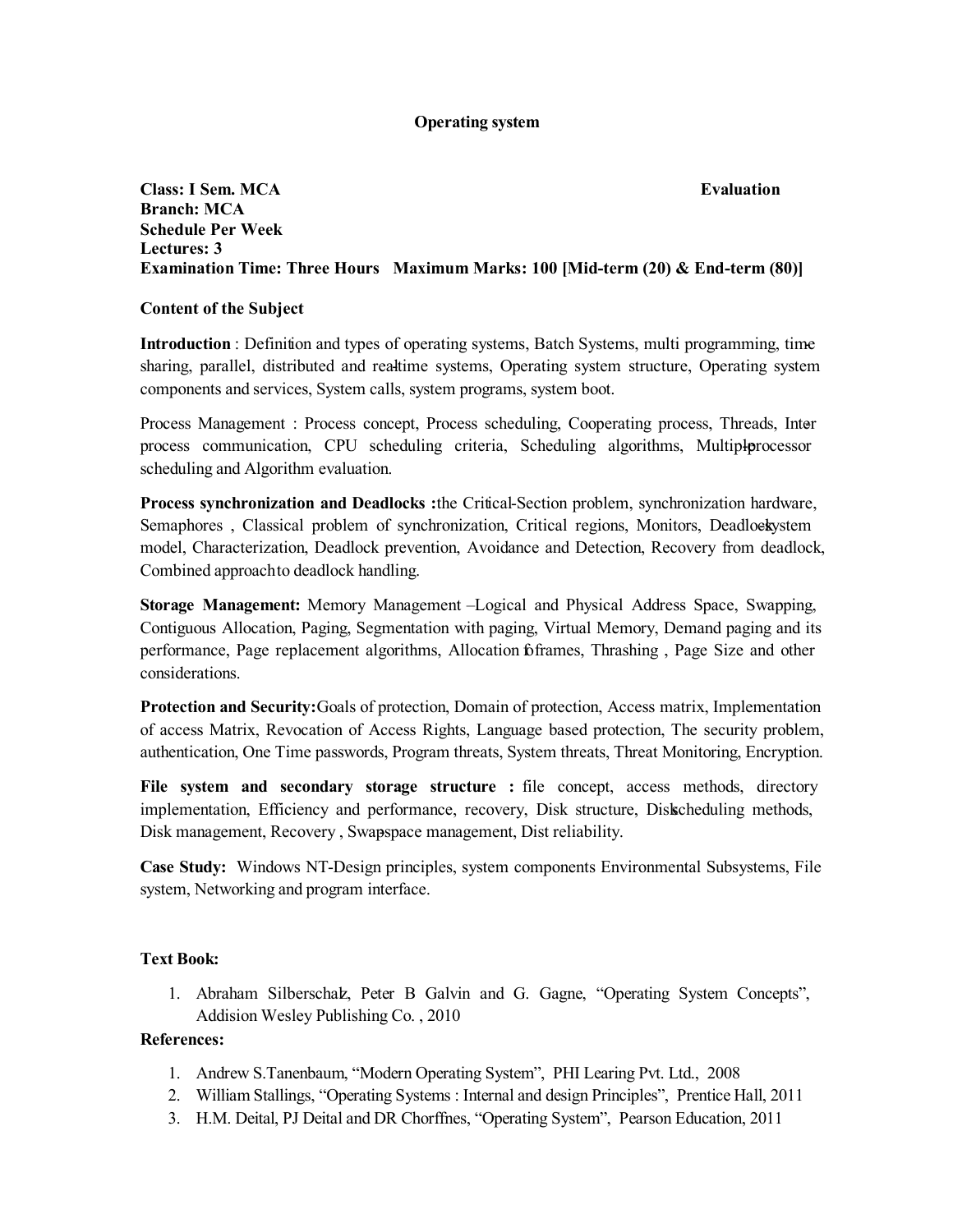#### **Computer Architecture**

**Class: I Sem. MCA Evaluation Branch: MCA Schedule per Week Lectures: 3 Examination Time: Three Hours Maximum Marks: 100 [Mid-term (20) & End-term (80)]**

### **Contents of the Subject**

**Basic Building Blocks:** Gates, Boolean Functions and Expressions Designing Gate Networks, Kmap simplification, Useful Combinational Parts, Programmable Combinational Parts, Timing and Control, Latches, Flip-flops, Registers and Counters, Sequential Circuits.

Arithmetic/Logic Unit: Numbers Representation, Arithmetic Operations, Floating Point Arithmetic.

**Register Transfer Language and Microoperations:** Concept of bus, data movement among registers, a language to represent conditional data transfer, data movement from/ to memory. Design of Arithmetic & Logic Unit and Control Unit Control design hardwired control, micro programmed arithmetic and logical operations along with register transfer, timing register.

**Instruction and Addressing:** A simple computer organization and instruction set, instruction formats, addressing modes, instruction cycle, instruction execution in terms of microinstructions, interrupt cycle, concepts of interrupt and simple /O organization, Synchronous & Asynchronous data transfer, Data Transfer Mode: Program Controlled, Interrupt driven, DMA(Direct Memory Access). Implementation of processor using the building blocks.

**Memory System Design:** Memory Origination, Memory Hierarchy, Main Memory (RAM/ROM chips), Auxiliary memory, Associative memory, Cache Memory, Virtual Memory.

Assembly Language Programs, Assembler Directives, Pseudo Instructions, Macroinstructions, Linking and Loading.

**Vector and Array Processing:** Shared-Memory, Multiprocessing, Distributed Mufti Computing.

**Microprocessor Concepts:** Pin Diagram of 8085, Architecture of 8085, Addressing Mode of 8085, functional block diagram of 8085 assembly language, instruction set of 8085.

### **Text Book:**

1. M. Morris Mano "Computer System Architecture" Prentice Hall , 2007

- 1. William Stallings, "Computer Organization & Architecture Designing for Performance", 2012
- 2. John P~ Hayes, "Computer Architecture and Organization" , Tata McGraw Hill, 1998.
- 3. Svetlana N.Yanushkevich, Vlad P.Shmerko, "Introduction to Logic Design", CRC Press, 2012.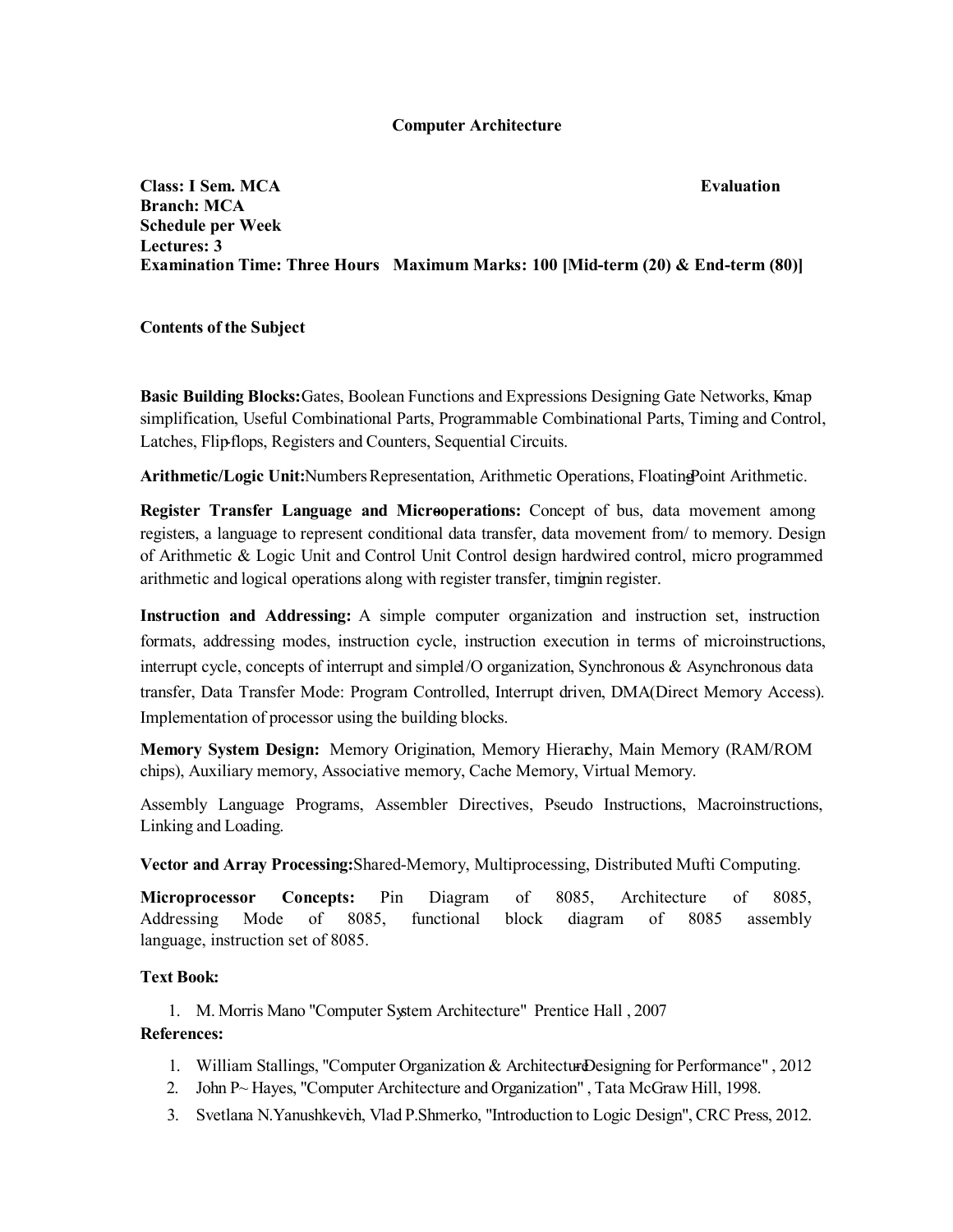#### **Accounting and Financial Management**

## **Class: I Sem. MCA Evaluation Branch: MCA Schedule per Week Lectures: 3 Examination Time: Three Hours Maximum Marks: 100 [Mid-term (20) & End-term (80)]**

### **Contents of the Subject**

**Introduction to Accounting:** Definition of Accounting and its advantages & limitations, Scope of accounting. Branches of Accounting - Financial Accounting - Cost Accounting - Management Accounting, users of Accounting information, Methods of Accounting, Double Entry Accounting System

Types of Accounts and Rules for Debit and Credit Preparation of Journal, Ledger and Trial Balance

**Final Accounts:** Preparation of Final Accounts (Sole Proprietorship only), Preparation of Trading A/c, Profit & Loss A/c and Balance Sheet covering simple adjustments.

**Accounting Ratios:** Meaning, Advantages and Limitations of Accounting ratios, Computation of profitability, liquidity, solvency, and turnover ratios.

**Cost Accounting:** Meaning and definition of Cost Accounting – its Advantages & Limitations

Marginal Costing: Meaning-Advantages- Limitations, Break Even Point, Margin of Safety, Profit Volume Ratio

**Introduction to Financial Management:**Meaning of financial management, functions and objectives of financial management- Profit Maximization and wealth maximization, basic finance decisions, changing role of finance.

### **Text Books:**

- 1. S.N. Maheswari, & S.K. Maheshwari, "Advanced Management Accounting", Vikas Publishing House, 2010
- 2. M.Y. Khan and P.K. Jain, "Management Accounting", Tata McGraw Hill, 2009
- 3. M Y. Khan and P.K. Jain , "Cost Accounting", Tata McGraw Hill, 2008

- 1. Vijay Kumar , "Accounting for Management", Tata McGraw Hill, 2015
- 2. Anthony, N. Robert, Hawkins and Merchant ,"Accounting: Text and Cases(SIB)", McGraw Hill, 2013
- 3. Weston, John. Fred. Thomas, E.Copeland , "Managerial finance", Dryden press, 1988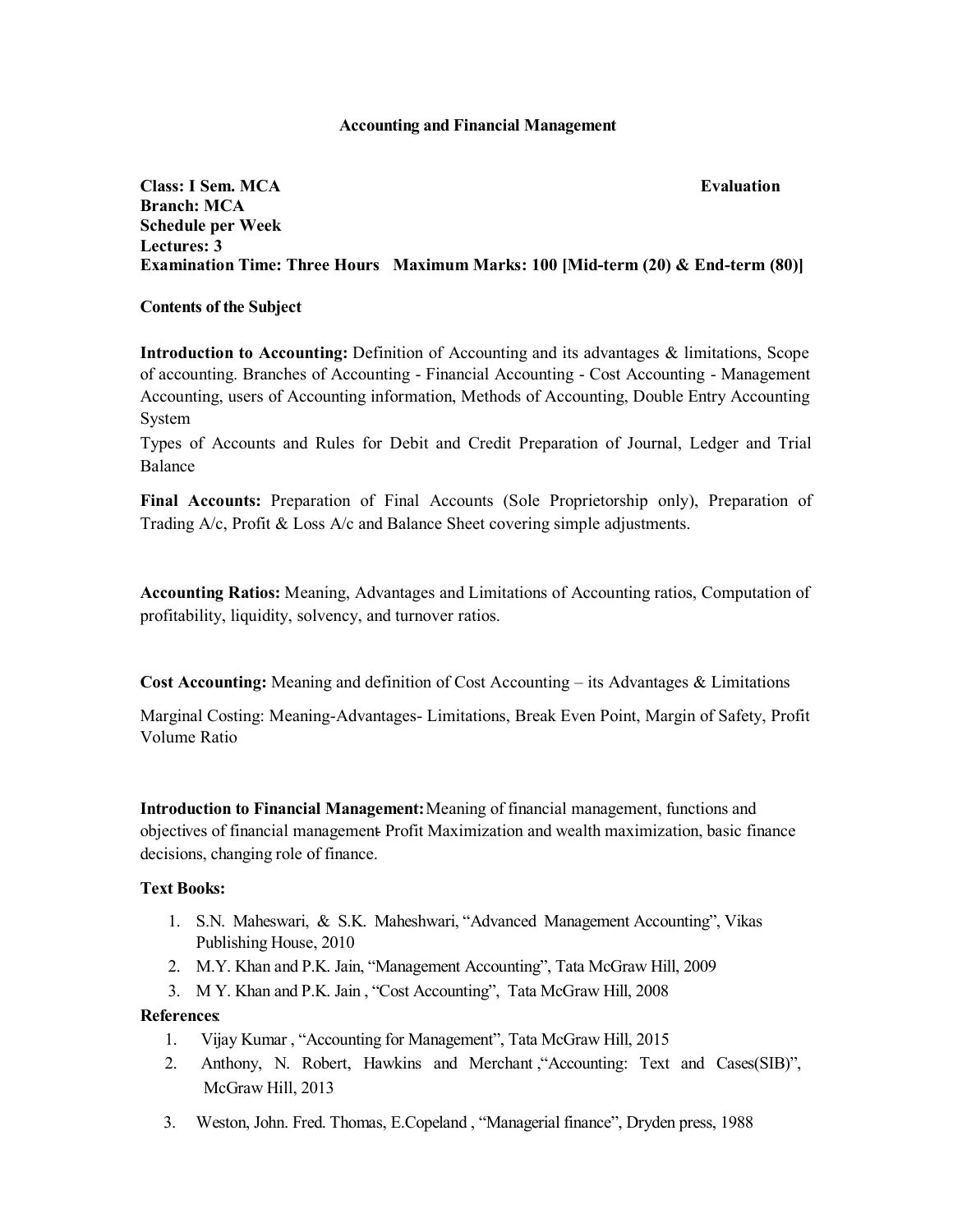#### **Office Management Lab**

#### **Class: I Sem. MCA**

#### **Evaluation**

### **Examination Time: Three Hours Maximum Marks: 100 [Mid-term (20) & End-term (80)]**

#### **Contents of the Subject**

**MS word Basics:** Introduction to MSWord; Features & area of use. Working with MS Word. Menus & Commands, Toolbars & Buttons, Shortcut Menus, Wizards & Templates. Creating a New Document; Different Page Views and layouts; Applying various Text enhancements. Working with Styles, Text Attributes; Paragraph and Page Formatting; Text Editing using various features; Bullets, Numbering, Auto formatting, Printing & various print options.

Advanced Features of MS-Word: Spell Check, Thesaurus, Find & Replace; Headers & Footers

Inserting - Page Numbers, Pictures, Files, Auto texts, Symbols etc., Working with Columns, Tabs &indents; Creation & Working with Tables including conversion to and from text; Marins & Space management in Document; Adding References and Graphics; Mail Merge, Envelops & Mailing Labels.

**MS Excel:** Introduction and area of use; Working with MS Excel., concepts of Workbook & Worksheets; Using Wizards; Various Data Types; Using different features with Data, Cell and Texts; Inserting, Removing & Resizing of Columns & Rows; Working with Data & Ranges; Different Views of Worksheets; Column Freezing, Labels, Hiding, Splitting etc.; Using different features with Data and Text; Use of Formulas, Calculations & Functions; Cell Formatting including Borders & Shading; Working with Different Chart Types; Printing of Workbook & Worksheets with various options

**MS PowerPoint:** Introduction & area of use; Working with MS PowerPoint; Creating a New Presentation; Working with Presentation; Using Wizards; Slides & its different views; Inserting, Deleting and Copying of Slides; Working with Notes, Handouts, Columns & Lists; Adding Graphics, Sounds

and Movies to a Slide; Working with PowerPoint Objects; Desiming & Presentation of a Slide Show; Printing Presentations

**MS Access:** Define data needs and types ,define and print table relationships, Add, set, change or remove primary keys Split databases Create databases Create tables Modify tables Enter recondising datasheet view, Delete records from a table Change records in a table Create fields and modify field properties Create reports Modify the design of reports and forms.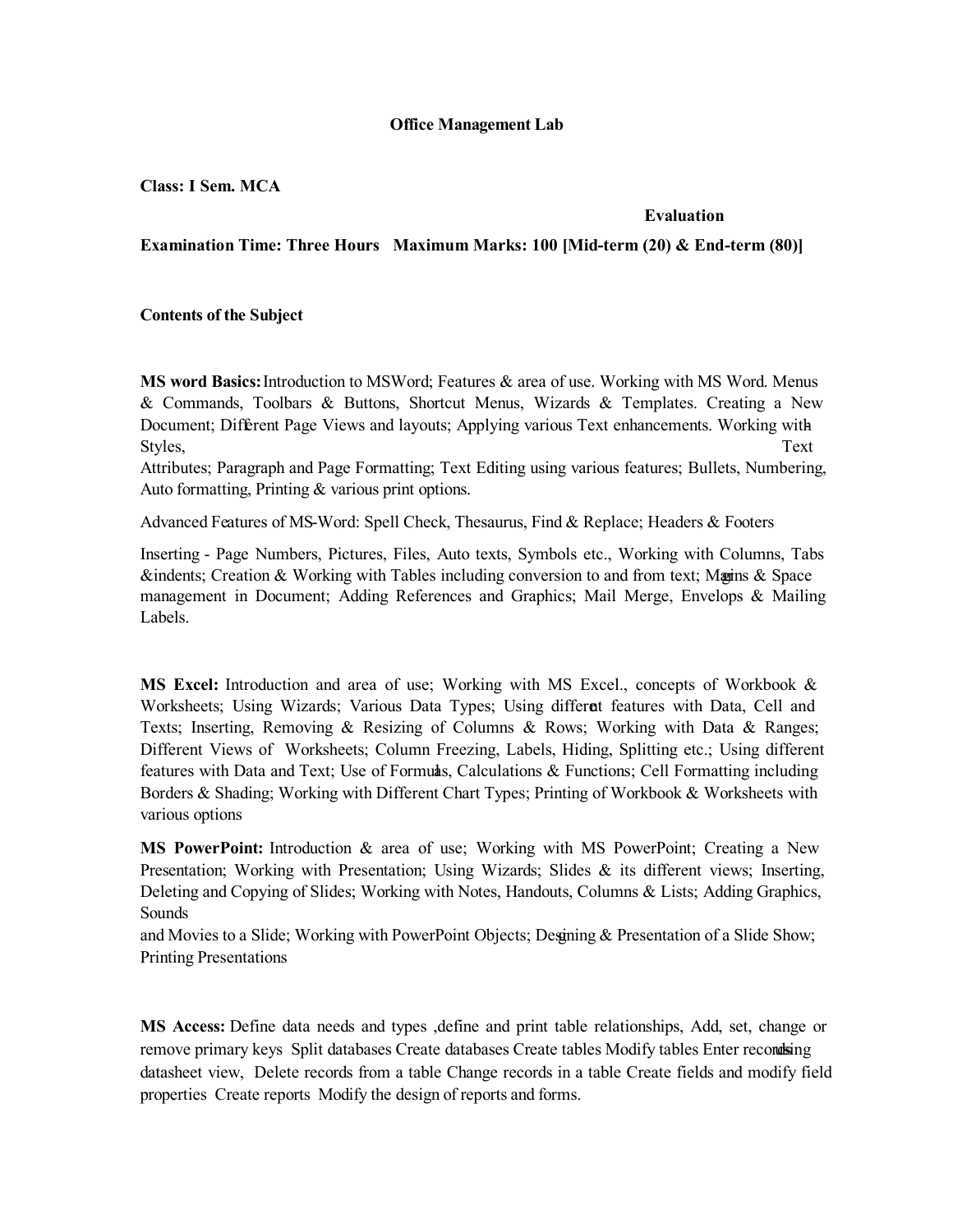Computerized Accounting :Use of Accounting Software Tally, Creation Company, Vocher Entry, Types of accounts, Mode of accounting (Day cash book, ledger book, bank reconciliation, Ledgers, Trial balance, Balance Sheet) Analysis of Trial Balance and Final Accounts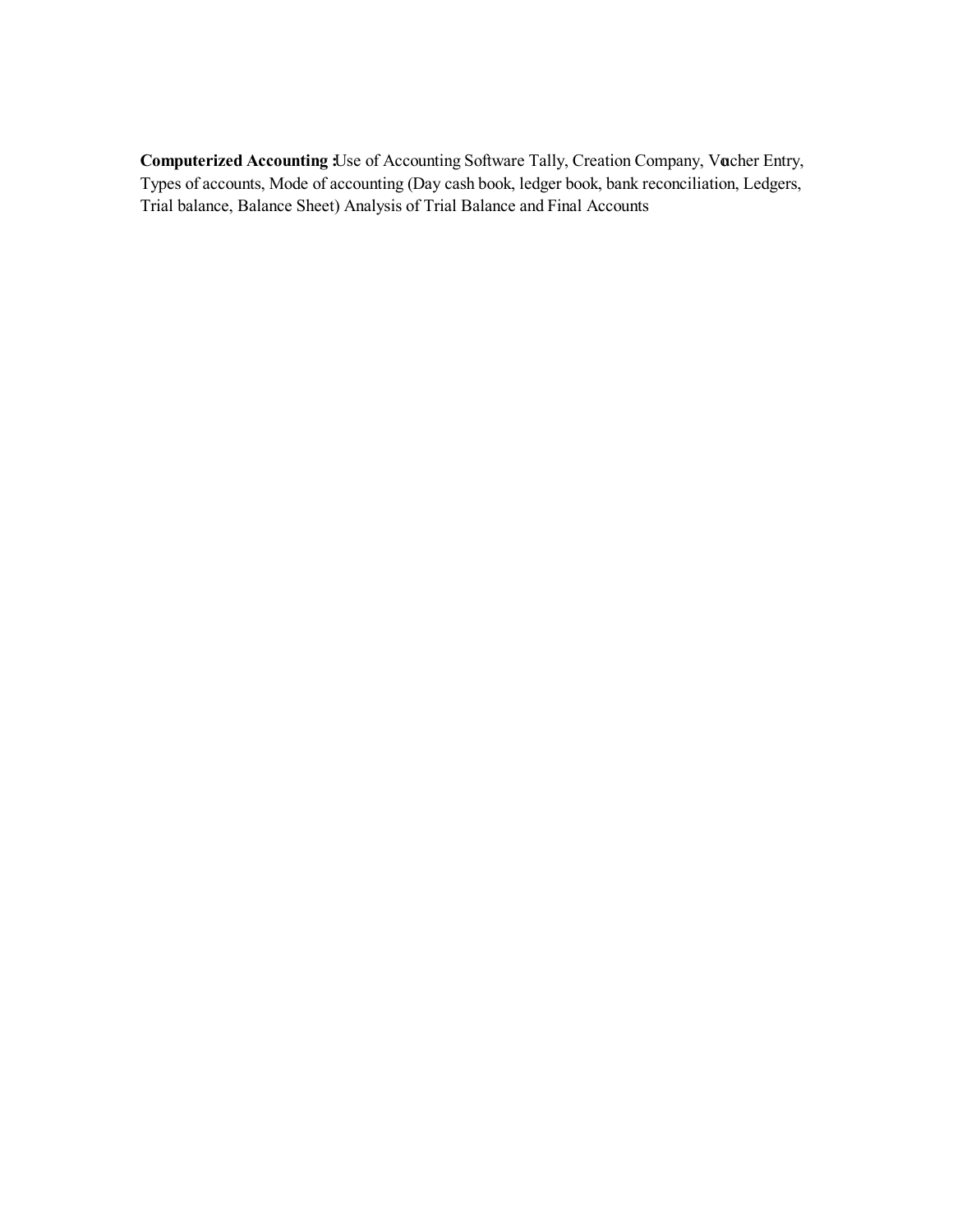#### **C & C++ Lab**

**Class: I Sem. MCA**

#### **Evaluation**

#### **Examination Time: Three Hours Maximum Marks: 100 [Mid-term (20) & End-term (80)]**

#### **Contents of the Subject**

**Control Statements:-Programs** on if-else ladder, iterative statements, Functions and recursions, predefined functions.

**Pointer and Dynamic Memory**:-Programs on Arrays, sorting (Bubble, selection, insertion) Searching (linear, Binary), 2D Array (Matrix operations), Pointers, Structures, union, enum, Dynamic Memory allocation

Programs on File Handling, Programs on Command Line Arguments.

**Objects, Functions and Constructor:-** Programs on classes and objects constructors, functions , inline functions, Friend function.

**Polymorphism:-**Programs on Function Overloading, overriding, Operator overloading, programs on different type of inheritances, virtual function.

**Exception Handling and File Handling**:- Programs on input/output Streams, Exception Handling, File Handling ,Template Classes.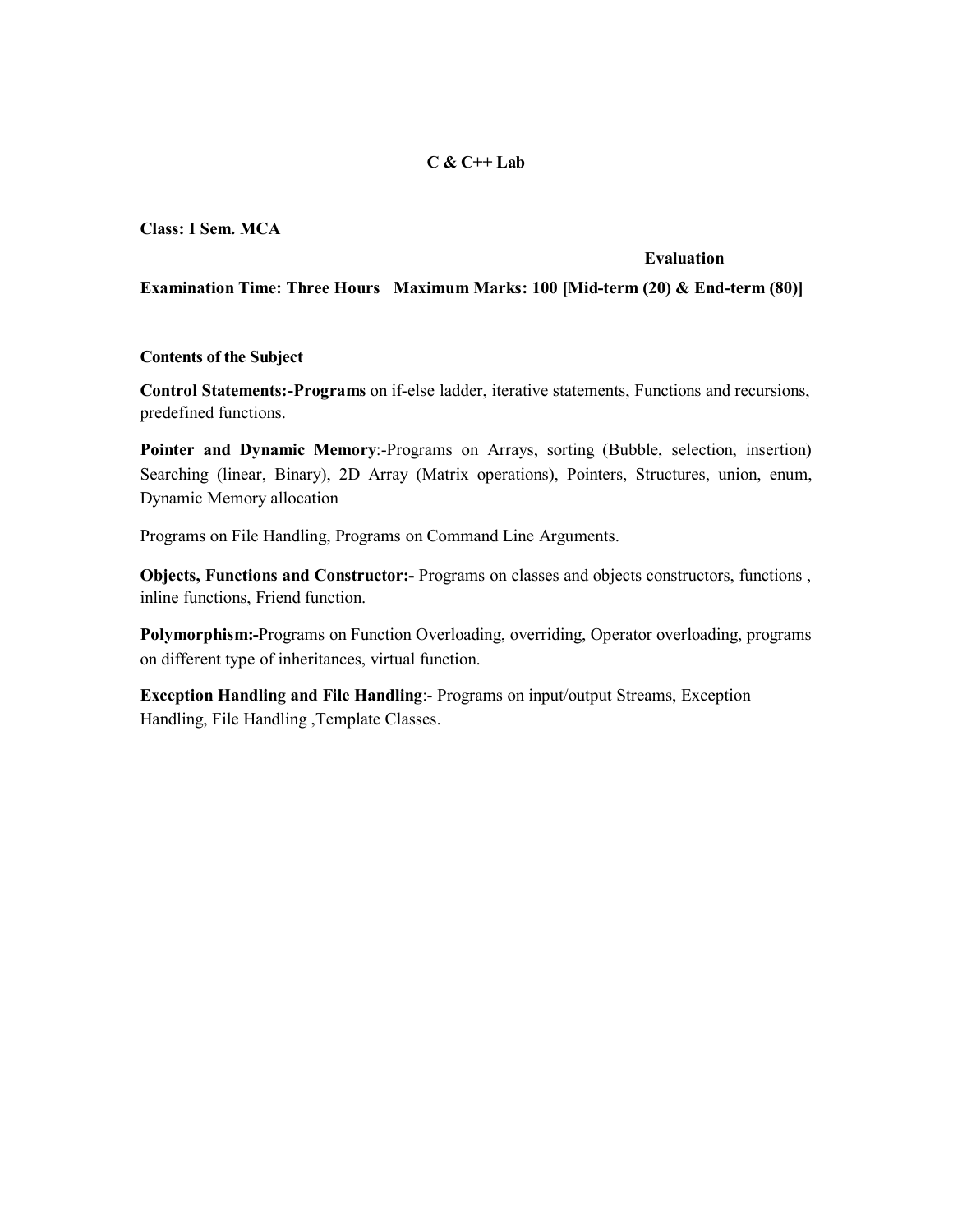#### **Communication Skills**

**Class: I Sem. MCA**

#### **Evaluation**

**Examination Time: Three Hours Maximum Marks: 100 [Mid-term (20) & End-term (80)]**

#### **Contents of the Subject**

**Listening and Speaking Skills:** Conversational Skills Formal and Informal Conversation

listening to lectures, discussions, talk shows, news programs.

**Writing Skills:** Formal & Informal writings, report writing, Creative writing seminar, paper, bibliography.

**Composition:**Resume Writing, Business Letter Writing: Complaint, Job Applications and official correspondence; E-mail messages.

**Presentation Skills:** Elements of effective presentation, structure of presentation, voice modulation, audience analysis, body language, eye contact, sample videos. Debates, Seminar, Speeches, Lectures. Interviews, mock interviews.

**Group Discussion**: Structure of GD, Moderator led and other ODs, Strategies in GD, team work body language, mock GD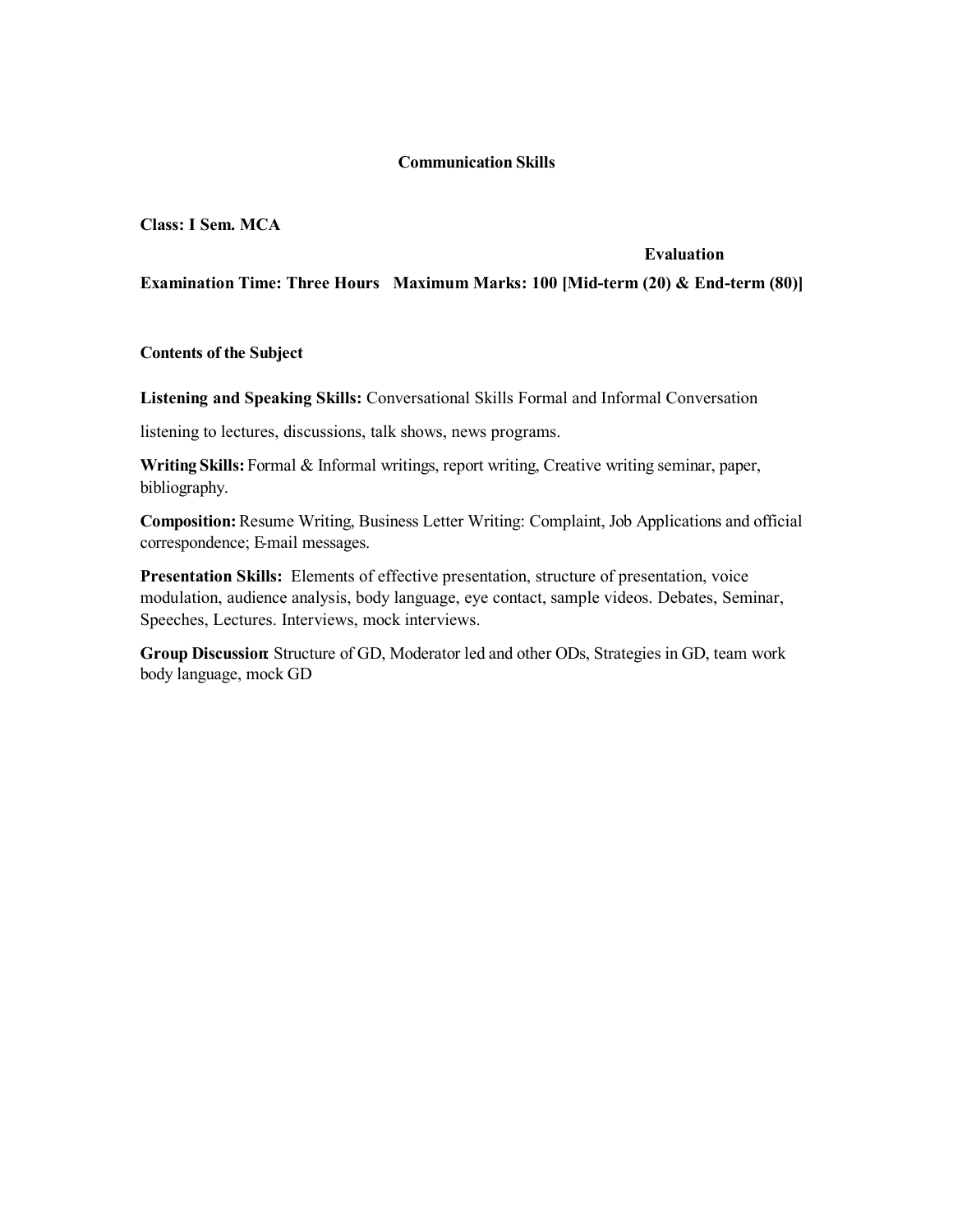### **Microprocessor Lab**

#### **Class: I Sem. MCA Evaluation Examination Time: Three Hours Maximum Marks: 100 [Mid-term (20) & End-term (80)] Contents of the Subject**

**Storage Of Data:** Implementation of programs related to storage of data in memory, exchange of memory content, addition andsubtraction of 8 bit numbers and 16 bit numbers. Finding largest and smallest from given numbers

**One's Complement and Two's Complement:** Implementation of program for one's complement and two's complement, right shift and left shift of 16 bit data, multiplication and division of two 8 bit numbers. Calculation of factorial and square of a number. Implementation of program for calculation of sum of series of numbers sum of series of even numbers, sum of series of odd numbers.

**Data Transfer:**Data transfer from one memory block to other in same and reverse order

**Array:** Implementation of programs to search a number in array, arrangement in ascending and descending order

**Conversion Programs:**Implementation of program for addition, subtraction of two BCD numbers, BCD to binary and binary to BCD conversion HEX to decimal and HEX to binary conversion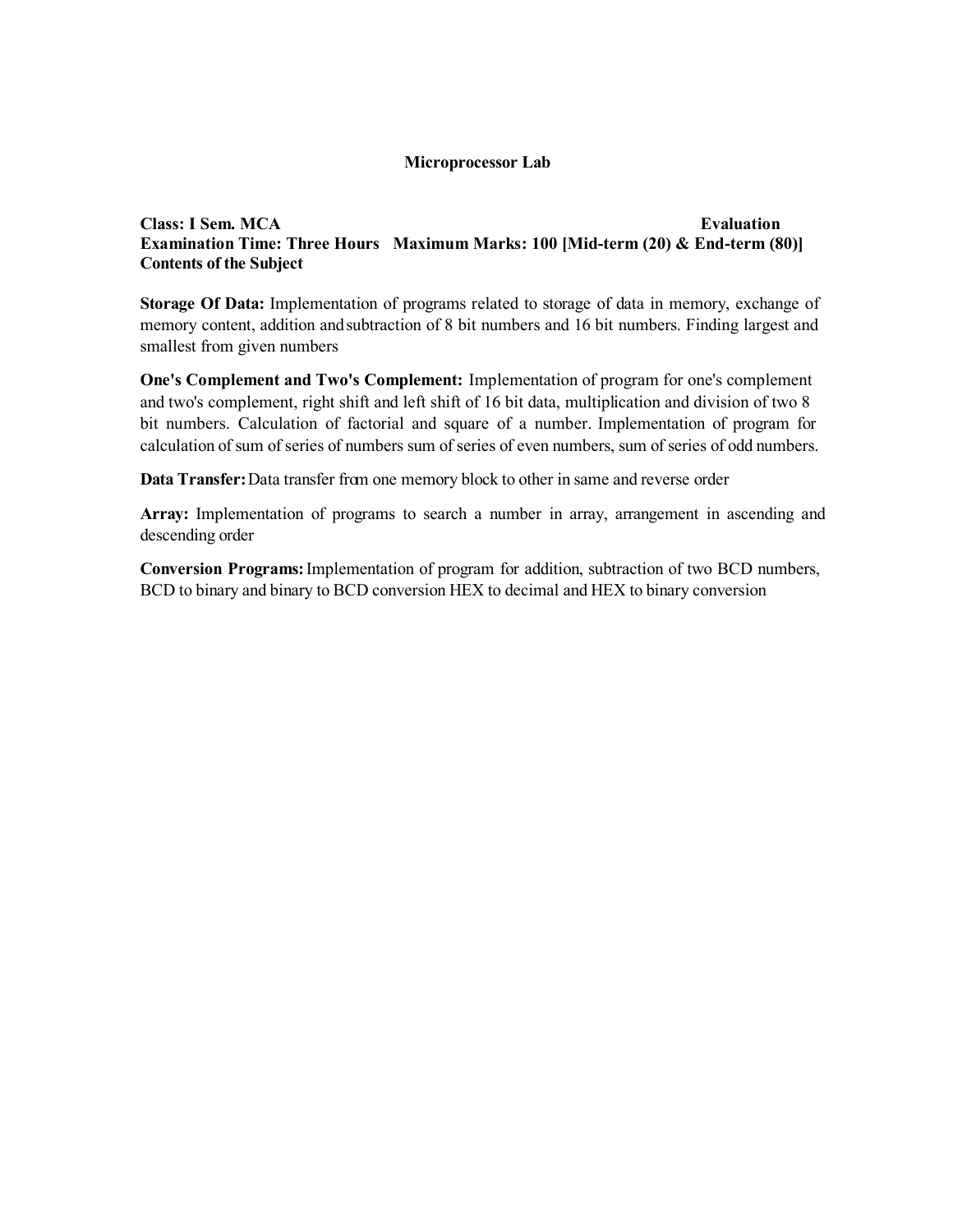|                   | <b>MCA Year 1 Semester II</b>   |                                                    |   |                            |                |                 |              |                |
|-------------------|---------------------------------|----------------------------------------------------|---|----------------------------|----------------|-----------------|--------------|----------------|
|                   |                                 |                                                    |   |                            |                |                 |              |                |
| S.No.             | <b>COURSE</b><br><b>SUBJECT</b> |                                                    |   |                            | <b>PERIODS</b> | <b>INTERNAL</b> | <b>ESE</b>   | <b>Subject</b> |
|                   | <b>CODE</b>                     |                                                    |   | <b>ASSESMENT</b><br>P<br>Т |                |                 | <b>TOTAL</b> |                |
| 1                 | <b>MCA-201</b>                  | <b>Computer Oriented Numerical</b><br>and Methods  | 3 | 1                          |                | 20              | 80           | 100            |
| $\overline{2}$    | <b>MCA-202</b>                  | Data Communication and<br><b>Computer Networks</b> | 3 | 1                          |                | 20              | 80           | 100            |
| 3                 | <b>MCA-203</b>                  | Data Structures                                    | 3 | 1                          |                | 20              | 80           | 100            |
| 4                 | <b>MCA-204</b>                  | Database Management System                         | 3 | 1                          |                | 20              | 80           | 100            |
| 5                 | <b>MCA-205</b>                  | System Analysis and Design                         | 3 | 1                          |                | 20              | 80           | 100            |
| <b>Practicals</b> |                                 |                                                    |   |                            |                |                 |              |                |
| 1                 | <b>MCA-251</b>                  | Data Structure Lab                                 |   |                            | 4              | 20              | 80           | 100            |
| $\overline{2}$    | <b>MCA-252</b>                  | <b>CONM</b> Lab                                    |   |                            | 4              | 20              | 80           | 100            |
| 3                 | <b>MCA-253</b>                  | <b>SQL</b> Lab                                     |   |                            | 4              | 20              | 80           | 100            |
| 4                 | <b>MCA-255</b>                  | Communication & Soft Skill Lab                     |   |                            | 4              | 20              | 80           | 100            |
|                   |                                 | <b>Total</b>                                       |   |                            |                | 180             | 720          | 900            |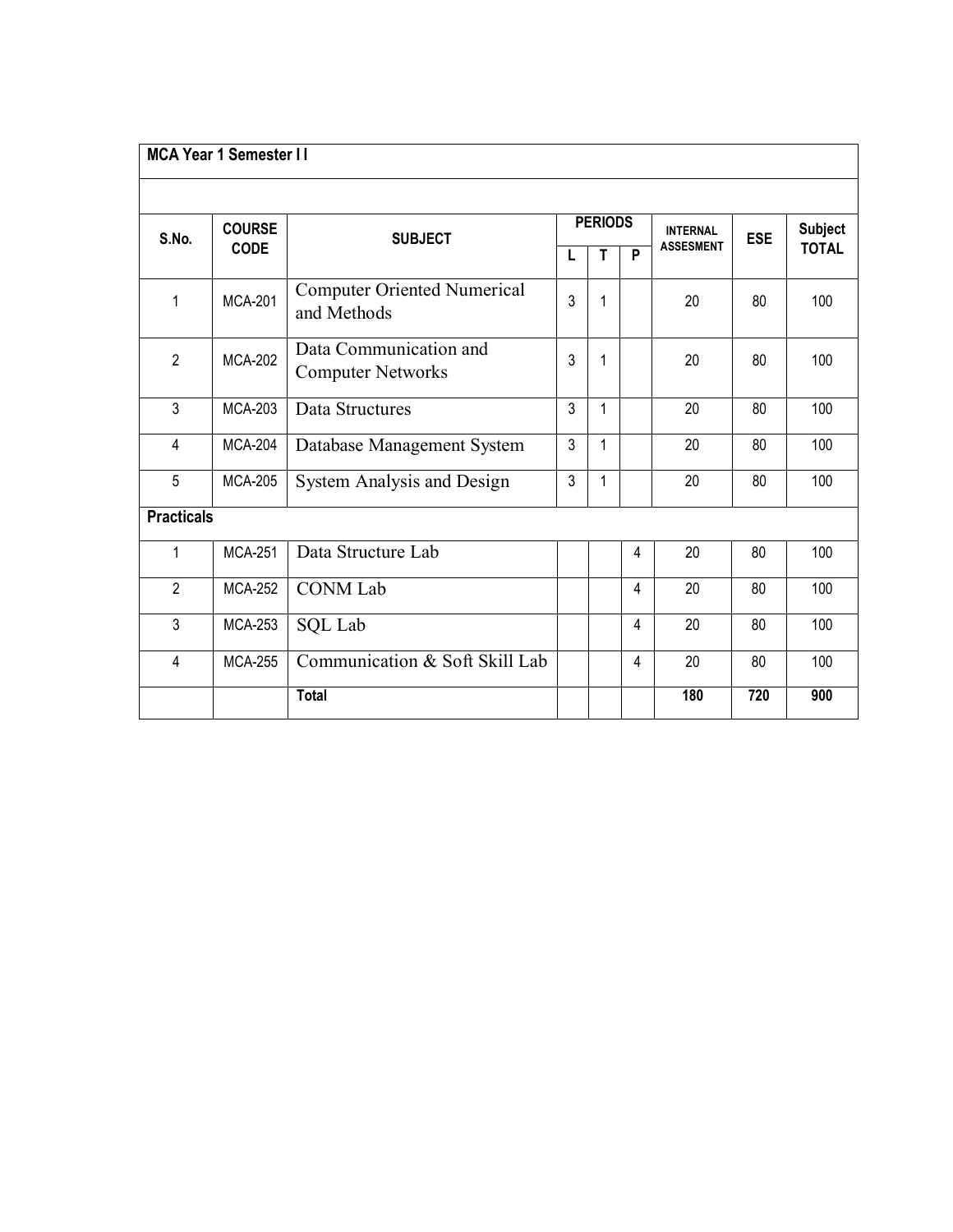#### **Computer Oriented Numerical Methods**

**Class: II Sem. MCA**

**Evaluation**

**Branch: MCA Schedule Per Week Lectures: 3 Examination Time: Three Hours Maximum Marks: 100 [Mid-term (20) & End-term (80)]**

#### **Content of the Subject**

**Data Representation** - Floating point Arithmetic – Addition, Subtraction, Multiplication and Division operation. Pitfall of floating point representation, Errors in numerical computation Iterative Methods, Measurement of Accuracy by using Absolute Error and Relative Error

**Solution of Non Linear equations**- Bisection Method, Iteration Method, Regula-Falsi method, Newton Raphson method, Secant method, Method of Successive Approximation, Rate of convergence of iterative methods.

**Solutions of system of Linear equations**- Direct Method - Gauss Elimination method and pivoting, Ill Conditioned system of equations. Iterative method- Gauss Seidal Method.

**Interpolation and approximation**: Finite Differences, Difference tables, Polynomial Interpolation: Newton's forward and backward formula, Central Difference Formulae: Gauss forward and backward formula, Stirling's, Bessel's, Everett's formula.

**Interpolation with unequal intervals**: Langrange's Interpolation, Newton Divided difference formula.

**Numerical Differentiation and Integration:** Introduction, Numerical Differentiation- Differentiating a Graphical Function, Differentiating a Tabulated Function. Numerical Integration-Trapezoidal rule, Simpson's rules, Weddle's Rule Euler- Maclaurin Formula.

**Curve Fitting** - Curve fitting and Approximation: Method of least squares, fitting of Linear Function, fitting of Nonlinear Function- polynomials, exponential curves.

**Solution of differential equations**: Picard's Method, Euler's Method, Taylor's Method, Runge-Kutta methods, Predictor-corrector method, Automatic error monitoring, stability of solution.

Algorithm of each numerical method mentioned in Lab Syllabus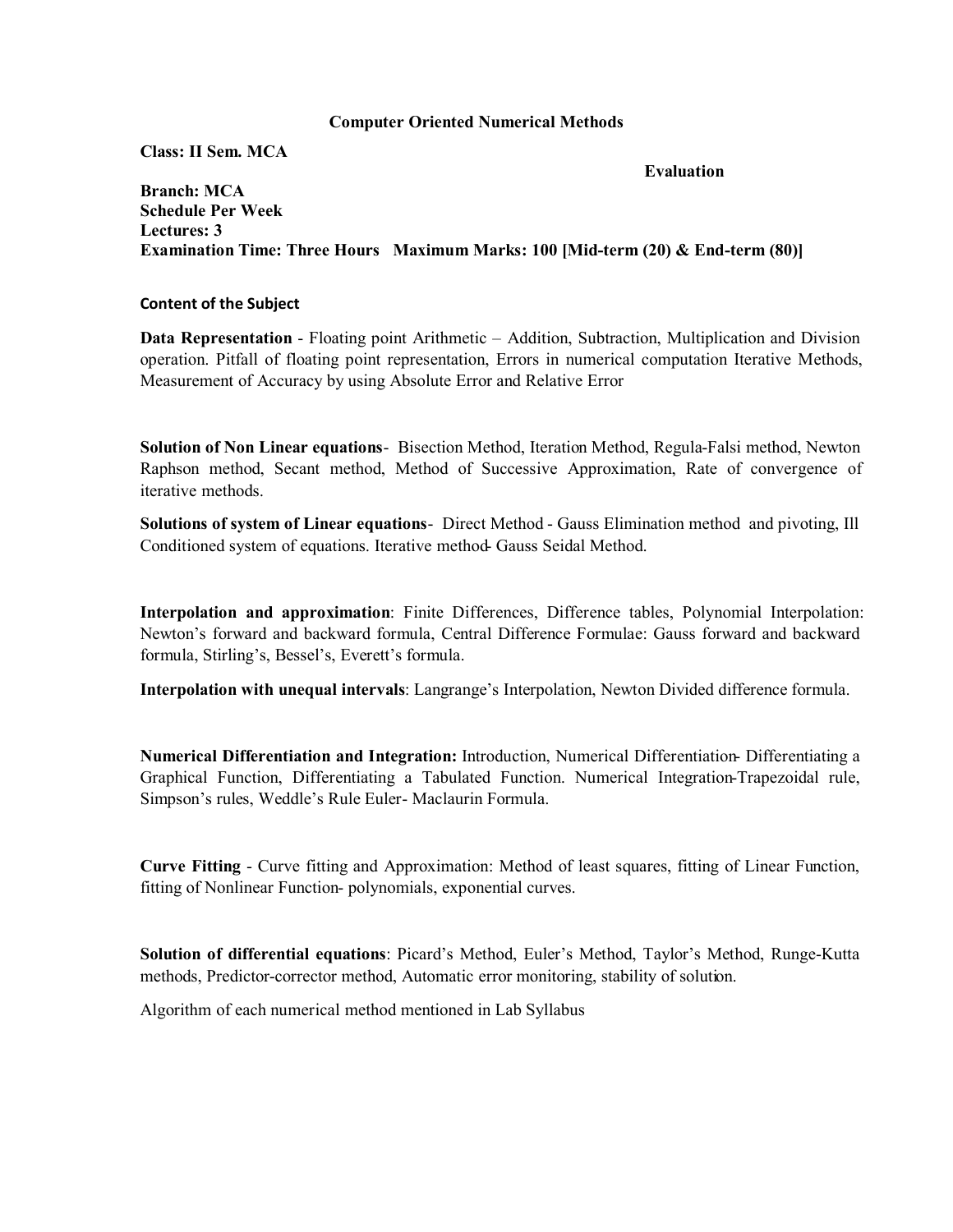## **Text Books:**

- 1. Salaria, R.S.: "Computer Oriented Numerical Methods", Khanna Book Publishing Co. (P.) Ltd., New Delhi. 2003
- 2. Rajaraman, V.," Computer Programming in C", Prentice Hall of India, 2004

- 1. Balaguruswami, E., "Computer Oriented Statistical and Numerical Methods", Mac. Million, 2000
- 2. Krishnanmurthy, E.V. &Sen, S. K., "Computer Based Numerical Algorithms", East West Press, 1984
- 3. Rajaraman, V.,"Computer Oriented Numerical Methods", 3rd Ed., Prentice Hall, India, 1980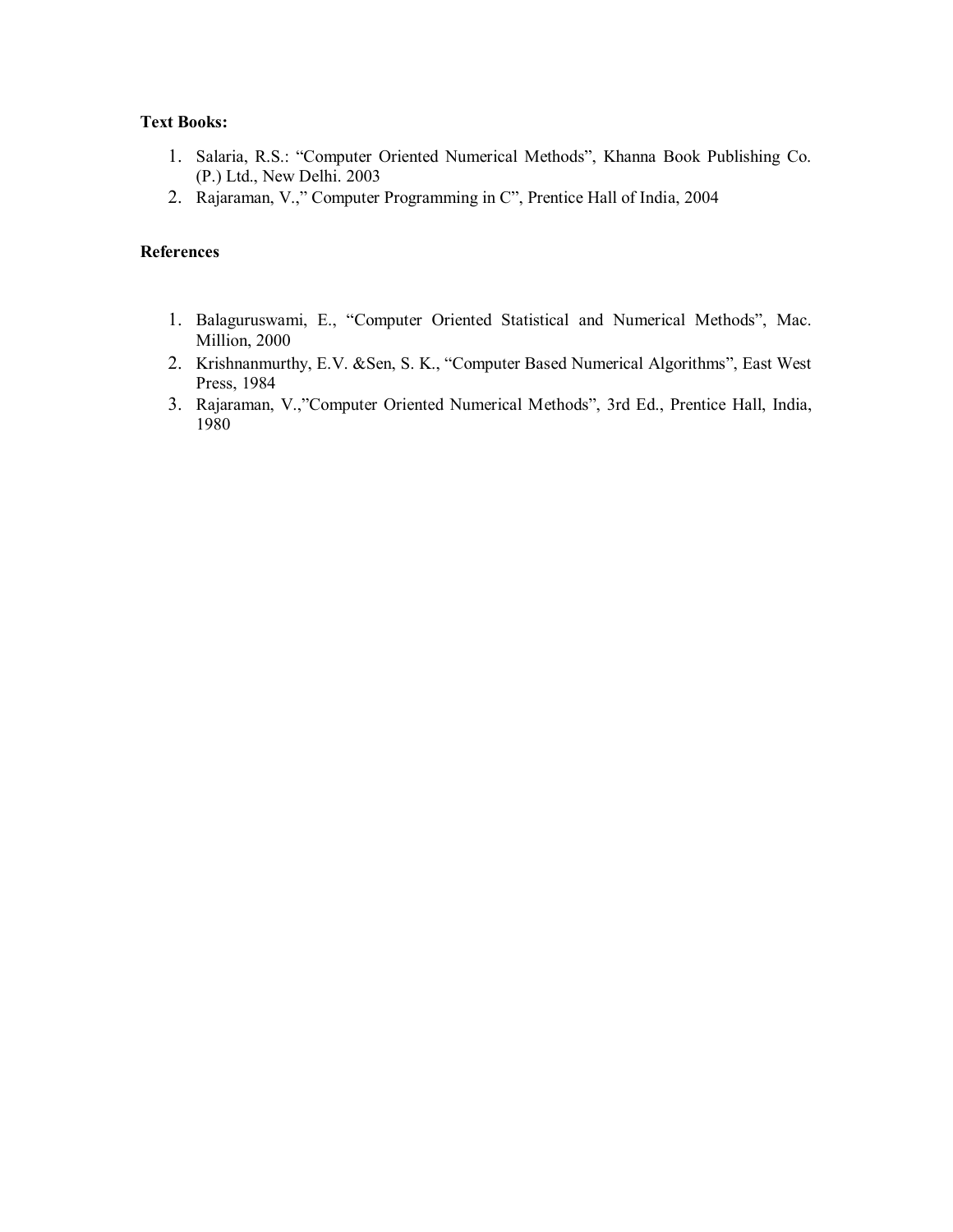#### **Data Communication and Computer Networks**

**Class: II Sem. MCA Evaluation Branch: MCA Schedule Per Week Lectures: 3 Examination Time: Three Hours Maximum Marks: 100 [Mid-term (20) & End-term (80)]**

#### **Content of the Subject**

#### **Networking Fundamentals:**

Introduction, Data & Information, Data Communication-Characteristics of Data Communication, Components of Data Communication, Data Representation, Data Flow- Simplex, Half Duplex, Full Duplex, Computer Network- Categories of a network, Protocol- Elements of a Protocol, Networking Standards, Reference Models- OSI Model, TCP/IP Model, Comparison of OSI and TCP/IP Model.

#### **The Physical Layer**

Transmission Media- Guided & Unguided, PSTN: Structure of the Telephone System, Data & Signals-Data types, Signal types- Analog & Digital, Modulation Techniques, Modem, Cable Modem, Protocols: DSL, ISDN.

#### **The Data Link Layer**

Design Issues: Framing, Error Control, Flow Control, Protocols: FDDI, CDDI, Frame Relay, ATM, 802.11, PPP, HDLC.

#### **The Medium Access Sub-Layer**

Multiple Access Protocols: ALOHA, CSMA, Ethernet: Switched Ethernet, Fast Ethernet, Gigabit Ethernet, DLL Switching: Internetworking, Repeaters, Hubs, Bridges, Switches, Routers, Gateways, Virtual LANs.

#### **The Network Layer**

Design Issues, Routing Algorithms: Link State Routing, Distance Vector Routing, Flooding, Routing Protocols: RIP, IGRP, EIGRP, OSPF, Internetworking: Tunneling, Fragmentation, IPV4, IPV6 Basics, BGP.

The Transport Layer Protocols: UDP, TCP, Headers.

#### **The Application Layer**

DNS: The DNS Name Space, Name Servers,E-Mail: SMTP, POP3, HTTP, FTP, Telnet, Network Management: SNMP.

#### **Network Security**

Cryptography: Encryption, Decryption, Private/Public Key, Digital Signatures, SSL, Firewalls, PGP, S/MIME.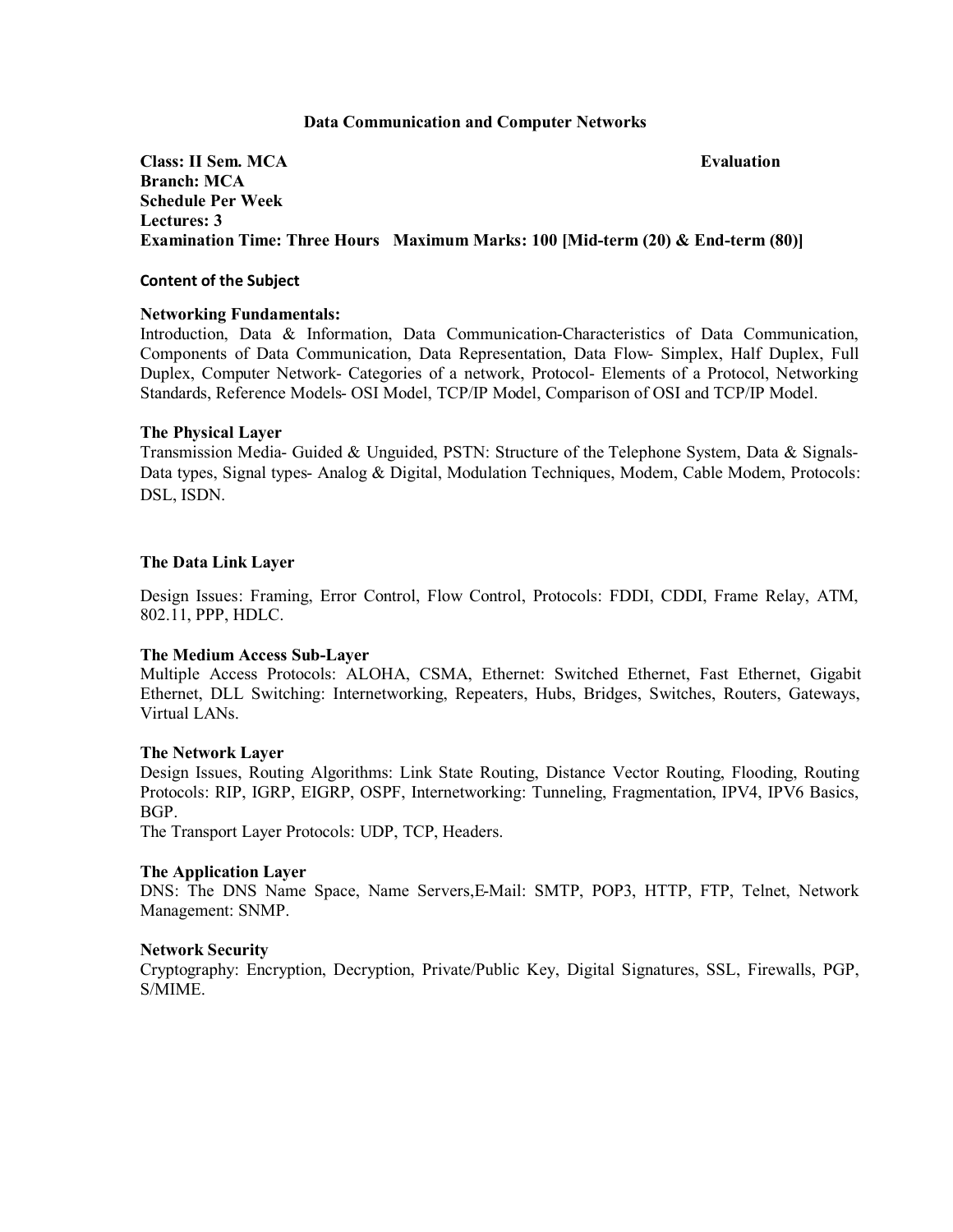### **Text Books:**

- 1. Computer Networks, Andrew S.Tanenbaum, Prentice Hall,  $5^{\text{th}}$  Edition, October, 2010.
- 2. Data Comm. & Netw.5e Global Ed (English), A. BehrouzForouzan, McGraw Hill Education (India) Private Limited,  $5<sup>th</sup>$  Edition, 2013.

- 1. Computer Networks and Internets with Internet Applications, Douglas E.Comer& M. S. Narayana, Pearson Education, 4<sup>th</sup> Edition, 2009.
- 2. Data Communications, Computer Networks and Open Systems, Fred Halsall, Addison Wesley,  $4^{\text{th}}$  Edition, 2001.
- 3. [William Stallings](http://www.flipkart.com/author/william-stallings), "Cryptography and Network Security: Principles and Practice" Pearson Education, 5th Edition, 2011.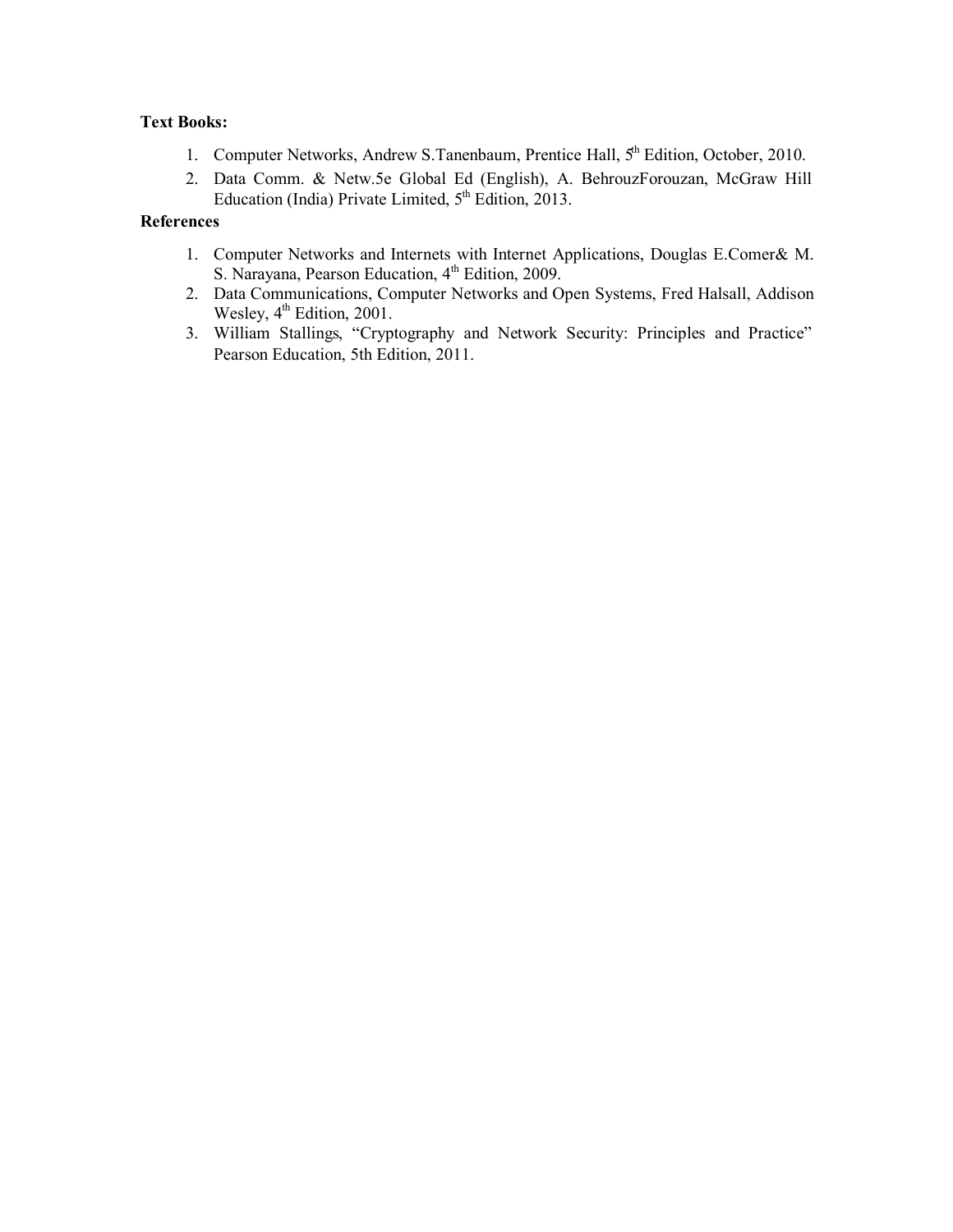#### **Data Structures**

**Class: II Sem. MCA**

**Evaluation**

**Branch: MCA Schedule Per Week Lectures: 3 Examination Time: Three Hours Maximum Marks: 100 [Mid-term (20) & End-term (80)]**

**Introduction:** Basic data structures such as arrays, linked list, stack, trees and queues and their applications, linked and sequential representation Basic Terminology, Elementary Data organization, Data Structure operations.

**Queues, Stack implementation through Arrays**: Array Definition, Representation and Analysis, Single and Multidimensional Arrays, address calculation (row major and column major), Applications of arrays - Character Strings and string operations, Ordered Lists.

**Stack**: Implementation of stack, operations on stack. Applications of stack: Conversion of infixexpressions to prefix and postfix expressions, evaluation of postfix expression.

**Queues:** implementation of queues, Operations on Queue, Types of Queues - Circular queue, Deque and Priority Queue**.**

**Recursion:** recursion in C, example of recursion, Tower of Hanoi Problem, simulating recursion, Backtracking,, recursive algorithms, principlesof recursion.

**Linked list**: Representation and Implementation of Singly Linked Lists, Two-way Header List, Traversing and Searching of Linked List, insertion and deletion to/from Linked Lists, insertion and deletion Algorithms, Doubly linked list, Header lists, circular lists, sorted lists.

**Trees**: Basic terminology and definitions. Array and Linked Representation of Binary trees, Traversing Binary trees. **Binary Search Trees**: Binary Search Tree (BST), Traversal, Insertion and Deletion in BST, and Introduction to balanced BST (AVL Trees).

**Searching**: Sequential search, binary search, comparison and analysis.

**Sorting:** Insertion Sort, Bubble Sort, Quick Sort, Two-Way-Merge Sort, Heap Sort, Sorting on Different Keys, Practical consideration for internal Sorting.

**Graphs:** Terminology & Representations, Graphs & Multi-graphs, Directed Graphs, Sequential Representations of Graphs, Adjacency Matrices, Traversal, Connected Component and Spanning Trees, Minimum Cost Spanning Trees

### **Text Book:**

1. Abraham Silberschalz, Peter B Galvin and G. Gagne, "Operating System Concepts", Addision Wesley Publishing Co. , 2010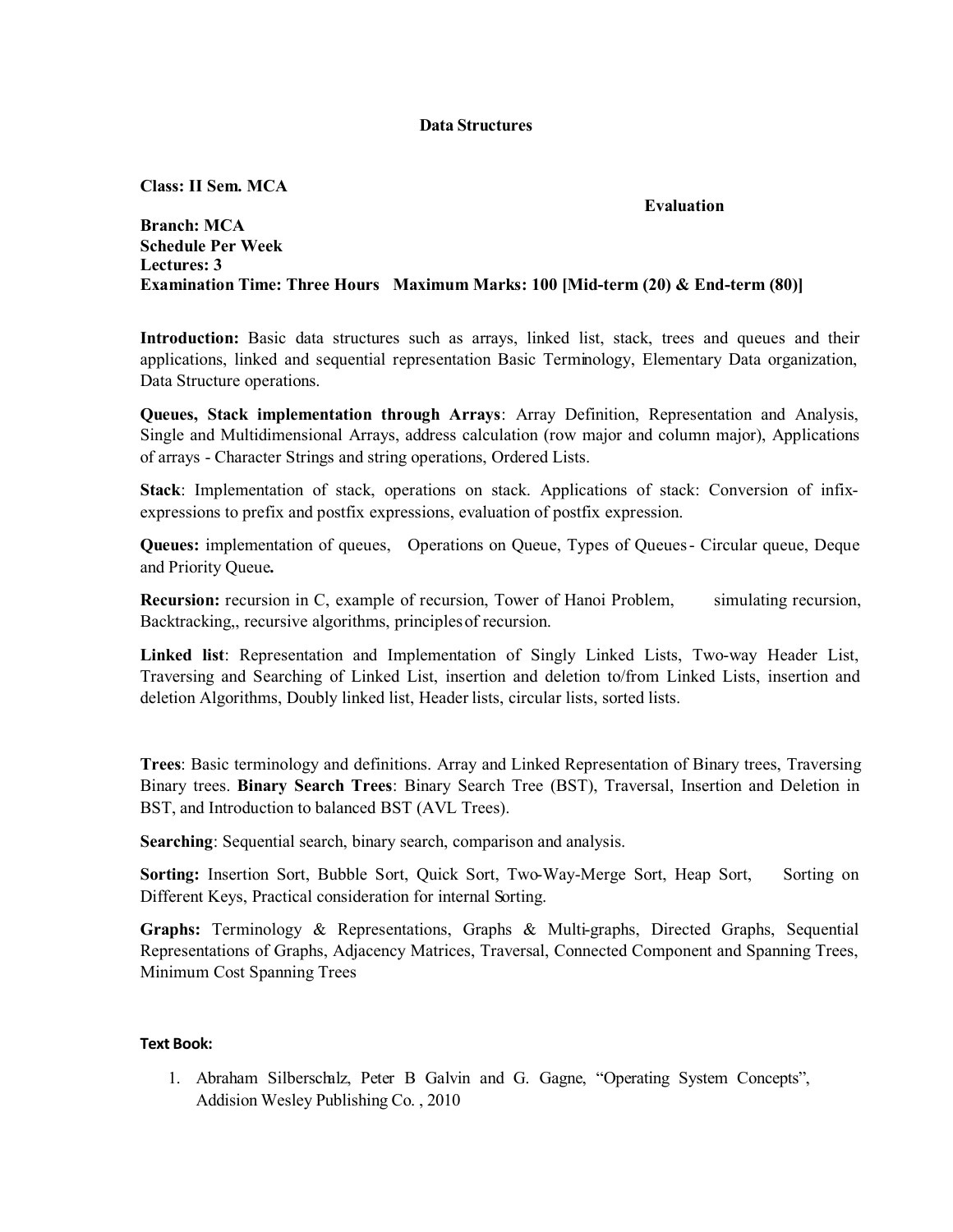- 2. Andrew S.Tanenbaum, "Modern Operating System", PHI Learing Pvt. Ltd., 2008
- 3. William Stallings, "Operating Systems : Internal and design Principles", Prentice Hall, 2011
- 4. H.M. Deital, PJ Deital and DR Chorffnes, "Operating System", Pearson Education, 2011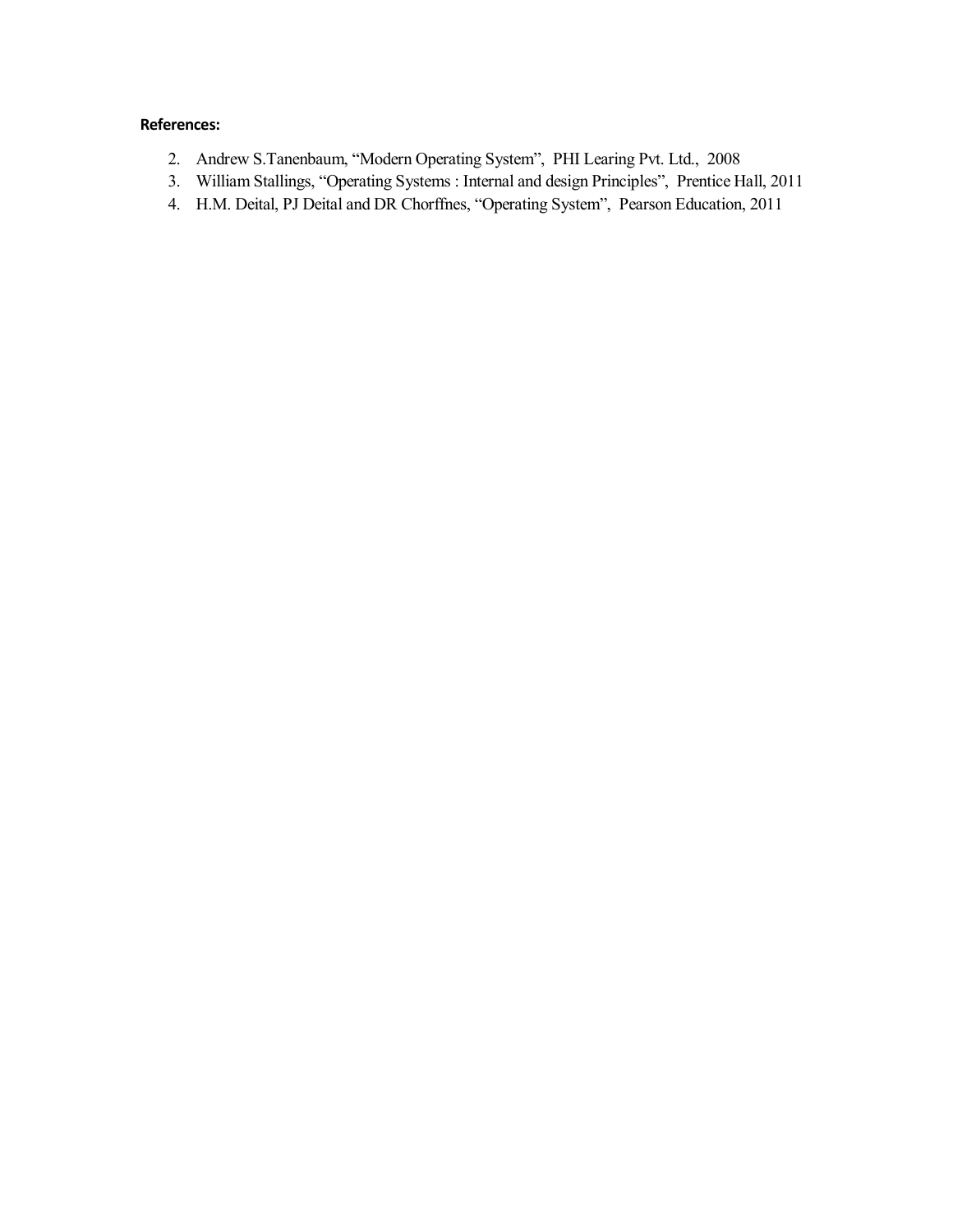#### **Database Management System**

**Class: II Sem. MCA Evaluation Branch: MCA Schedule per Week Lectures: 3 Examination Time: Three Hours Maximum Marks: 100 [Mid-term (20) & End-term (80)]**

#### **Contents of the Subject**

**Introduction:** Overview of DBMS, Advantages of DBMS, Basic DBMS terminology, Database System v/s File System, Data Independence, Architecture of DBMS, Introduction to data models: Relational Model, Network Model, Hierarchical Model, Entity-Relationship Model, Comparison of network, hierarchical and relational models.

**Data modeling using the Entity Relationship Model:** ER model concepts, Types of Relationships, notation for ER diagram, Reduction of ER-Diagrams to Relational Model, mapping constraints, Generalization, Aggregation, Specialization, Extended ER model, relationships of higher degree

**Relational model:** Storage Organizations for Relations, Relational Algebra, Set Operations, Relational Calculus, Concepts of Alternate key, candidate key, primary key, Foreign key, Integrity Rules, Data Dictionary.

**Normalization:** Functional dependencies, normal forms, first, second, third normal forms, BCNF, inclusion dependencies, loss less join decompositions, normalization using FD, MVD, and JDs, alternative approaches to database design.

**Introduction to SQL:** Characteristics of SQL, Advantages of SQL, SQL data types and literals, Types of SQL commands: DDL, DML, TCL, DCL, SQL operators, Tables, views and indexes, Constraints Group By and Having Clause, Order By Clause, Queries and sub queries, Aggregate Functions, Numeric Functions, String Functions, Date & Time Functions, Insert, Update and Delete operations, Unions, Intersection, Minus, Joins: Equi-Join, Natural Join, Self-Join, Inner Join, Outer Join

#### **Text Books:**

- 1. Elmasri, Navathe, "Fundamentals of Database Systems", Addison Wesley, 6th Edition, 2011
- 2. Korth, Silberschatz, Sudarshan, "Database Concepts", McGraw Hill, 6th Edition, 2010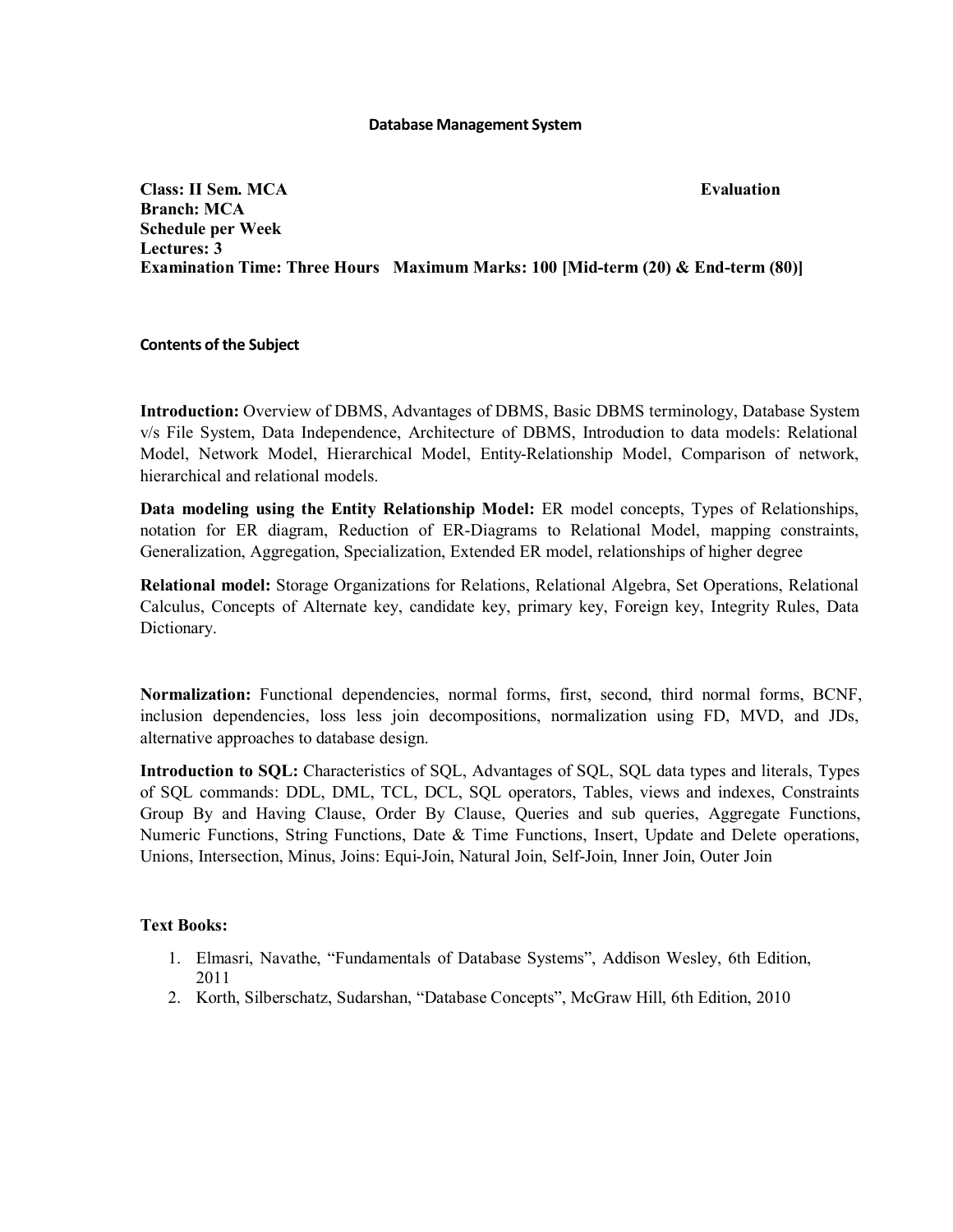- 1. Thomas Connolly and Carolyn Begg, "Database Systems: A Practical Approach to Design, Implementation, and Management, Addison Wesley, 5th Edition, 2010
- 2. Ramakrishnan, Gehrke, "Database Management System", McGraw Hill, 3rd Edition, Jan 2007
- 3. Date C J, "An Introduction to Database System", Addision Wesley, 8th Edition 2003
- 4. Bipin C. Desai, "An Introduction to Database Systems", Galgotia Publication, Revised Edition, 2010
- 5. Majumdar& Bhattacharya, "Database Management System", TMH, 2005
- 6. Paul Beynon Davies, "Database Systems", Palgrave Macmillan, 3rd Edition, 2003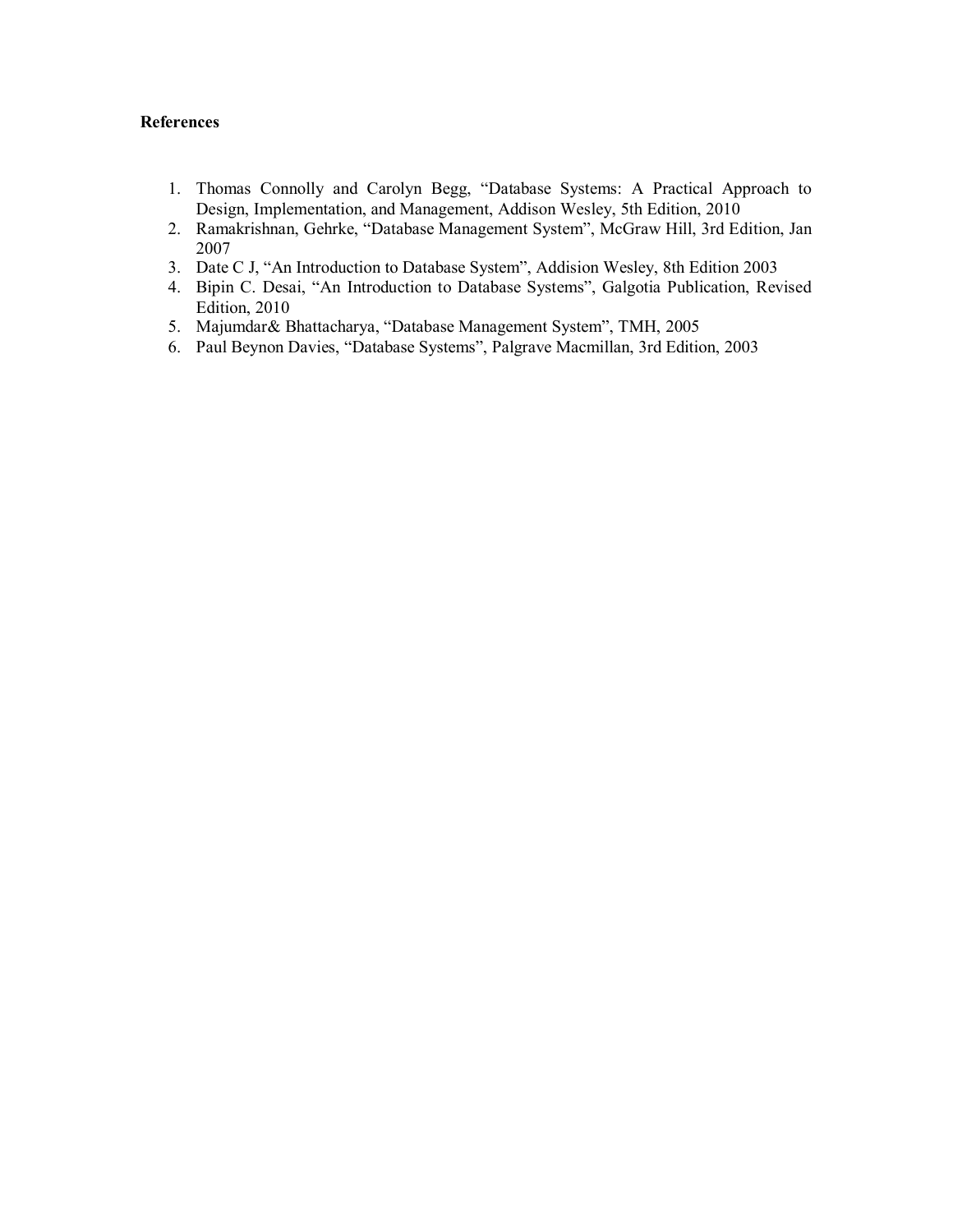#### **System Analysis and Design**

**Class: II Sem. MCA**

**Evaluation**

**Branch: MCA Schedule per Week Lectures: 3 Examination Time: Three Hours Maximum Marks: 100 [Mid-term (20) & End-term (80)]**

#### **Contents of the Subject**

### **System Concept and Information System Environment**

System Concepts and Information Systems Environment: The System Concept: Definition, Characteristics of Systems, Elements of a System, Open and Closed System, Formal and Informal Information Systems, Computer based Information Systems, Management Information System, Decision Support System, General Business Knowledge, and Interpersonal Communicational System.

#### **System Development Life Cycle**

System Development Life Cycle: Recognition of needs, Impetus for System Change, Feasibility Study, Analysis, Design, Implementation, Post implementation and Maintenance. Role of the Systems Analyst, The Analyst/User Interface, Behavioral issues. Case Study on SDLC.

#### **System Planning and Information Gathering**

Systems Planning and Initial Investigation: Strategies for Determining Information Requirement, Problem Definition & Project initiation, Background Analysis, Fact Analysis, Review of Written Documents, Onsite Observations, Interviews and Questionnaires, Fact Analysis, Performance Analysis, Efficiency Analysis, Service Analysis.

Information Gathering: need, Information about the firms, Information gathering tools, Interviewing, Arranging the Interview, Guides to a Successful Interview, Types of Interviews and Questionnaires, The Structured and Unstructured Alternatives. Case Study on Information Gathering.

### **Feasibility Study and System Analysis**

Feasibility Study: System performance, Economic Feasibility, Technical Feasibility, Behavioral Feasibility, Steps in Feasibility Analysis.

Tools of Structured Analysis: The Dataflow Diagram (DFD), Data Dictionary, Decision Trees and Structured English. Case Study on Tools.

### **System Design and System Security**

Input/Output and Forms Design: Input Design, CRT Screen Design, Output Design, and Requirements of form Design.

H/W / S/W Selection, Make V/s Buy decision and Maintenance. Documentation: Importance, Types of documentation, Security, Disaster/ Recovery and Ethics in System Development: Threats to System Security, Control, Measures, Disaster/ recovery planning.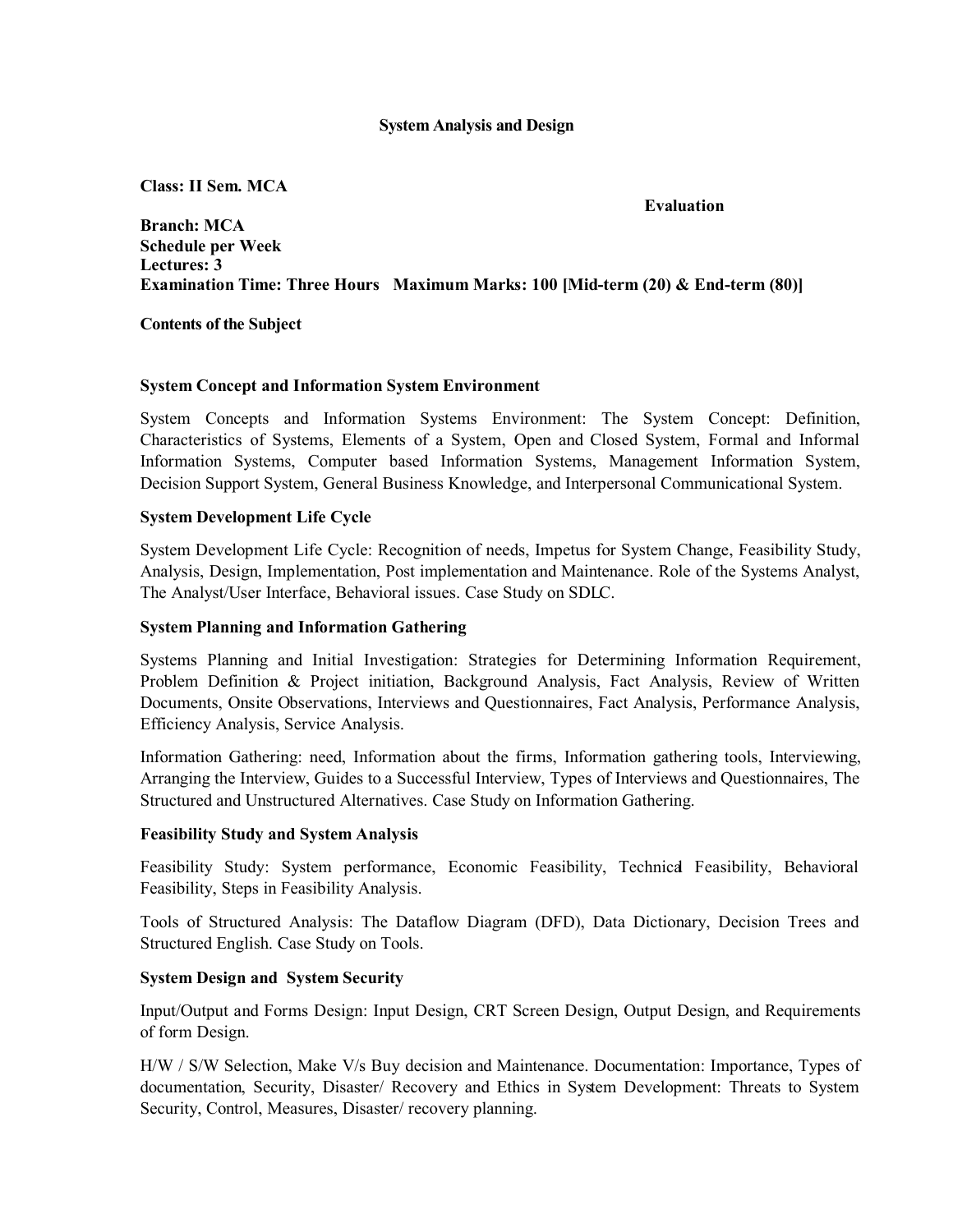### **Text Books:**

- 1. System Analysis & Design, Shelly Cashman Series, Thomson Press  $10^h$  Edition, 2013
- 2. System Analysis and Design, Kendall and Kendall, Prentice Hall,  $9<sup>th</sup>$  Edition, 2013

- 1. Systems Analysis and Design, Howryskiewycz, PHI, 5<sup>th</sup> Edition, 2000
- 2. Structured System Analysis and Design, S.A Kelkar, Prentice Hall, India, 2004
- 3. System Analysis and Design Methods, Whitten, Bentley, 9<sup>th</sup> Edition, 2005
- 4. System Analysis and Design, Elias M. Awad, 2<sup>nd</sup> Edition, 2003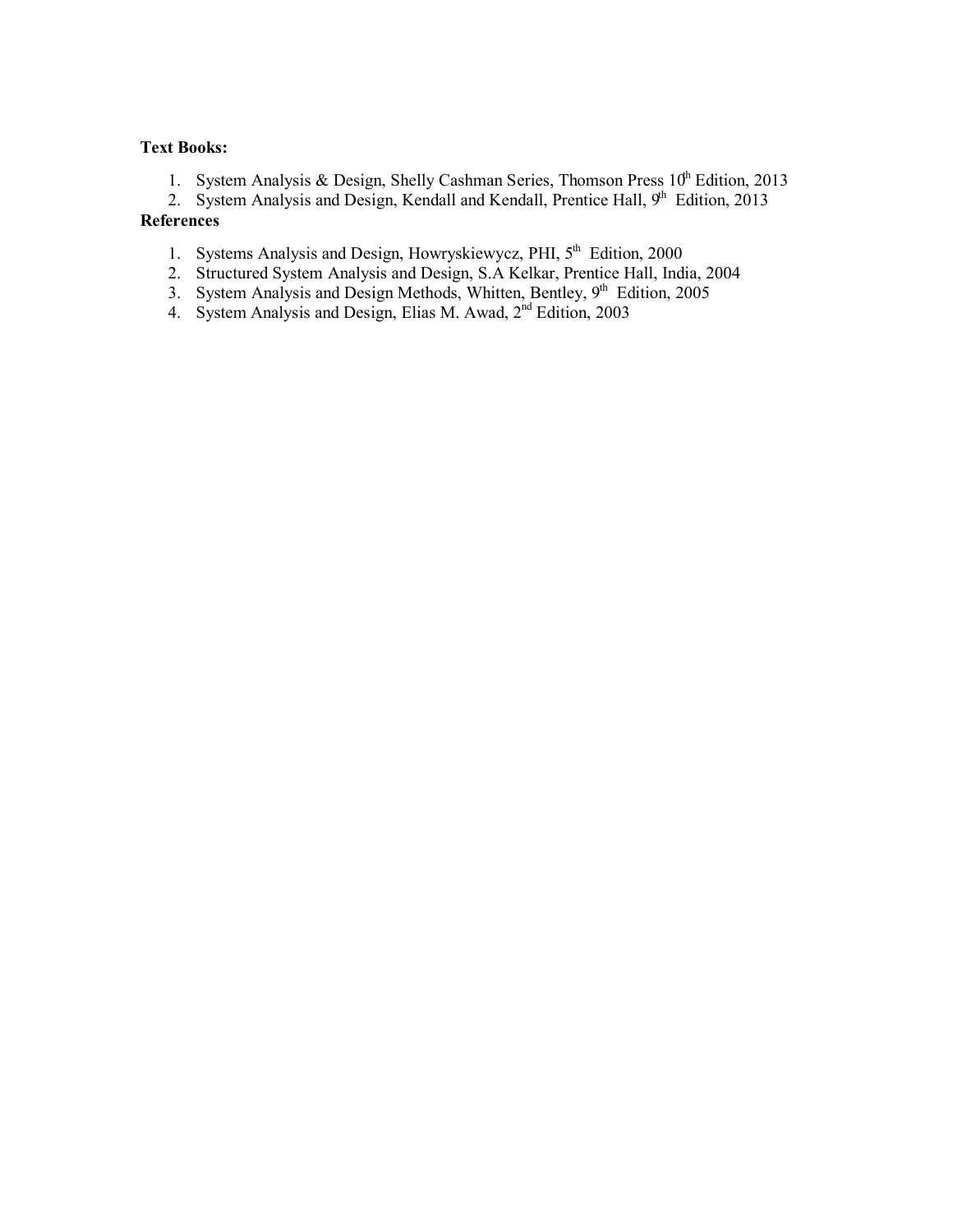|                   | <b>MCA Year 2 Semester III</b> |                                      |   |                |   |                 |            |                |
|-------------------|--------------------------------|--------------------------------------|---|----------------|---|-----------------|------------|----------------|
|                   |                                |                                      |   |                |   |                 |            |                |
| S.No.             | <b>COURSE</b>                  | <b>SUBJECT</b>                       |   | <b>PERIODS</b> |   | <b>INTERNAL</b> | <b>ESE</b> | <b>Subject</b> |
|                   | <b>CODE</b>                    |                                      |   |                | P | <b>ASSESMEN</b> |            | <b>TOTAL</b>   |
|                   | <b>MCA-301</b>                 | Java Technologies                    | 3 |                |   | 20              | 80         | 100            |
| $\mathcal{P}$     | MCA-302                        | Web Technologies and Development     | 3 | Á              |   | 20              | 80         | 100            |
| 3                 | MCA-303                        | <b>Computer Graphics</b>             | 3 | 4              |   | 20              | 80         | 100            |
| 4                 | <b>MCA-304</b>                 | Advanced Database System             | 3 | 1              |   | 20              | 80         | 100            |
| 5                 | <b>MCA-305</b>                 | System Analysis and Design           | 3 |                |   | 20              | 80         | 100            |
| <b>Practicals</b> |                                |                                      |   |                |   |                 |            |                |
|                   | <b>MCA-351</b>                 | Advanced Java Lab                    |   |                | 4 | 20              | 80         | 100            |
| $\overline{2}$    | MCA-352                        | Web Design Lab                       |   |                | 4 | 20              | 80         | 100            |
| 3                 | <b>MCA-353</b>                 | <b>Computer Graphics Lab</b>         |   |                | 4 | 20              | 80         | 100            |
| 4                 | MCA-354                        | Advanced DBMS Lab (Oracle/DB2/MySQL) |   |                | 4 | 20              | 80         | 100            |
|                   |                                | Total                                |   |                |   | 180             | 720        | 900            |

| $-301$<br>MCA- | Java<br><b>Technologies</b> |  | 20 | 80 | 100 |
|----------------|-----------------------------|--|----|----|-----|

Introduction to Java Enterprise, API JDBC, fundamentals, J2EE multi-tier architecture, Web Applications in J2EE.

Servlets fundamentals – architecture, life cycle of a servlet, initialization, threads, servlets and HTML, retrieving data in servlet, servicing he GET and POST requests, servlet sessions – session tracking, cookies.

Servlets, JDBC and Inter servlet communications – JDBC, Driver types, JDBC servlet, JDBC connection pool, inter servlet communication, servlet security and different packages of JSP and servlets.

JSP fundamentals – architecture, implicit objects, standard actions, JSPerrors.

J2ME – introduction, building MIDlets, creating a user interface, event handling with commands, tickers, screens, textbox, lists and forms.

## **Text/References:**

- 1. David flangan, Jim Farley, W Crawford an Kris Magnusson, Java enterprise in a Nutshell, Shroff Publishers, Calcutta
- 2. P J Perrone, V S R Chaganti, Building Java Enterprise Systems wit J2EE, SAMS, BPB Publications

|  |  | פחצ<br>MC: | <u> Mah</u><br>Lechnologies and<br>Development |  |  |  |  |  |  |
|--|--|------------|------------------------------------------------|--|--|--|--|--|--|
|--|--|------------|------------------------------------------------|--|--|--|--|--|--|

The internet: history of the world wide web, hardware and software trend, object technology – java script object, scripting for the web-browser portability.

Introduction of HTML: introduction, markup language, editing HTML : common tags, headers, text styles, linking, images, formatting text, horizontal rules and more line breaks, unordered lists, nested and ordered lists, basic HTML tables : intermediate HTML tables and formatting : basic HTML forms, more complex HTML forms, internal linking, creating and using image maps.

Java script – introduction to scripting: introduction- memory concepts- arithmetic- decision making. Java script control structures, Java script functions: introduction – program modulesin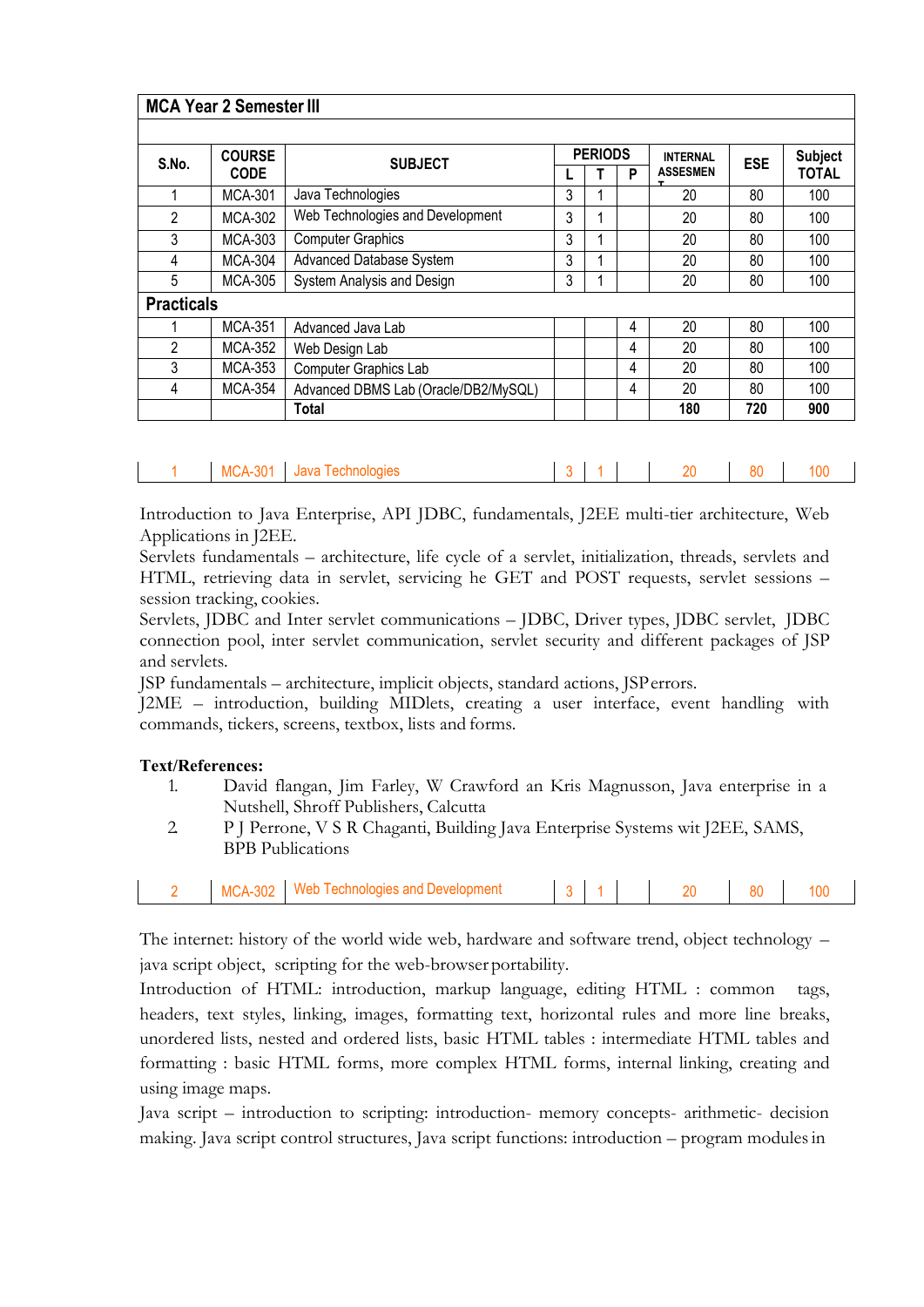java script - function definitions, duration of identifiers, scope rules, recursion, java script global functions.

Java script arrays: introduction, array-declaring and allocating arrays, references and reference parameters – passing arrays to functions, multiple subscripted arrays. Java script objects: introduction, math, string, data, boolean and number objects.

Dynamic HTML : CSS : introduction – inline styles, creating style sheets with the style element, conflicting styles, linking external style sheets, positioning elements, backgrounds, element dimensions, text flow and the box model, user style sheets.

Dynamic HTML: object model and collections: introduction, object referencing, collections all and children, dynamic style, dynamic positioning, using the frames collection, navigator object. Dynamic HTML: event model : introduction, event ON CLICK, event ON LOAD – error

handling with ON ERROR, tracking the mouse with event, more DHTMLevents.

Filters and Transitions: Dynamical HTML: Client side scripting with VB script: Introduction operators- data types and control structures – VB script functions – arrays –stringmanipulation classes and objects.

Introduction to PHP – Advantages of PHP – Functions – Data types – Arrays – SQL – Connecting Databases using ODBC – Files – Forms – Images –Imap objects.

## **Text/References:**

- 1. Internet & World Wide Web How to Program, Dietel & Dietel, Pearson.
- 2. Web Programming, Bai wt.al, Thomson
- 3 MCA-303 Computer Graphics 3 1 3 1 20 80 100

Introduction: Elements of graphics workstation. Video Display Devices.Raster Scan Systems. Random Scan systems. Input devices. Graphics Software Coordinate Representations, Fundamental Problems in Geometry.

Algorithms: Line drawing algorithms- DDA Algorithm. Bresenham's Line Algorithm. Frame buffers. Circle and Eclipse generating algorithms. Midpoint Circle Algorithm. Sean-line polygon fill algorithm. Inside-Outside tests. Sean- Line fill of curved Boundary Areas. Boundary fill Algorithm. Flood fill Algorithm. Character generation. Attributes of lines, curves, filling, characters. etc.

Graphics Primitives: Primitive Operations, The display file interpreter-Normalized Device Coordinates. Display- File structure. Display – file algorithm. Display control and Polygonspolygon representation.

Attributes of output primitives: Line attributes - Line type. Line width. Pen and Brush options. Line Color. Color and gray scale levels. Color-tables. Gray scale. Area- Fill Attributes- Fill styles. Pattern fill. Soft fill. Character Attributes. Text attributes.

Geometric Transformations: Matrices. Scaling Transformations. Sin and Cos Rotation. Homogeneous Co-ordinates and Translation. Co-ordinate Translations. Rotation about an arbitrary point. Inverse Transformations, Transformations Routines.

2-D Viewing- The viewing pipeline. Viewing co-ordinate, Reference Frame. Windows to view ports . co-ordinate transformation 2-D Viewing functions. Clipping operations point clipping. Line clipping. Cohen- Sutherland. Line Clipping. Polygon clipping. Sutherland Hodge man clipping.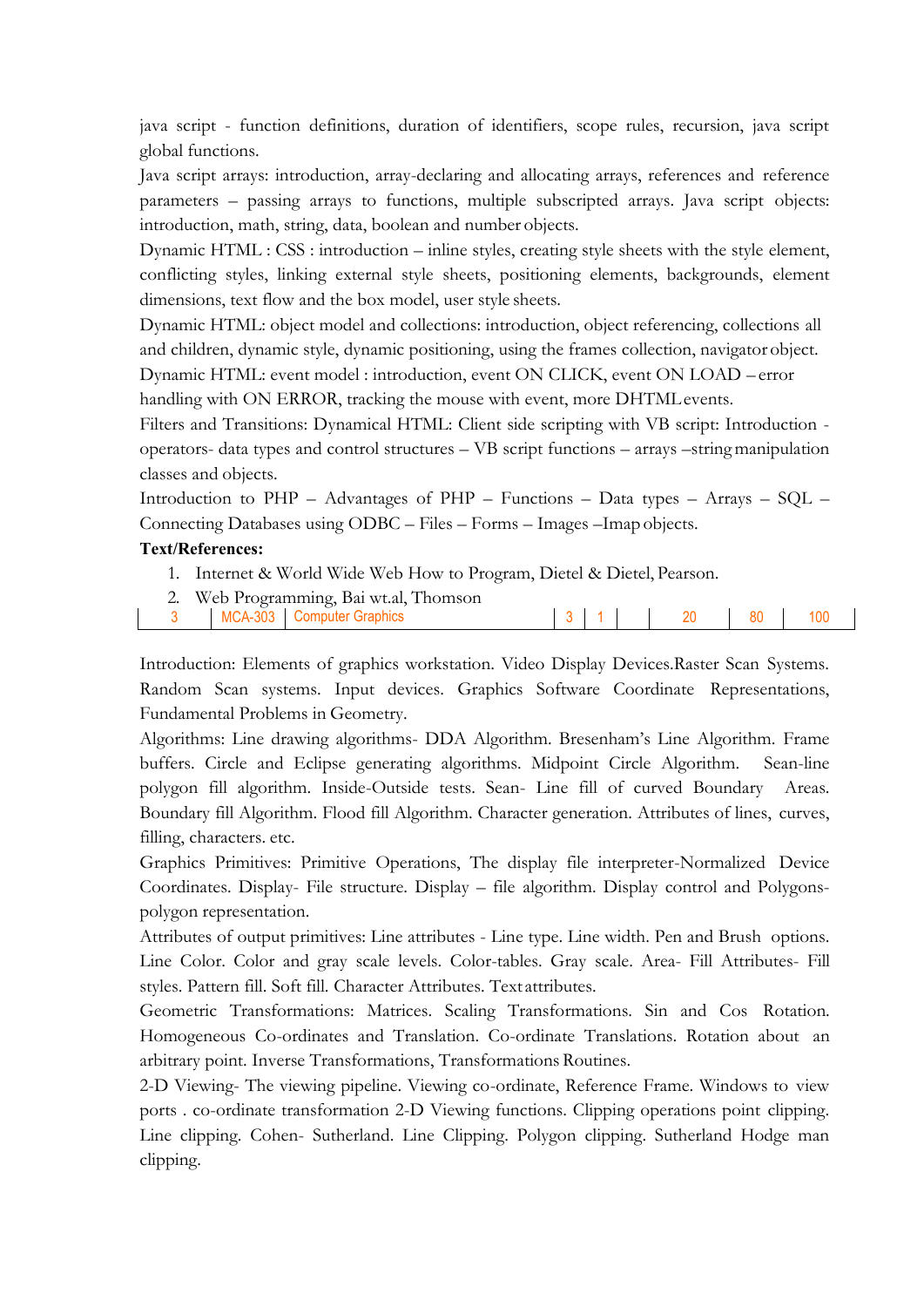3-D concepts. Three dimensional Display Methods Parallel projection. Perspective projection. Visible line and surface identification. Surface rendering. Three Dimensional Object representations. Bezier curves and surfaces. B-Spline curves andsurfaces.

Visibility , Image and object precision Z- buffer algorithm. Floatinghorizons.

Computer Animation: Design of Animation Sequences. General Computer Animation Functions-Raster Animations. Key Frame Systems. Morphing Simulating Accelerations. Motion Specifications. Kinematics and Dynamics.

## **Text/References:**

- 1. J. Foley, A. Van Dam, S. Feiner, J. Hughes: Computer Graphics- Principles and Practice, Pearson
- 2. Hearn and Baker: Computer Graphics, PHI.

|  | ווושוכ |  |  | ດບ |  |
|--|--------|--|--|----|--|
|  |        |  |  |    |  |

Object-based Databases : Object-Oriented Databases: Object-oriented data model, Object Oriented Languages, Persistent Programming Languages. Object-Relational Databases: Nested Relations, Complex Types, Inheritance, Reference Types, Querying with Complex Types, Functions and Procedures Storage for Object Databases

Distributed Databases : Distributed Data Storage, Distributed Transactions, Commit protocol, Concurrency Control in Distributed Databases, Availability, Distributed Query Processing

Parallel Databases : I/O Parallelism, Interquery Parallelism, Intraquery Parallelism, Intraoperation Parallelism, Interoperation Parallelism, Design of ParallelSystems

Deductive Databases : Introduction to Recursive Queries, Theoretical Foundations, Recursive Queries with Negation, From Datalog to SQL, Evaluating Recursive Queries

Information Retrieval and XML Data : Introduction to Information Retrieval, Indexing for Text Search, Web Search Engines, Managing Text in a DBMS, A Data Model for XML, Xquery, Efficient Evaluation of XMLQueries.

PL/SQL basics, blocks, architecture, variables an constants, attributes, character set, PL/SQL sentence structure, data types, precompiler, conditional and sequential control statements, control structures, conditional control, sequential control, cursors, exceptions, triggers, procedures and packages.

## **Text/References:**

- 1. Elmasri R and Navathe SB, Fundamentals of Database Systems, 3rd Edition, Addison Wesley, 2000.
- 2. Connolly T, Begg C and Strachan A, Database Systems, 2<sup>nd</sup> Edition, Addison Wesley, 1999
- 3. Ceri Pelagatti , Distributed Database: Principles and System (McGrawHill)
- 4. Simon AR, Strategic Database Technology: Management for the Year 2000, Morgan Kaufmann, 1995
- 5. Gray J and Reuter A, Transaction Processing: Concepts and Techniques, Morgan Kaufmann, 1993

| <b>DOL</b><br>$\mathbf{M}$ |
|----------------------------|
|----------------------------|

System Concepts and Information Systems Environment: The System Concept: Definition, Characteristics of Systems, Elements of a System, Open and Closed System, Formal and Informal Information Systems, Computer based Information Systems, Management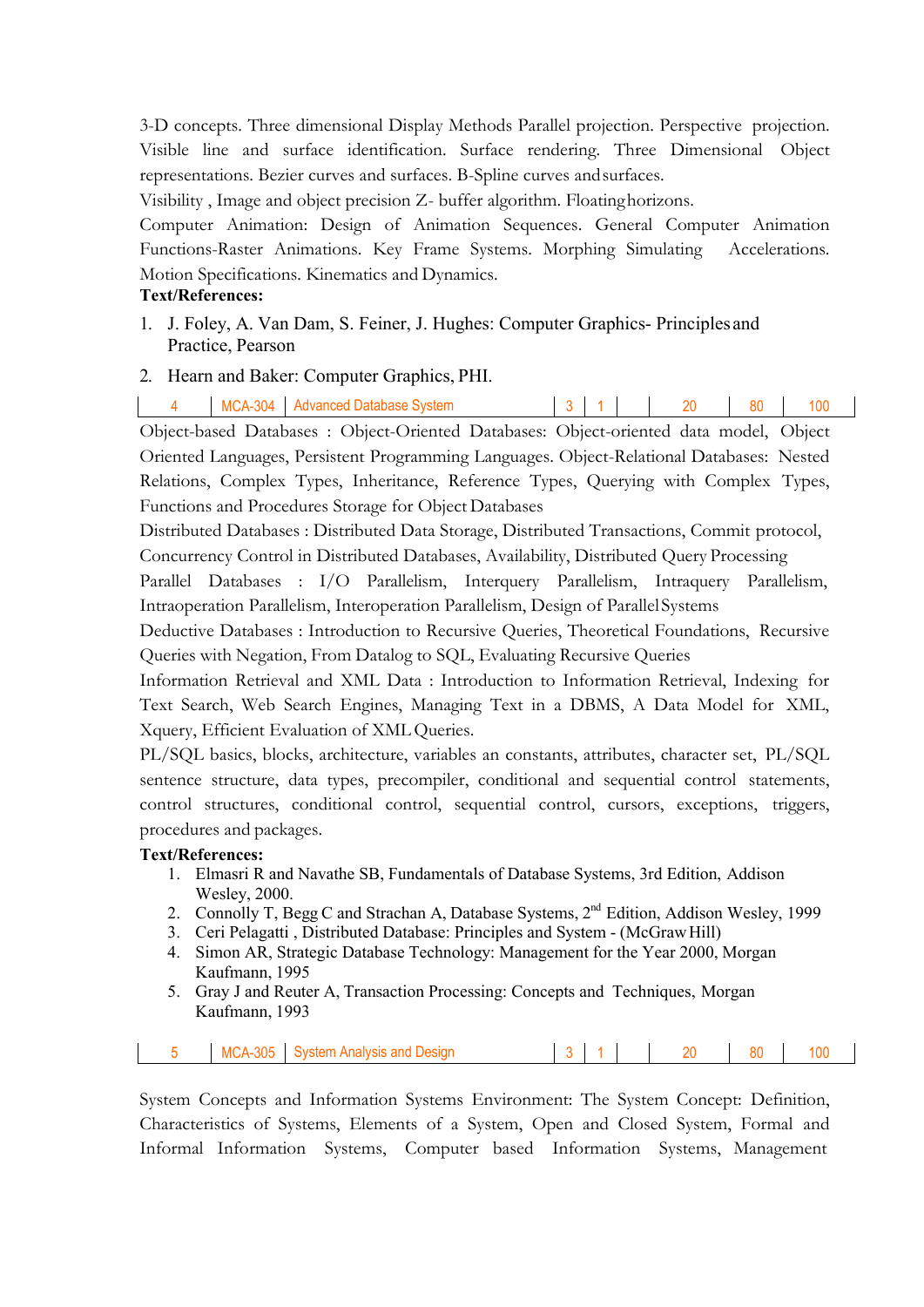Information System, Decision Support System, General Business Knowledge, and Interpersonal Communicational System.

System Development Life Cycle: Recognition of needs, Impetus for System Change, Feasibility Study, Analysis, Design, Implementation, Post implementation and Maintenance.

Role of the Systems Analyst, The Analyst/User Interface, Behavioral issues.

Systems Planning and Initial Investigation: Strategies for Determining Information Requirement, Problem Definition & Project initiation, Background Analysis, Fact Analysis, Review of Written Documents, Onsite Observations, Interviews and Questionnaires, Fact Analysis, Performance Analysis, Efficiency Analysis, ServiceAnalysis.

Information Gathering: need, Information about the firms, Information gathering tools, Interviewing, Arranging the Interview, Guides to a Successful Interview, Types of Interviews and Questionnaires, The Structured and Unstructured Alternatives.

Tools of Structured Analysis: The Dataflow Diagram (DFD), Data Dictionary, Decision Trees and Structured English.

Feasibility Study: System performance, Economic Feasibility, Technical Feasibility, Behavioral Feasibility, Steps in FeasibilityAnalysis.

Input/Output and Forms Design: Input Design, CRT Screen Design, Output Design, and Requirements of form Design.

H/W / S/W Selection, Make V/s Buy decision and Maintenance, Documentation:Importance, Types of documentation, Security and disaster planning and management.

- 1. Systems Analysis and Design, Howryskiewycz, PHI
- 2. System Analysis & Design, Shelly Cashman Series, 4<sup>th</sup> Ed., Thomson Press
- 3. Analysis and Design of Information Systems, Senn, TMH
- 4. System Analysis and Design Methods, Whitten, Bentley
- 5. System Analysis and Design, Awad
- 6. Analysis and Design of Information Systems,Rajaraman,PHI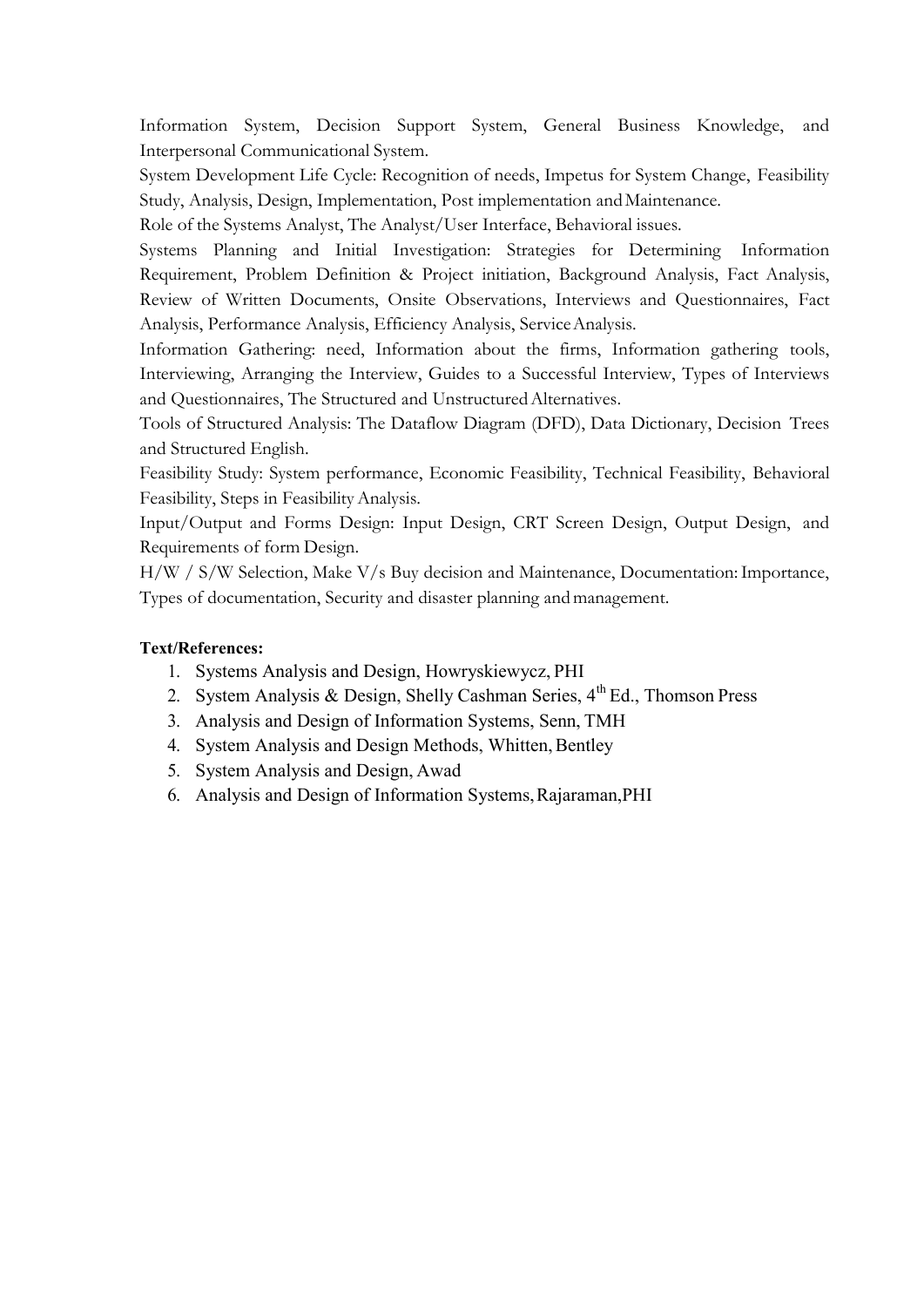|                   | <b>MCA Year 2 Semester IV</b> |                                              |                |   |   |                       |            |                |
|-------------------|-------------------------------|----------------------------------------------|----------------|---|---|-----------------------|------------|----------------|
|                   |                               |                                              |                |   |   |                       |            |                |
| S.No.             | <b>COURSE</b>                 | <b>SUBJECT</b>                               | <b>PERIODS</b> |   |   | <b>INTERNAL</b>       | <b>ESE</b> | <b>Subject</b> |
|                   | <b>CODE</b>                   |                                              |                | Т | P | <b>ASSESMEN</b><br>τ. |            | <b>TOTAL</b>   |
| 1                 | <b>MCA-401</b>                | Software Engineering                         | 3              | 1 |   | $\overline{20}$       | 80         | 100            |
| $\overline{2}$    | <b>MCA-402</b>                | .Net Framework and Programming in<br>ASP.Net | 3              | 1 |   | 20                    | 80         | 100            |
| 3                 | <b>MCA-403</b>                | Open source Operating System                 | 3              | 1 |   | 20                    | 80         | 100            |
| 4                 | <b>MCA-404</b>                | Artificial Intelligence                      | 3              | 1 |   | 20                    | 80         | 100            |
| 5                 | MCA-                          | Elective 1*                                  | 3              | 1 |   | 20                    | 80         | 100            |
|                   |                               |                                              |                |   |   |                       |            |                |
| <b>Practicals</b> |                               |                                              |                |   |   |                       |            |                |
|                   | <b>MCA-451</b>                | System Design Project                        |                |   | 4 | 20                    | 80         | 100            |
| $\overline{2}$    | <b>MCA-452</b>                | Net Lab.                                     |                |   | 4 | 20                    | 80         | 100            |
| 3                 | <b>MCA-453</b>                | Linux Lab                                    |                |   | 4 | 20                    | 80         | 100            |
| 4                 | <b>MCA-455</b>                | Colloquium (Group Discussion)                |                |   | 4 | 20                    | 80         | 100            |
|                   |                               | Total                                        |                |   |   | 180                   | 720        | 900            |
|                   |                               |                                              |                |   |   |                       |            |                |
|                   |                               | *Elective 1                                  |                |   |   |                       |            |                |
|                   | <b>MCA-405</b>                | E-Commerce                                   |                |   |   |                       |            |                |
|                   | <b>MCA-406</b>                | Compiler Design                              |                |   |   |                       |            |                |
|                   | <b>MCA-407</b>                | Data Mining and Data Warehousing             |                |   |   |                       |            |                |

|  | 1 MCA-401 Software Engineering |  | 3 1 20 80 100 |  |
|--|--------------------------------|--|---------------|--|

Software Engineering Paradigms : Software Characteristics, Software myths, Software Applications, Software Engineering Definitions, Various Software Process Models, Process iteration, Process activities, The Rational Unified Process, Computer-aided software engineering

Project Management, Management activities, Project planning, Project scheduling, Risk management

Software Requirements, Functional and non-functional requirements, User requirements, System requirements, Interface specification, software requirement document

Requirements Engineering Processes, Feasibility studies, Requirements elicitation and analysis, Requirements validation, Requirements management

System Models, Critical Systems Specification, Risk-driven specification, Safety specification, Security specification, Software reliability specification

Software Metrics and Measures — Process Metrics, Project metrics, Software Project Planning, Empirical, Putnam, COCOMO. Risk Identification and Projection: RMMM, Project Scheduling and Tracking.

Application Architectures — Data processing systems, Transaction processing systems, Event processing systems, Language processing systems, User Interface Design — Design issues, The user interface design process, User analysis, User interface prototyping, Interface evaluation Rapid Software Development — Agile methods, Extreme programming, Rapid application development, Software prototyping. Software Reuse — Design patterns, Generator-based reuse, Application frameworks, Application system reuse, SoftwareEvolution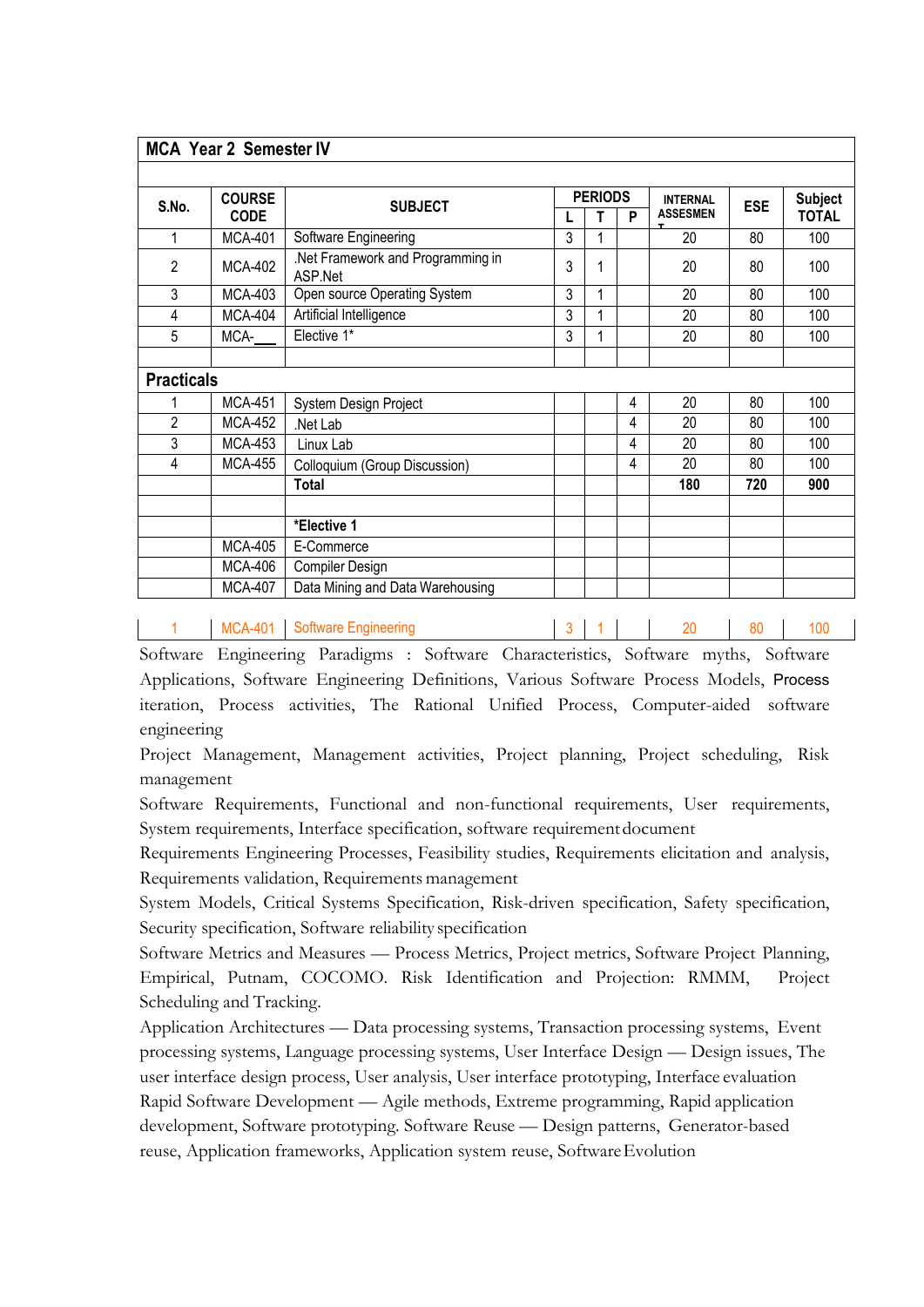Verification and validation,— Planning verification and validation, Software inspections, Automated static analysis, Verification and formalmethods.

Software Testing — System testing, Component testing, Test case design, Test automation. Software Cost Estimation — Software productivity, Estimation techniques, Algorithmic cost modeling, Project duration and staffing.

Quality Management — Process and product quality, Quality assurance and standards, Quality planning, Quality control, Software measurement and metrics

Process Improvement — Process and product quality improvement, Process classification, Process measurement — Process analysis and modeling, Process change, The CMMI process improvement framework.

## **Text/References:**

- 1. Software Engineering, Pressman, TMH
- 2. Software engineering, Ian Sommerville, 8<sup>th</sup> Ed., Addison Wesley Longman.
- 3. Software Engineering Fundamentals, Ali Behforooz, Hudson,Oxford

MCA-402 .Net Framework and Programming in ASP.Net 3 1 1 20 80 100

Introduction to .NET Framework : Genesis of .Net – Features of .Net - .Net binaries – Microsoft Intermediate Language – Meta Data - .Net types and .net name spaces – Common Language Runtime – Common Type System – Common Language Specification - .Net Applications using command line compiler and visual studio .netIDE.

Basics of ASP. NET : Introducing ASP .NET – Creating and deploying ASP .NET applications – Web forms – Web controls – working with events – Rich web controls – Custom web controls – Validation controls – Debugging ASP .NET pages.

Advanced ASP .NET : ASP .NET configuration – Business objects – HTTP Handlers – Caching in ASP .NET – ASP .NET security – Localizing ASP .NET applications – Deployment projects.

Building Web Services : Introduction to web services – Web services Infrastructure – SOAP – Building a web service – Deploying and publishing web services – Finding web services – Consuming web services.

ADO .NET: Basics of ADO .NET – Changes from ADO – Data Table – Data Views – Data Set – Data Relation Type – ADO .NET Managed Providers – OLEDB and SQL Managed Providers – OleDb Data Adapter Type.

## **Text/References:**

- 1. Applied Microsoft.NET framework programming, Jeffrey Richter, MSPress.
- 2. NET framework essentials Thuan L. Thai, Hoang Q. Lam,O'Reilly.
- 3. Programming .NET components, By Juval Löwy, O'Reilly.
- 3 MCA-403 Open Source Operating System 3 1 20 80 100

Introduction to concept of Open source software, Linux , Linux Architecture, Linux file system (inode, Super block, Mounting and Unmounting), Essential Linux Commands, Kernel, Process Management in Linux, Signal Handling, System call, System call for Files, Processes and Signals.

Shell Programming – Introduction to Shell, Various Shell of Linux, Shell Commands, I/O Redirection and Piping, Vi and Emacs editor, Shell control statements, Variables, if-then-else, case-switch, While, Until, Find, Shell Metacharacters, Shell Scripts, Shell keywords, Tips and Traps, Built in Commands, Shell Procedures and Reporting, Handling documents, C language programming, Prototyping, Coding, Compiling, Testing andDebugging.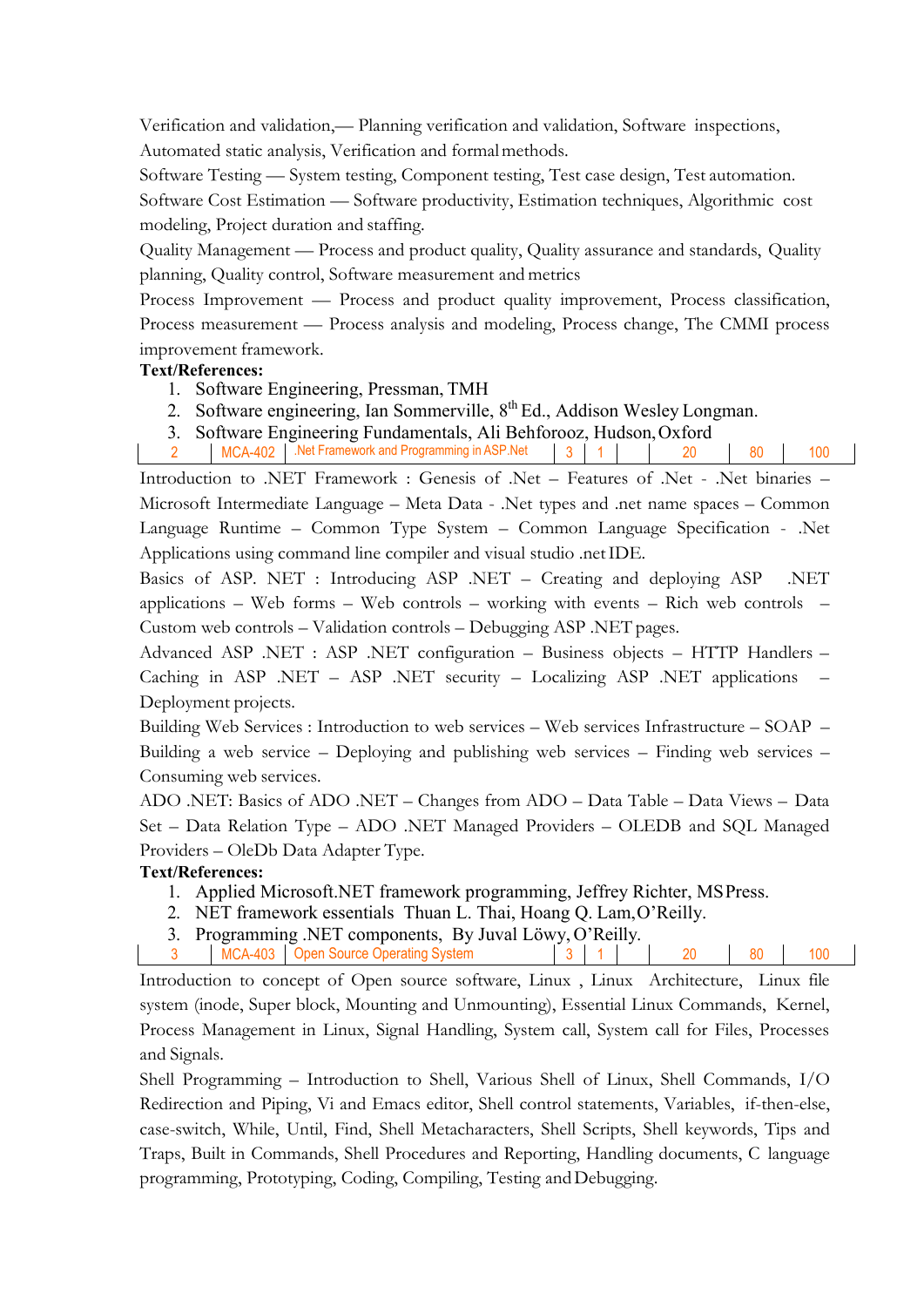Linux System Administrations – File listings, Ownership and Access Permissions, File and Directory types, Managing Files, User and its Home Directory, Booting and Shutting down (BootLoaders, LILO, GRUB, Bootstrapping, init Process, System services, Internet and Web service tools, E-mail, Remote Login and FTP, Networks and server setup, LAN, Connection with Internet, Setting up routers, Proxy Servers, Print Servers, File Server, Mail server, FTP server, Web server and News server, DHCP and NIS, Database server.

## **Text/References:**

- 1. A practical Guide to Linux, Sobell,Pearson.
- 2. A Practical Guide to Linux Commands, Editors, and Shell Programming,Sobell, Pearson.
- 3. A Practical Guide to Fedora and Red Hat Enterprise Linux, Sobell, 5e,Pearson.

## | 4 | MCA-404 | Artificial Intelligence | 3 | 1 | 20 | 80 | 100

Concept of intelligence, Artificial intelligence, definition turning test, areas of application.

Search techniques, state space, Production rules, problem characteristics, production system characteristic, depth first, breadth first search methods and their analysis, Heuristic search method, generate and test, hill climbing, best first method, graph search, AND OR search methods, constraint satisfaction, backtracking.

Introduction to list and string processing and dynamic databases concept of knowledge, characteristics and representation schemes, Logic, prepositional and predicate calculus, resolution, semiatics nets, frames, conceptual dependency, scripts Monotonic reasoning, logical reasoning induction, natural deduction.

Nonmonotonic reasoning – default reasoning minimalist reasoning, statistical reasoning –

Baye's theorem, certainty factors, dempster shafer theory, Fuzzy logic.

Concept of learning, inductive and deductive. Knowledge acquisition, rote learning, discovery analogy.

Concept of expert system, need for an expert system, Component and categories of an expert system, need for an expert system, Stages in the development of an expert system.

## **Text/References:**

- 1. Artificial Intelligence: Elaine Rich, Kevin Knight, Mc-GrawHill.
- 2. Introduction to AI & Expert System: Dan W. Patterson, PHI.
- 3. Artificial Intelligence by Luger (PearsonEducation)
- 4. Russel & Norvig, Artificial Intelligence: A Modern Approach,Prentice-Hall

|  | $\vert$ 5 $\vert$ MCA-405 $\vert$ F-Commerce                                                                                                                                                                                                                                                                                     |  |  |  |  |
|--|----------------------------------------------------------------------------------------------------------------------------------------------------------------------------------------------------------------------------------------------------------------------------------------------------------------------------------|--|--|--|--|
|  | $\Gamma$ and $\Gamma$ and $\Gamma$ and $\Gamma$ and $\Gamma$ and $\Gamma$ and $\Gamma$ and $\Gamma$ and $\Gamma$ and $\Gamma$ and $\Gamma$ and $\Gamma$ and $\Gamma$ and $\Gamma$ and $\Gamma$ and $\Gamma$ and $\Gamma$ and $\Gamma$ and $\Gamma$ and $\Gamma$ and $\Gamma$ and $\Gamma$ and $\Gamma$ and $\Gamma$ and $\Gamma$ |  |  |  |  |

Introduction, Definition, Objectives, Advantages and disadvantages, Forces driving E-Commerce, Traditional commerce Vs. E-Commerce, E-Commerce opportunities for industries, Growth of E-Commerce.

E-Commerce Models: Business to consumer, Business to Business, Consumer to Consumer, other models – Brokerage Model, Aggregator Model, Info-mediary Model, Community Model and value chain Model.

Electronic Payment Systems: Special features required in payment systems, Types of Epayment systems, E-Cash, E-cheque, credit card, Smart Card, ElectronicPurses.

E-Marketing, E-Customer Relationship Management, E-Supply ChainManagement.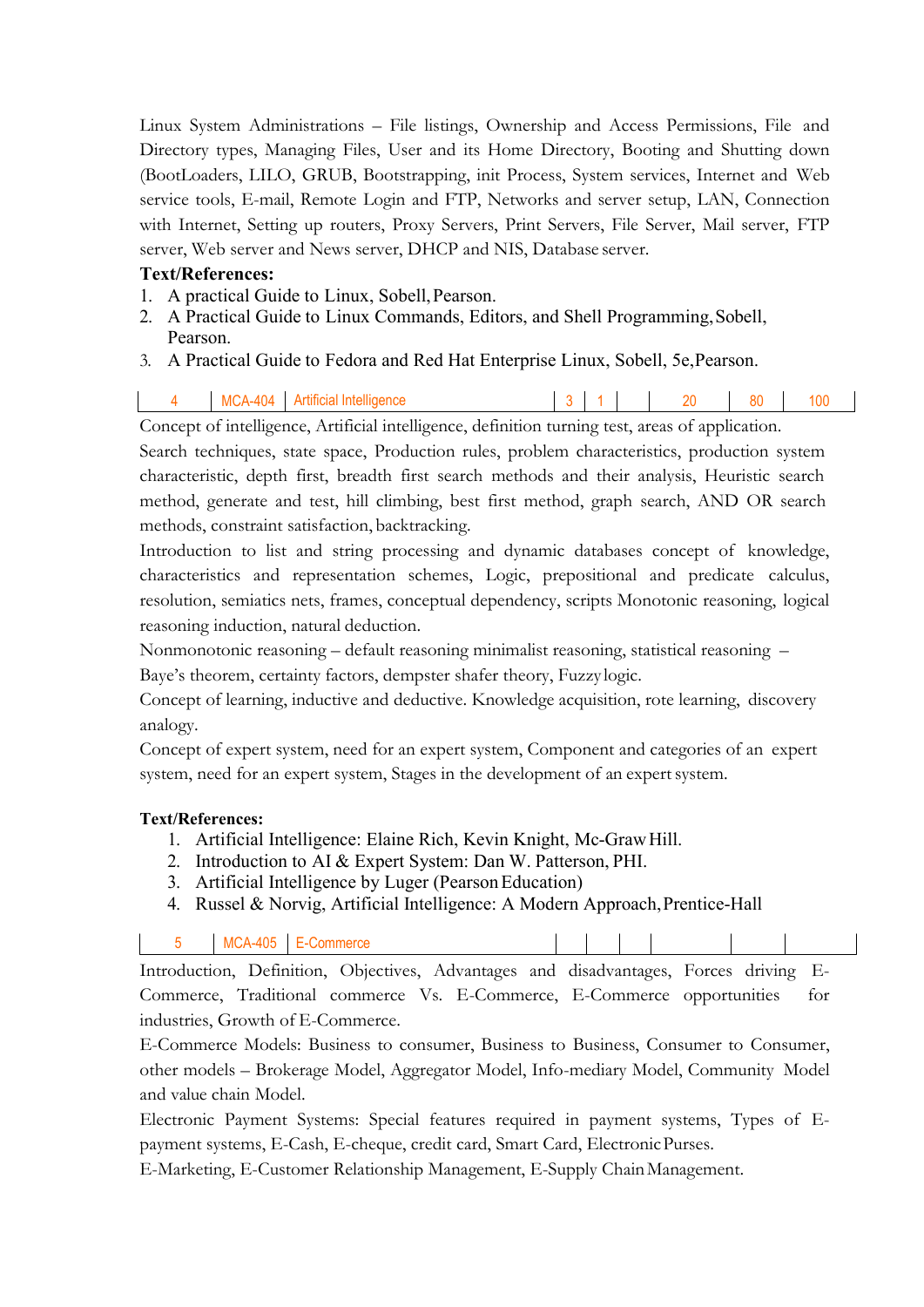Security Issues in E-Commerce: Security risk of E-Commerce, Types of threats, Security tools and risk management approach. Cyber laws, Business Ethics, EDI Application in business.

## **Text/References:**

- 1. Ravi Kalakota, Andrew Winston, "Frontiers of Electronic Commerce", Addison Wesley.
- 2. Bajaj and Nag, "E-Commerce the cutting edge of Business", TMH
- 3. P. Loshin, John Vacca, "Electronic commerce", Firewall Media, NewDelhi

Introduction to translators, compilers, interpreters, compilation process. Programming language grammars, derivations, reductions, regular expression, context free language and grammar.

Lexical analyzer, input buffering, specification and recognition of tokens, introduction to finite automata, regular expressions to NFA, minimization of DFA, keywords and reserve word policies, LEX – the lexical analyzer generator.

Syntax analyzer, context free grammars, top down parsing, brute force parser, recursive descent parser, LL(1) parser, Bottom up parsing, operator precedence parsing, simple precedence parsing, LR parser, LALR parser, YACC – the parser generator.

Syntax directed translation schemes, implementation of syntax directed translators, synthesized attributes, inherited attributes, dependency graph, evaluation order, construction of syntax trees, directed acyclic graph of expression, bottom up evaluation of S- attributed definitions, Lattributed definitions, top down translation of L - attributed definitions.

Errors, lexical phase errors, syntactic phase errors.

Intermediate languages, postfix notation, syntax trees, parse trees, three address code, triples and indirect triples.

Translation of assignment statements, Boolean expressions, statements that alter flow of control array references, procedure calls, declarations, case statement, record structures.

Symbol tables, operation on symbol tables, symbol table organization for non-block structured languages, symbol table organization for block – structuredlanguages.

Run time storage management, storage allocation and referencing data in block structured language, storage allocation.

Code optimization, sources of optimization, loop optimization, DAG and optimization of basic blocks. Code generation, a machine model, next use information register allocation and assignment, a simple code generator, code generation from DAG's, Peephole optimization.

## **Text/References:**

1. Aho, Ullman and Sethi: Compilers, Addison Wesley.

2. Holub, Compiler Design in C, PHI.

|  |  | ллі |  |  |  |  |  |  |  |
|--|--|-----|--|--|--|--|--|--|--|
|--|--|-----|--|--|--|--|--|--|--|

Data Warehousing: Introduction, Definition, Multidimensional data transformation, OLAP operations, Ware house schema, Ware house Server, Other features. Data Mining: Introduction, Definition, KDD vs. DM, DBMS vs. DM, DM Techniques, Issues and Challenges in DM, DM Applications. Association Rules: A Prior Algorithm, Partition, Pincer search, Incremental, Border, FP-tree growth algorithms, Generalized association rule.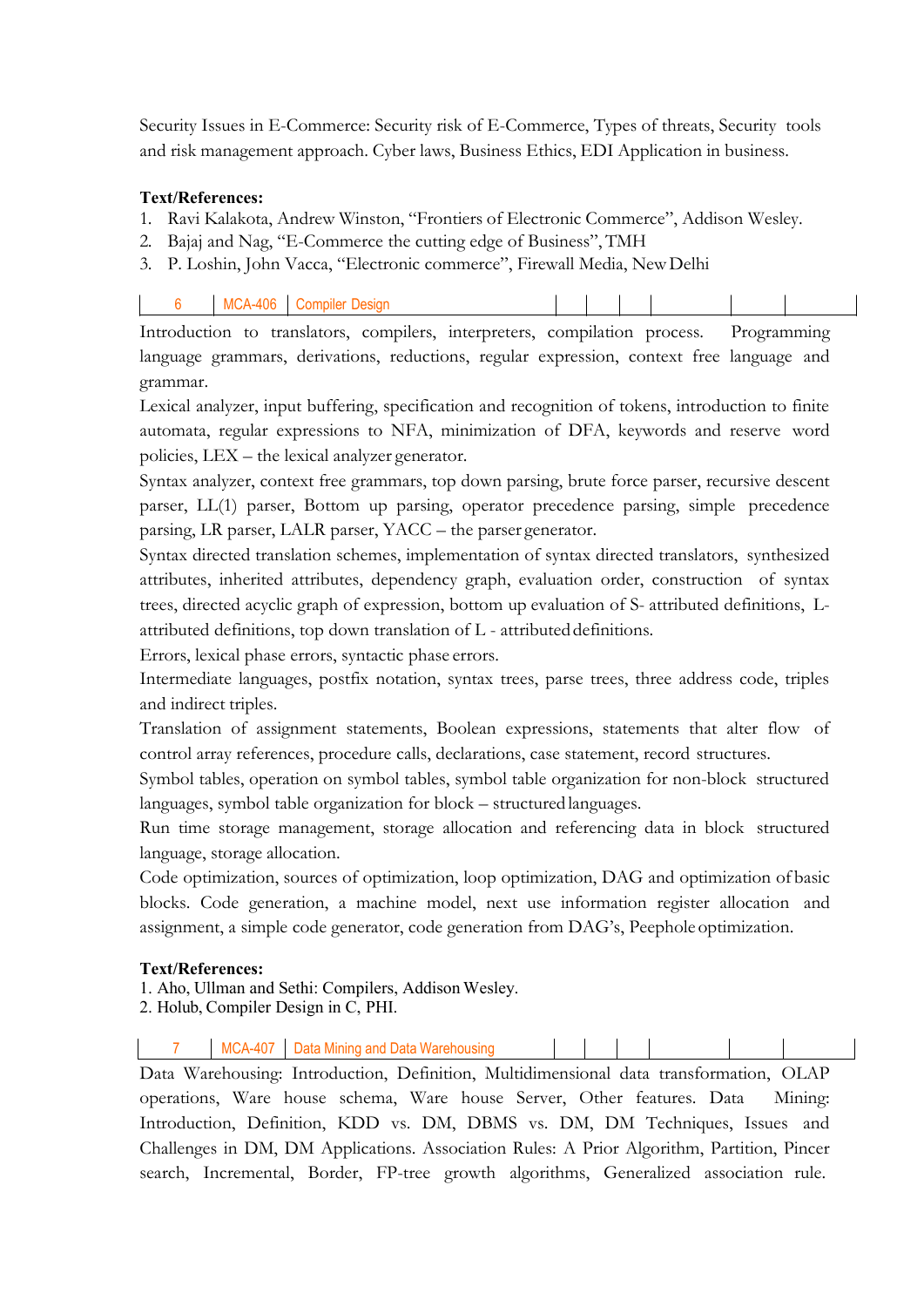Classification: Parametric and non-parametric technology: Bayesian classification, two class and generalized class classification, classification error, Decision boundary, Discriminate functions, Non-parametric methods for classification.

Clustering: Hierarchical and non-hierarchical techniques, K-MEDOID Algorithm, Partitioning, Clara, Clarans. Advanced Hierarchical algorithms

Decision Trees: Decision tree induction, Tree pruning, Extracting classification rules from decision trees, Decision tree construction algorithms, Decision tree construction with presorting. Other Techniques for Data mining: Introduction, Learning, Neural Networks, Data mining using neural networks, Genetic algorithms. Web Mining: Web mining, Text mining, Content mining, Web structure mining. Searching Techniques: Optimal, non-optimal, Minmax,  $\alpha$  –β pruning.

- 1. Jiawei Han, Micheline Kamber, Data Mining: Concepts and Techniques, Harcourt India Pvt.
- 2. Richard O. Duda, Peter E. Hart, Pattern Recognition and Scene Analysis, Tata McGraw Hill.
- 3. Ian H. Witten, Eibe Frank, Data Mining Practical Machine Learning Tools and Techniques With Java Implementations, Morgan Kaufmann Publishers.
- 4. Alex Berson, Stephen J. Smith, Data Warehousing, Data Mining and OLAP, McGrawHill.
- 5. D. Hand, H. Mannila, and P. Smyth, Principles of Data Mining, MITPress.
- 6. Michael J.A. Berry & Gordon Linoff , Mastering Data Mining The Art and Science of Customer Relationship Management, John Wiley & SonsInc.
- 7. W. H. Innmon, Building the Data Warehouse, Wiley Computer Publishing.
- 8. Elaine Rich, Artificial Intelligence, Springer-Verlag.
- 9. Erik Thomsen, OLAP Solutions Building Multidimensional Information Systems, Wiley Dreamtech. India Pvt. Ltd.
- 10. Tom Soukup, Ian Davidson, Visual Data Mining, Wiley Dreamtech India Pvt. Ltd.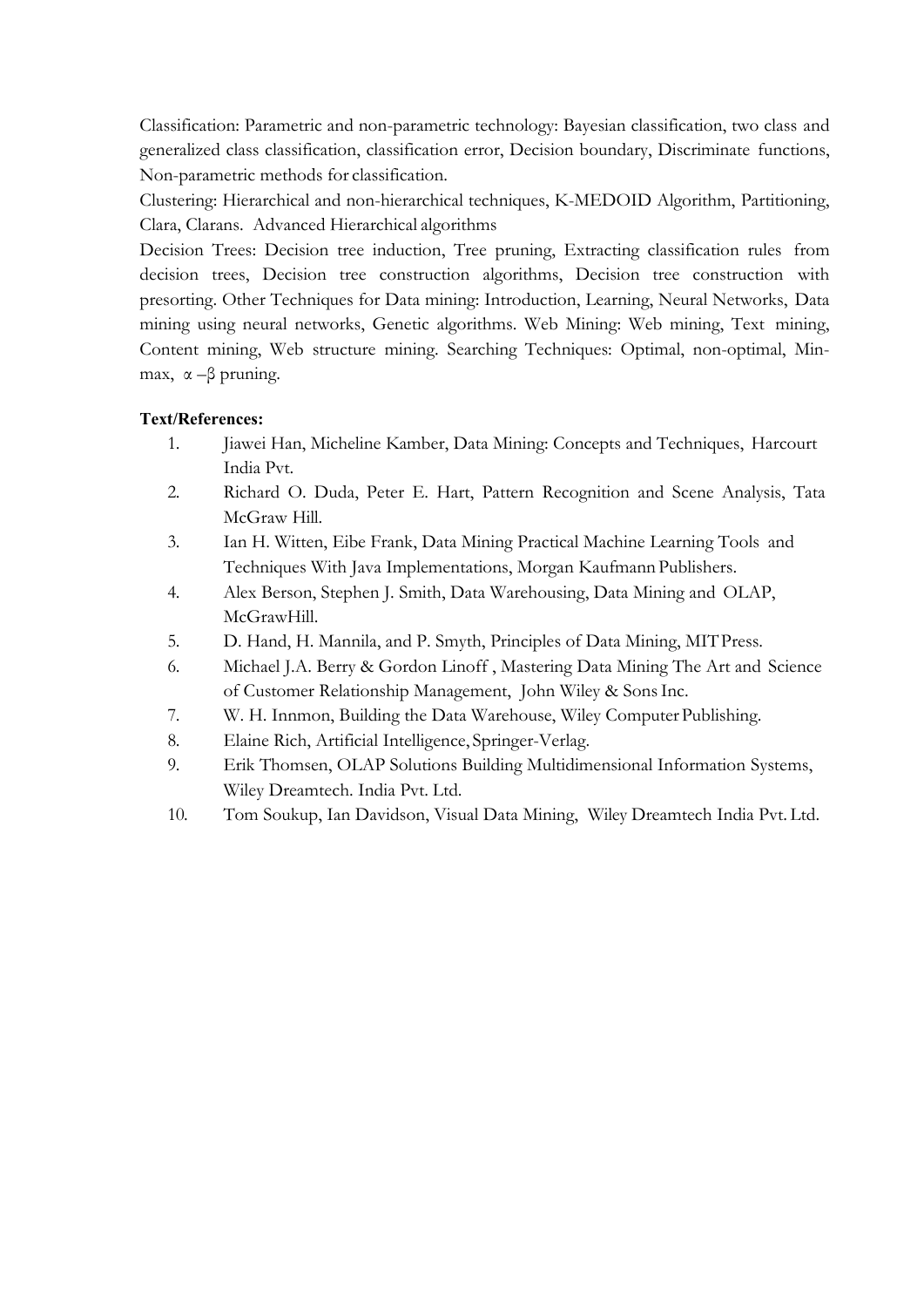| <b>MCA Year 3 Semester V</b> |                              |                                             |                |                |   |                 |            |                |  |
|------------------------------|------------------------------|---------------------------------------------|----------------|----------------|---|-----------------|------------|----------------|--|
|                              |                              |                                             |                |                |   |                 |            |                |  |
| S.No.                        | <b>COURSE</b><br><b>CODE</b> | <b>SUBJECT</b>                              | <b>PERIODS</b> |                |   | <b>INTERNAL</b> |            | <b>Subject</b> |  |
|                              |                              |                                             |                | T              | P | <b>ASSESMEN</b> | <b>ESE</b> | <b>TOTAL</b>   |  |
| 1                            | <b>MCA-501</b>               | <b>Object Oriented Software Engineering</b> | 3              | 1              |   | 20              | 80         | 100            |  |
| $\overline{2}$               | <b>MCA-502</b>               | Analysis and Design of Algorithms           | 3              | $\overline{1}$ |   | 20              | 80         | 100            |  |
| 3                            | <b>MCA-503</b>               | Wireless Technologies                       | 3              | $\overline{1}$ |   | 20              | 80         | 100            |  |
| 4                            | MCA-                         | Elective 2*                                 | 3              | 1              |   | 20              | 80         | 100            |  |
| 5                            | MCA-                         | Elective 3**                                | 3              | 1              |   | 20              | 80         | 100            |  |
| <b>Practicals</b>            |                              |                                             |                |                |   |                 |            |                |  |
|                              | <b>MCA-551</b>               | Software Project                            |                |                | 4 | 20              | 80         | 100            |  |
| $\overline{2}$               | <b>MCA-552</b>               | ADA Lab                                     |                |                | 4 | 20              | 80         | 100            |  |
| 3                            | <b>MCA-553</b>               | Wireless Tech. Lab                          |                |                | 4 | 20              | 80         | 100            |  |
| 4                            | <b>MCA-554</b>               | Seminar                                     |                |                | 4 | 20              | 80         | 100            |  |
|                              |                              | <b>Total</b>                                |                |                |   | 180             | 720        | 900            |  |
|                              |                              | *Elective 2                                 |                |                |   |                 |            |                |  |
|                              | <b>MCA-504</b>               | <b>Bio-Informatics</b>                      |                |                |   |                 |            |                |  |
|                              | <b>MCA-505</b>               | Geo-Informatics                             |                |                |   |                 |            |                |  |
|                              | <b>MCA-506</b>               | Information Protection and Security         |                |                |   |                 |            |                |  |
|                              |                              | <b>**Elective 3</b>                         |                |                |   |                 |            |                |  |
|                              | <b>MCA-507</b>               | <b>Embedded Systems</b>                     |                |                |   |                 |            |                |  |
|                              | <b>MCA-508</b>               | <b>ERP Systems</b>                          |                |                |   |                 |            |                |  |
|                              | <b>MCA-509</b>               | Soft Computing                              |                |                |   |                 |            |                |  |
|                              | MCA-501                      | <b>Object Oriented Software Engineering</b> | 3              |                |   | 20              | 80         | 100            |  |

Unified Modeling Language, Basic structures and modeling classes, common modeling techniques, relationships, common mechanism, class diagrams

Advanced structured modeling, advanced classes and relationships, interfaces, types and roles, instances and object diagram. Basic idea of behavioralmodeling.

Object- oriented concepts and principles. Identifying the elements of an object model. Object oriented projects metrics and estimation.

Design for object – oriented systems. The system design process.

Object – oriented testing – testing OOA and OOD models. The object – oriented testing strategies. Inter class testing.

Technical metrics for O-O systems. Class oriented metrics and metrics for O-Oprojects. Advanced topics in software engineering. Component based software engineering and development. Classifying and retrieving components.

- 1. Designing Flexible Object Oriented Systems with UML. By Charls Richter Techmedia.
- 2. UML users guide by Booch. Rumbaugh, Jacobson -Addison Wesley
- 3. Object Oriented Modeling and Design by Rumbaugh.
- 4. Object Oriented Analysis & Design Practical Applications By Booch Addison Wesley.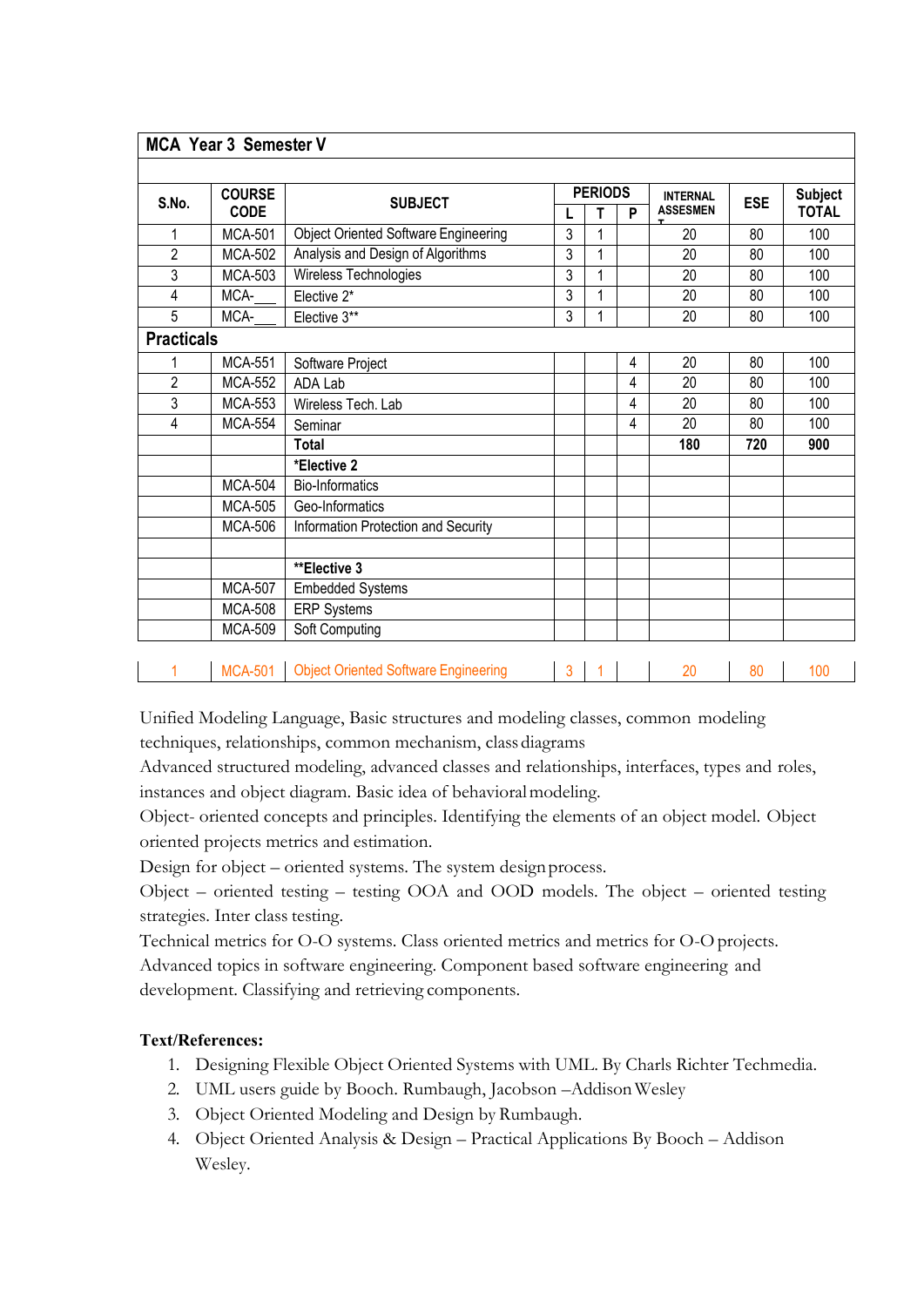|  | MCA-502 Analysis and Design of Algorithms |  | 3 1 20 80 100 |  |
|--|-------------------------------------------|--|---------------|--|
|  |                                           |  |               |  |

Introduction:- algorithm definition and specification – Design of Algorithms, and Complexity of Algorithms, Asymptotic Notations, Growth of function, Recurrences, Performance analysis – Elementary Data structures:- stacks and queues – trees – dictionaries – priority queues –sets and disjoint set union – graphs – basic traversal and searchtechniques.

Divide – and – conquer:- General method – binary search – merge sort – Quick sort – The Greedy method:-General method – knapsack problem – minimum cost spanning tree – single source shortest path.

Dynamic Programming – general method – multistage graphs – all pair shortest path – optimal binary search trees – 0/1 Knapsack – traveling salesman problem – flow shop scheduling.

Backtracking:- general method – 8-Queens problem – sum of subsets – graph coloring – Hamiltonian cycles – knapsack problem – Branch and bound:- The Method – 0/1 Knapsack problem – traveling salesperson.

Parallel models:-Basic concepts, performance Measures, Parallel Algorithms: Parallel complexity, Analysis of Parallel Addition, Parallel Multiplication and division, parallel Evaluation of General Arithmetic Expressions, First-Order Linearrecurrence.

## **Text/References:**

- 1. .Cormen, Leiserson, Rivest: Introduction to Algorithms, Prentice Hall of India.
- 2. Horowitz and Sahani: Fundamental of Computer algorithms.
- 3. Aho A.V, J.D Ulman: Design and analysis of Algorithms, Addison Wesley
- 3 | MCA-503 | Wireless Technoolgies | 3 | 1 | 20 | 80 | 100

Introduction, wireless transmission - frequencies for radio transmission - signals - antennas signal propagation - multiplexing - modulation - spread spectrum - cellular systems - medium access control - specialized MAC - SDMA - FDMA - TDMA - aloha - CSMA - collision avoidance - polling - CDMA - comparison of S/T/F/CDMA

Telecommunication systems - mobile services - system architecture - radio interface - protocols - localization and calling - handover - security - new data services - satellite systems- broadcast systems - digital audio broadcasting - digital video broadcasting, WDM Optical networks.

Wireless LAN - infrared Vs radio transmissions - infrastructure and adhoc networks - IEEE 802.11 b/a/g - bluetooth - IEEE 802.16, Mobile network layer - mobile IP - packet delivery registration - tunneling and encapsulation - optimizations - reverse tunneling - dynamic host configuration protocol

Adhoc networks - routing - algorithms - metrics - mobile transport layer - TCP - indirect TCP snooping TCP - mobile TCP - retransmission - recovery - transaction oriented TACP - support for mobility - file systems - WWW - WAP - architecture - datagram protocol - transport security - transaction protocol - session protocol - application - environment - WML - WML script - wireless telephony application.

- 1. Shambhu Upadhyaya, Abhijeet Chaudhary, Kevin Kwiat, Mark Weises, "Mobile Computing", Kluwer Academic Publishers
- 2. UWE Hansmann, Lothar Merk, Martin-S-Nickious, Thomas Stohe, "Principles of Mobile Computing", Springer International Edition
- 3. Stallings, W; Wireless Communications and Networks
- 4. Umar, A., Mobile Computing and Wireless Networks Technology Briefing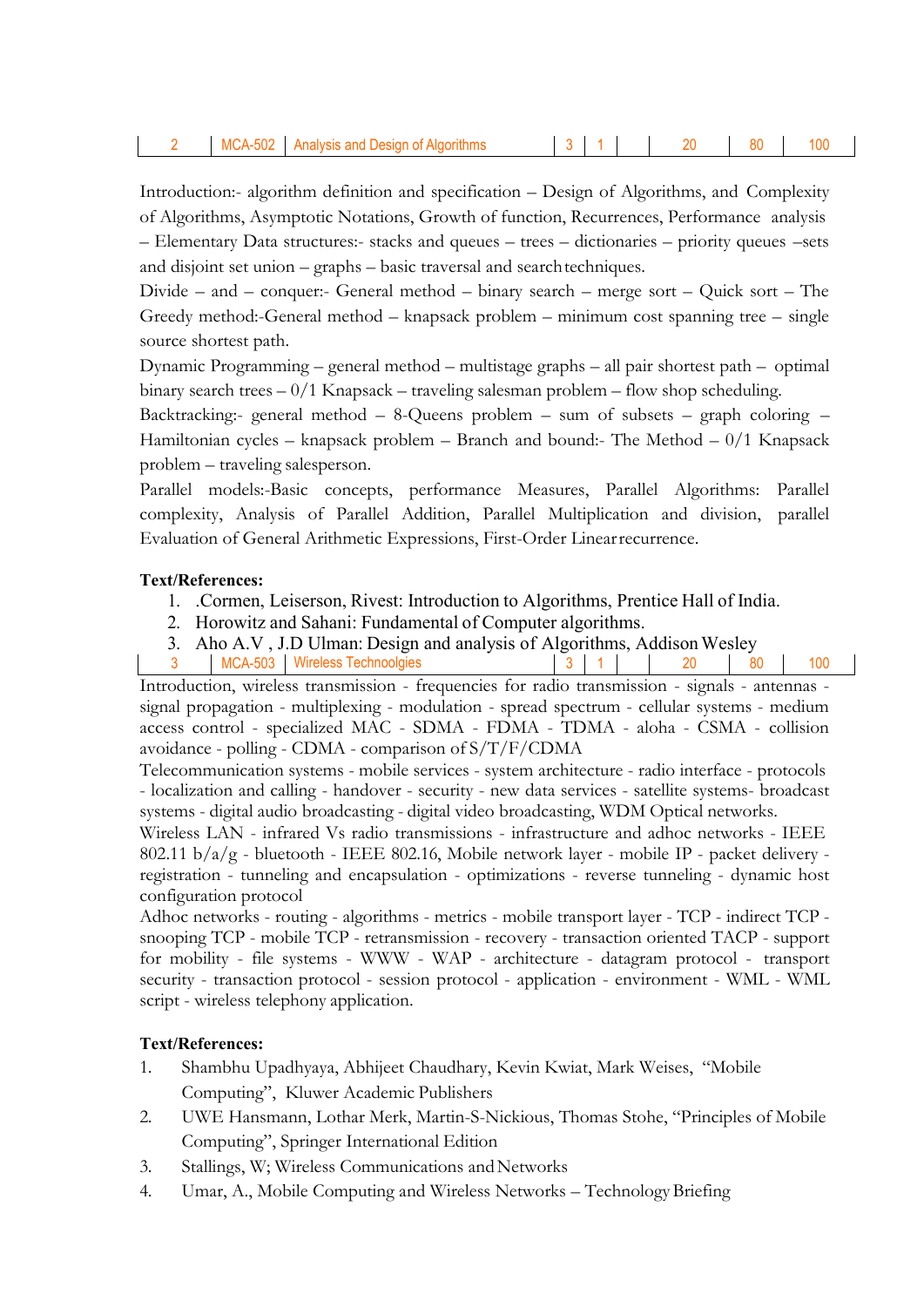- 5. Blake Roy, Wireless Communication Technology,Thompson
- 6. Schiller J., Mobile Communications, Pearson Education.
- 7. C. Siva Ram Murthy, Ad Hoc Wireless Networks: Architectures and Protocols, Pearson Education.
- 8. C. Siva Ram Murthy, WDM Optical Networks: Concepts, Design, and Algorithms, Pearson Education.
- 9. Singhal et.al S., The Wireless Application Protocol, AddisonWesley

| <b>IMI</b> | Bк<br>≅ 'nformatics' |  |  |  |
|------------|----------------------|--|--|--|
|            |                      |  |  |  |

Introduction – Importance of Bioinformatics – Biological Sequence Structure – Deficit – Genome Projects – Status – Sequence analysis – Homology and analogy.

EMBNET – NCBI – virtual Tourism.

Primary Sequence Databases Biological data base – Primary Sequence Database – Composite Protein Sequence Database – Secondary Database - Composite Protein – Pattern database structure and classification of database.

Genome Information Resources - DNA Sequence data base – Specialised genomic Resources. DNA Sequence analysis : Why analyse DNA? – Gene structure – Features of DNA sequence analysis – Issues in the interpretation and EST search – Approach of Gene hunting – Cell CDNA libraries and ESTs – Approaches to EST analysis – Effect of EST data on DNA data base examples of EST analysis.

Data Base Searchers and Pair Wise Alignment Data base searching – Alphabets and Complexity – Comparing Two Sequences – Sub-Sequence – Identity and Similarity – Dot plots – Simple alignment – Gaps – Scoring Matrices – Dynamic programming – BLAST and its relative – FSTA and related algorithms – Alignment scores and statistical significance of data base sequences.

Global and local Alignments : Algorithms – Similarities – Semi global alignment

Multiple Sequence Alignment : Goal – Definition – Consensus – Complex – methods –

Database of multiple Alignment – searching database with multiple alignment.

Methods of Photo Genetics.: Distance Based Methods – Based Methods –Comparison.

RNA Structure: Amino Acids – Polypeptide Composition Algorithm – Modeling protein folding prediction – RNA Sequence Structure.

Proteomics: Classification – Techniques – Inheritors – Drying Design – Structures – X-Ray Crystal – NMR – Empirical methods and prediction techniques.

## **Text/References:**

- 1. T.K.Attwood, D.J. Parry-Smith, Introduction to Bioinformatics, Pearson Education Asia
- 2. Dan E. Krane, Michale L. Raymer, Fundamental Concepts of Bioinformatics, Pearson Education Asia.

| <b>MCA-505</b><br>-eo-<br>-informatics |  |  |  |  |  |
|----------------------------------------|--|--|--|--|--|
|----------------------------------------|--|--|--|--|--|

Basic concepts about Spatial information, Definition, Historical evolution and need forspatially based resource information system, objectives of GIS - Manual v/s automatedGIS.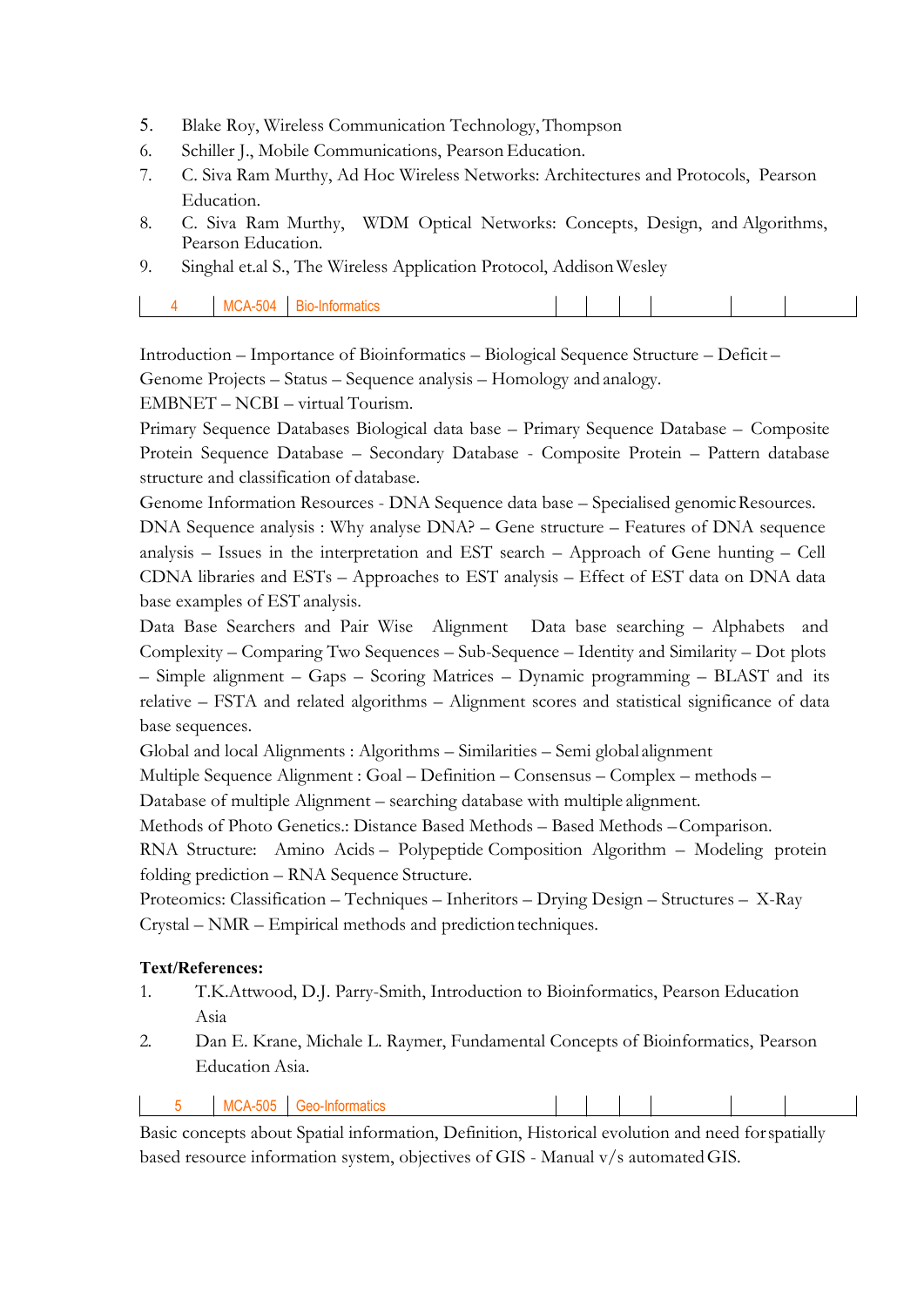Data structure types of data structure, Raster and Vector formats, advantages and disadvantages of various data structures and data formats.

Data input: data pre-processing, methods of data capture, digitization and scanning methods, commonly used map projections and ellipsoids.

The format of GIS - Handling digital Geographical Information Data - Analysis of single data planes in Raster format - Analysis of Multiple data planes in Raster format - Uses of topographic data in Raster format - Data structures for thematic maps.

Digital Elevation Model (DEM): need, methods, data sources and products of DEM - Digital Terrain Modeling (DTM) - Input verification, storage and methods of data analysis for Spatial modeling - Methods of GIS and Spatial interpolation

## **Text/References:**

- 1. Geographical Information System for Geoscientists by Bonham-Carter G.F., Pergamon Press, Tarrytown, New York, 1994.
- 2. Principles of Geographical Information System for Land Resources Assessment by Burrough, PA., Clarendon, Press, Oxford, 1986.
- 3. Geographical Information System by Fraser Taylor, D.R., The Microcomputer and Modem Cartography, Pergamon Press, 1991.
- 4. Mathematical Geography by Jameson, A.H. and Mormsby, M.t. Mormsby., Vol I and II, Sir Issac Pitman and Sons Ltd. London.
- 5. Cartographical design and production by Keates, J.S., London, Longman group, 1973.
- 6. Topographic Surveying by Wilson, H.M., John Wiley and sons, NewYork.
- 7. Geographic Information System by Les Worall, (Ed), Development and Applications, Beihaven Press, 1990
- 8. Remote Sensing and Image Interpretations by Thomas M. Lillesand and Ralph W. Kiefer., John Wiley and Sons, New York, 1994.
- 9. Mapping from Aerial Photographs by Burnside, CD., Collins Publishers. 1985.
- 10. Maps and Map making Royal Geographical Society by Reeves, E.A., London.
- 11. Coordinate Systems and Map Projections by Mailing, D.H., George Philip and Sons Ltd.

|  | <b>MCA-506</b> | Information Protection and<br>Security |  |  |  |  |  |  |
|--|----------------|----------------------------------------|--|--|--|--|--|--|
|--|----------------|----------------------------------------|--|--|--|--|--|--|

Introduction to Cryptography: Introduction To Security: Attacks, Services & Mechanisms, Security, Attacks, Security Services. Conventional Encryption: Classical Techniques, Conventional Encryption Model, and Steganography, Classical Encryption Techniques. Modern Techniques: Simplified DES, Block Cipher Principles, DES Standard, DES Strength, Differential & Linear Cryptanalysis, Block Cipher Design Principles, Block Cipher Modes of Operation.

Conventional Encryption Algorithms: Triples DES, Blowfish, International Data Encryption Algorithm, RCS, CAST-128, RC2 Placement & Encryption Function, Key Distribution, Random Number Generation, Placement Of Encryption Function.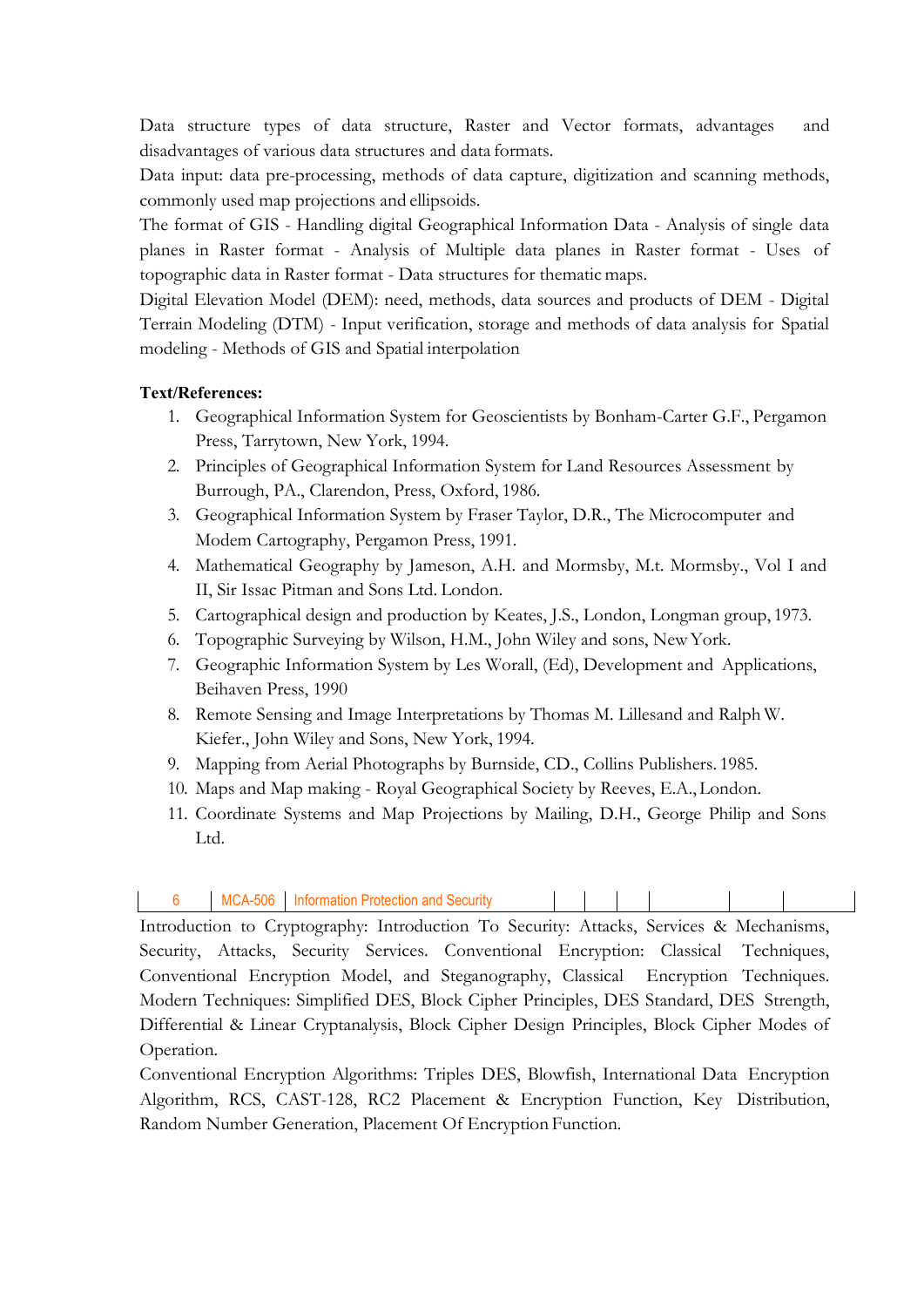Public Key Encryption: Public-Key Cryptography: Principles of Public-Key Cryptosystems, RSA Algorithm, Key Management, Fermat's & Euler's Theorem, Primality, The Chinese Remainder Theorem.

Hash Functions: Message Authentication & Hash Functions: Authentication Requirements, Authentication Functions, Message Authentication Codes, Hash Functions, Birthday Attacks, Security Of Hash Function & MACS, MD5 Message Digest Algorithm, Secure Hash Algorithm (SHA), Digital Signatures: Digital Signatures, Authentication Protocol, Digital Signature Standard (DSS), Proof Of Digital Signature Algorithm.

Network & System Security: Authentication Applications: Kerberos X.509, Directory Authentication Service, Electronic Mail Security, Pretty Good Privacy (PGP), S / Mime, Security: Architecture, Authentication Header, Encapsulating Security Payloads, Combining Security Associations, Key Management, Web Security: Secure Socket Layer & Transport Layer Security, Secure Electronic Transaction (Set), System Security: Intruders, Viruses, Firewall Design Principles, Trusted Systems.

## **Text/References:**

- 1. Kaufman, c., Perlman, R., and Speciner, M., Network Security, Private Communication in a public world, 2nd ed., Prentice Hall.
- 2. Stallings, W.,. Cryptography and Network Security: Principles and Practice, 3rd ed., Prentice Hall PTR.
- 3. Pieprzyk Josef and et.al; Fundamentals of Computer Security, Springer-Verlag, 2008.
- 4. Trappe & Washington, Introduction to Cryptography, 2nd Ed.Pearson.
- 5. Johannes A. Buchmann, "Introduction to cryptography", Springer- Verlag.

## 7 | MCA-507 | Embedded Systems

An Overview of Embedded system, Requirements, Challenges issues, and trends in software development.

Application market segments, control system and industrial automation, Data communication, Networked Information Appliances, Telecommunications.

Hardware Architecture: Processor, Memory, Latches and buffers, ADC & DAC, Application specific control, Display units, keypads, DSP.

Microcontrollers and their applications, Communication interfaces: Serial interface, IEEE 1394, USB, Infra red, Ethernet and PCI bus.

Embedded system development process : requirement , system architecture, operating system and processes. Development platform and tools, HLL support Cross compilers, Linux and Windows CE based development Tools. Mobile/ handheld systems.

Basic idea of embedded system application like mobile networks, GPS, Real time system, Database applications, Networked and JAVA-enabled information appliances, Mobile JAVA applications.

- 1. Embedded System Design, A Unified Hardware/Software Introduction, Frank Vahid / Tony Givargis, 2006 reprint, John Wiley Student Edition.
- 2. An Embedded Software Primer, David .E. Simon, Fourth Impression 2007, Pearson Education.
- 3. Embedded Microcomputer Systems, Valvano, Thomson.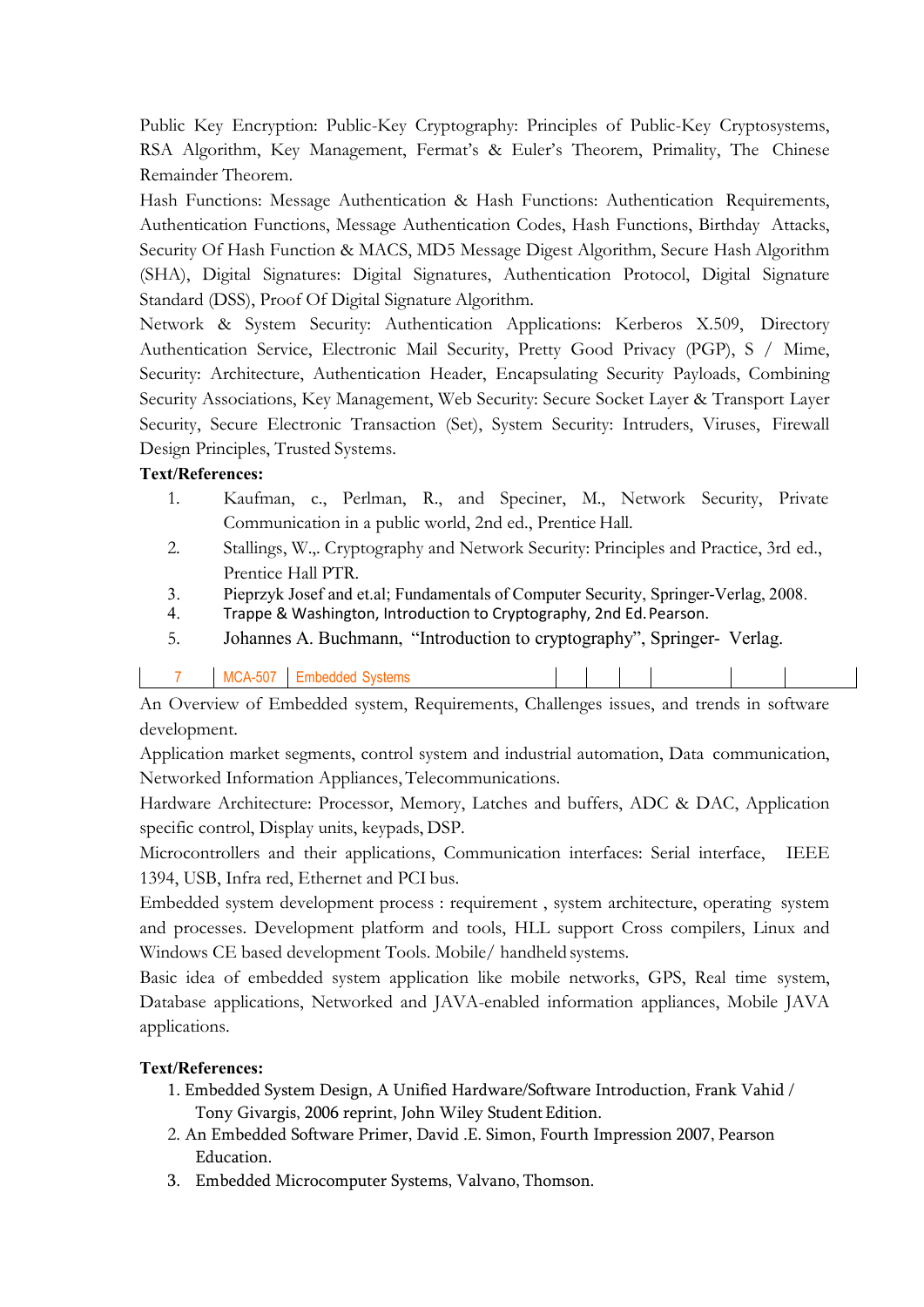- 4. Performance Issues of an Embedded System [http://embedded.com.](http://embedded.com/)
- 5. Computers As Components: Principles of Embedded Computing System Design, 2<sup>nd</sup> Edition. Morgan Kauffman. 8 | MCA-508 | ERP Systems

Enterprise wide information system, Custom built and packaged approaches, Needs and Evolution of ERP Systems, Common myths and evolving realities, ERP and Related Technologies, Business Process Reengineering and Information Technology, Supply Chain Management, Relevance to Data Warehousing, Data Mining and OLAP, ERP Drivers, Decision support system.

ERP Domain, ERP Benefits classification, Present global and Indian market scenario, milestones and pitfalls, Forecast, Market players and profiles, Evaluation criterion for ERP product, ERP Life Cycle: Adoption decision, Acquisition, Implementation, Use & Maintenance, Evolution and Retirement phases, ERP Modules.

Framework for evaluating ERP acquisition, Analytical Hierarchy Processes (AHP), Applications of AHP in evaluating ERP, Selection of Weights, Role of consultants, vendors and users in ERP implementation; Implementation vendors evaluation criterion, ERP Implementation approaches and methodology, ERP implementation strategies, ERP Customization, ERP-A manufacturing Perspective.

Critical success and failure factors for implementation, Model for improving ERPeffectiveness, ROI of ERP implementation, Hidden costs, ERP success inhibitors and accelerators, Management concern for ERP success, Strategic Grid: Useful guidelines for ERP Implementations.

Technologies in ERP Systems and Extended ERP, Case Studies Development and Analysis of ERP Implementations in focusing the various issues discussed in above units through Soft System approaches or qualitative Analysis tools, Learning and Emerging Issues, ERP and E-Commerce.

Concept of E – Governance: Concept, E – Governance frame work, area of application like public sector, service industry.

## **Text/References:**

- 1. A. Lexis Leon, Enterprise Resource Planning, TMH
- 2. Brady, Manu, Wegner, Enterprise Resource Planning, TMH
- 9 | MCA-509 | Soft Computing

Overview of Crisp sets and fuzzy sets : Basic concepts of crisp sets and fuzzy sets, Basic types of fuzzy sets, Fuzzy sets verses crisp sets, Representation and extension principle for fuzzy sets, Operations on Fuzzy sets

Fuzzy Relations and Fuzzy Logic: Crisp versus Fuzzy relations, Binary relations on fuzzy sets, Equivalence, compatibility and ordering relations, Morphisms and compositions of relations, Fuzzy relations equations, Fuzzy measures and possibility theory, Classical logic and multivalued logics, Fuzzy propositions and approximate reasoning

Fuzzy systems and neuro fuzzy systems : Relevance of integration between fuzzy sets and neural networks – pros and cons, Fuzzy neurons, Fuzzy neural networks, Neuro fuzzy systems, Fuzzy associative memories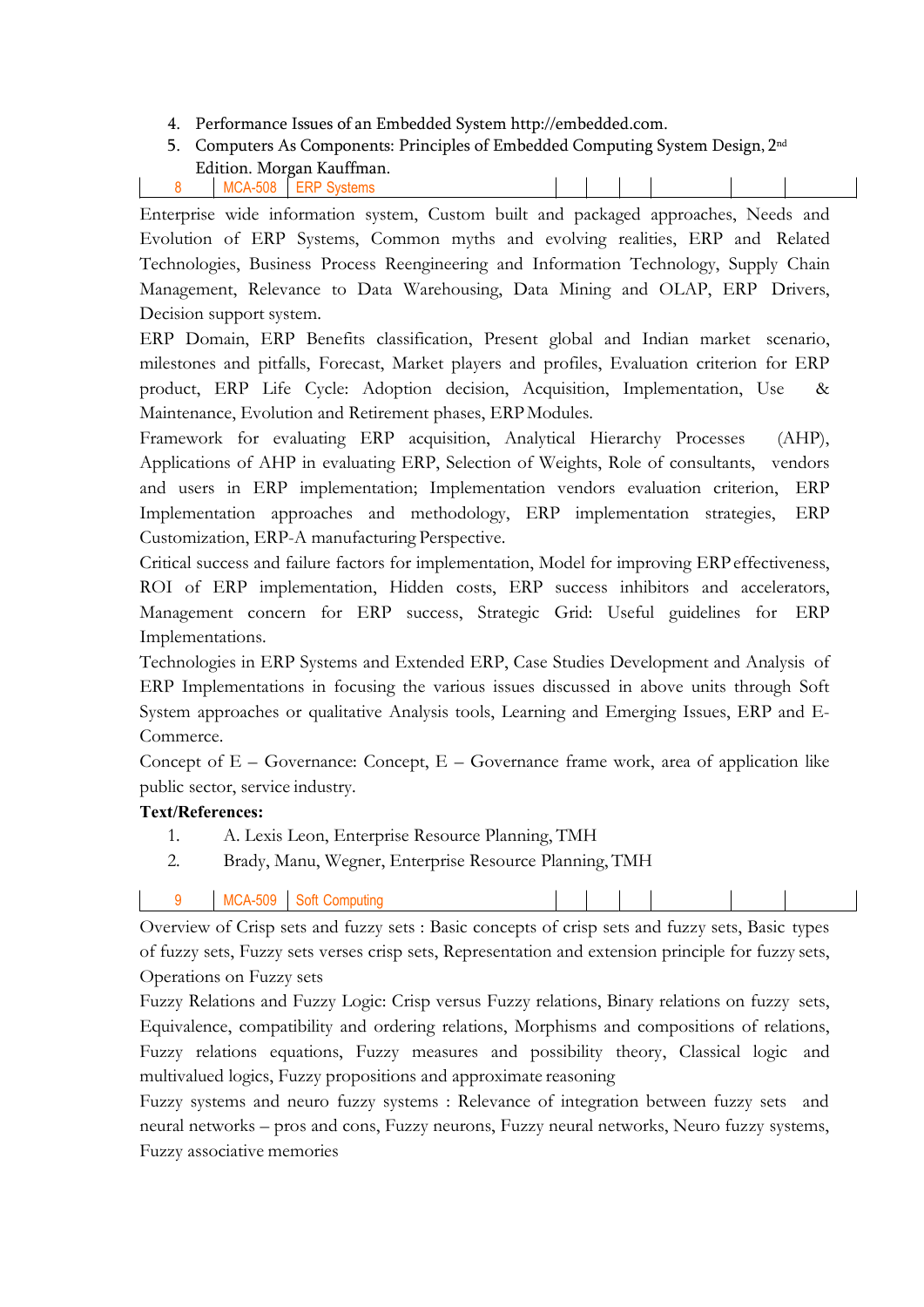Introduction to Genetic Algorithms : What are genetic algorithms?, Robustness of traditional optimisation and search methods, The Goals of optimisation, How are genetic algorithms different from traditional methods?, A simple genetic algorithm, Genetic algorithms at work – a Simulation by hand, Grist for the Search Mill – Important Similarities, Similarity Templates (Schemata), Learning the Lingo.

Genetic Algorithms Revisited : Mathematical Foundations, Who shall live and who shall die? The fundamental Theorem, Schema processing at work: An example by hand revisited. The two-armed and k-armed bandit problem, How many schemata are processed usefully?, The building block hypothesis, Another perspective: The minimal deceptive problem, Schemata revisited: similarity templates as hyper planes.

Computer Implementation of A Genetic Algorithm : Data Structures, Reproduction, Crossover, and mutation, A Time to reproduce, a time to cross, Get with the main program, How well does it work?, Mapping objective functions to fitness form, Fitness scaling, Codings, A multiparameter, Mapped, Fixed-Point coding, Discretization,Constraints

Introduction To Genetic-Based Machine Learning : Genetics-Based machine learning: whence it came, What is a classifier system?, Rule and message system, Apportionment of credit: The bucket brigade, Genetic algorithm, A simple classifier system in Pascal, Results using the simple classifier system

- 1. G. Klir and B. Yuan "Fuzzy Sets and Fuzzy Logic: Theory and Applications", Prentice Hall of India, 1997.
- 2. B. Kosko "Neural Networks and Fuzzy Systems" A Dynamical Systems Approach to Machine Intelligence", Prentice Hall of India, 1997.
- 3. David E. Goldberg, "Genetic Algorithms in Search, Optimization and Machine Learning, Addison-Wesley an imprint of Pearson Education Asia .